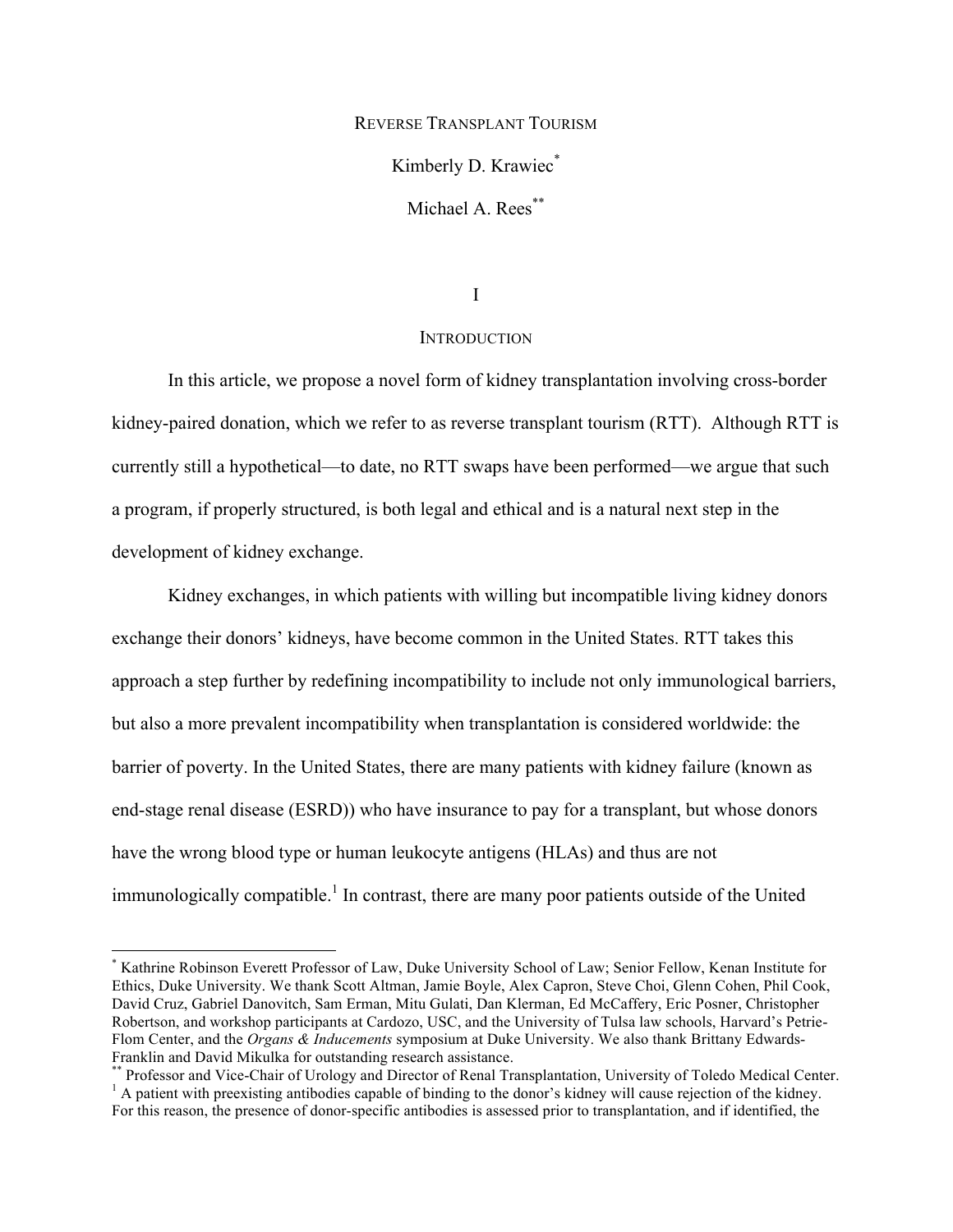States with willing compatible living donors, who are not able to afford the immunosuppression necessary to sustain a renal transplant.<sup>2</sup> In both these cases, the patients face barriers that prevent the transplant from moving forward.

RTT, if properly structured, can provide an opportunity for impoverished foreign patients to overcome their financial barriers and for American recipients to overcome immunological barriers through an international exchange of kidneys. The use of biologically compatible pairs would also expand the donor pool in important ways, with particular benefits for O–blood type recipients and "sensitized" recipients.<sup>3</sup>

Moreover, RTT reverses some of the more pernicious effects of typical transplant tourism, in which comparatively wealthy individuals with ESRD travel abroad, normally to a comparatively poor country, to purchase organs for transplantation.<sup>4</sup> These black-market transactions have been widely condemned not only for commercializing organ transplantation, but also for producing a net outflow of organs from the developing world to the developed world

<u> 1989 - Andrea Santa Alemania, amerikana amerikana amerikana amerikana amerikana amerikana amerikana amerikana</u>

transplant is not performed. Antibodies that cause rejection generally recognize the blood group or human leukocyte antigen (HLA) markers. Antibodies binding to HLA markers result from exposure of the human immune system to cells from other humans through pregnancy, blood transfusion, or organ transplantation. For this reason, women are more likely to suffer from immunological incompatibility than men. *See* Charles B. Carpenter, *Histocompatibility Systems*, *in* TRANSPLANTATION (Leo C. Ginns, A. Benedict Cosimi & Peter J. Morris eds., 1999). [Authors: please provide a pincite, as I was unable to locate the relevant page.]<br><sup>2</sup> The international donor–recipient pair could also be both immunologically incompatible and financially destitute,

thus explicitly fitting within the plain language of the exception provided in the Charlie W. Norwood Living Organ Donation Act (Norwood Act), Pub. L. No. 110-144, 121 Stat. 1813 (2007) (codified at 42 U.S.C. §§ 273b, 274e (2006 & Supp. IV 2011)). *See infra* text accompanying notes 22–23 (discussing AUKPD and the Norwood Act). Practically, however, a much greater impact will be achieved through the inclusion of biologically compatible, but destitute, pairs. Thus, throughout this article we assume that the international pair is biologically compatible and specifically analyze the legally more complex, but medically more practical, possibility of RTT with biologically compatible international pairs.<br> $3$  Roughly thirty percent of patients on the kidney waiting list are considered "sensitized," meaning that they have

high antibody levels that react to foreign tissue. *Highly Sensitized Patients*, MONTEFIORE,

http://www.montefiore.org/nephrology-kidney-transplant-program-highly-sensitized-patients (last visited Feb. 25, 2014). These patients are harder to match for donor kidneys. See infra text accompanying note 100 (discussing the advantages of RTT for sensitized patients).

<sup>4</sup> *See generally* I. Glenn Cohen, *Transplant Tourism: The Ethics and Regulation of International Markets for Organs*, 41 J.L. MED. & ETHICS 269 (2013).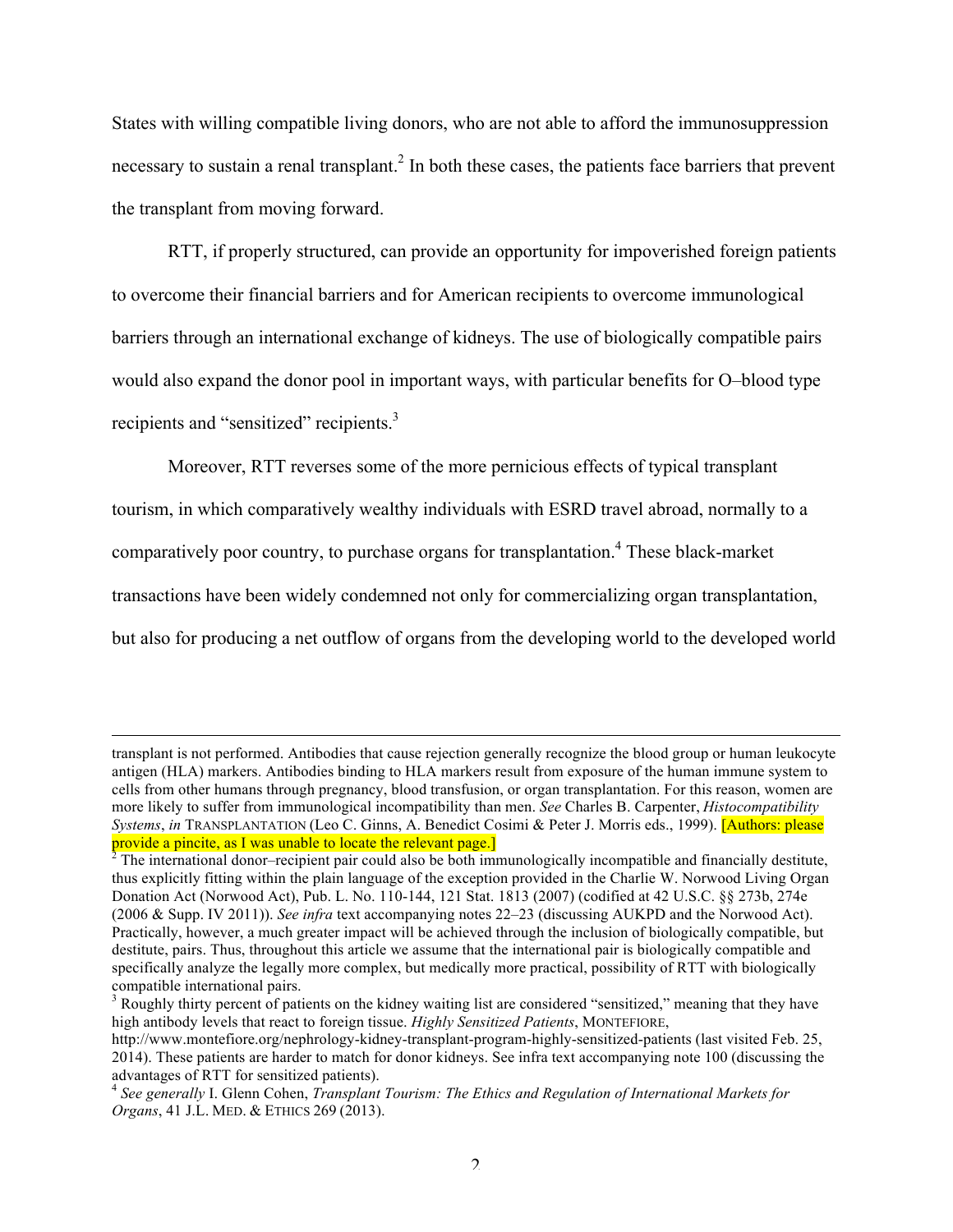(with accompanying cash flows in the opposite direction) under conditions that fail to guarantee any protections for either donor or recipient. $5$ 

RTT, in contrast, leverages the donative intent and reciprocity of friends and family inherent in the kidney paired–donation model to avoid the net-outflow or organ-deficit problem of traditional transplant tourism—under RTT, organ flows out of each country are matched with inflows. RTT also extends the benefits of the U.S. transplant system to impoverished nations, allowing patients who could never afford a kidney transplant to obtain one.

The "reverse" in reverse transplant tourism thus carries a double meaning. One meaning is literal and geographic -- impoverished foreign patients travel to the United States to receive a kidney transplant they could not acquire in their home country, rather than the other way around. But the other meaning is figurative – RTT reverses many of the negative effects of traditional transplant tourism, by avoiding the organ deficit problem of typical transplant tourism and by building on the system of protections for donors and recipients already present in the U.S transplant system.

In order to develop a proper structure for RTT, the United States must partner with countries that have enough infrastructure available to their citizens to ensure that ongoing transplant-specific medical care is available and that local conditions are safe for immunosuppressed patients, so that kidney transplants for impoverished patients are not lost to preventable causes. Other safeguards could include patient-screening protocols, standards and procedures to ensure organ quality, and firewalls between the nonprofit funder and participating

 <sup>5</sup> For a debate on the ethics of transplant tourism, see Tarif Bakdash & Nancy Scheper-Hughes, *Is It Ethical for Patients with Renal Disease to Purchase Kidneys from the World's Poor?*, 3 PLOS MED., 1699, 1699 (2006). *See also* A.M. Capron, *Do As I Do: Six Decades of Organ Donation and the Challenge of Markets Around the World*, 77 LAW & CONTEMP. PROBS., no. 3, 2014 at  $\bar{X}$  (reviewing international organ black markets and attempts to combat them).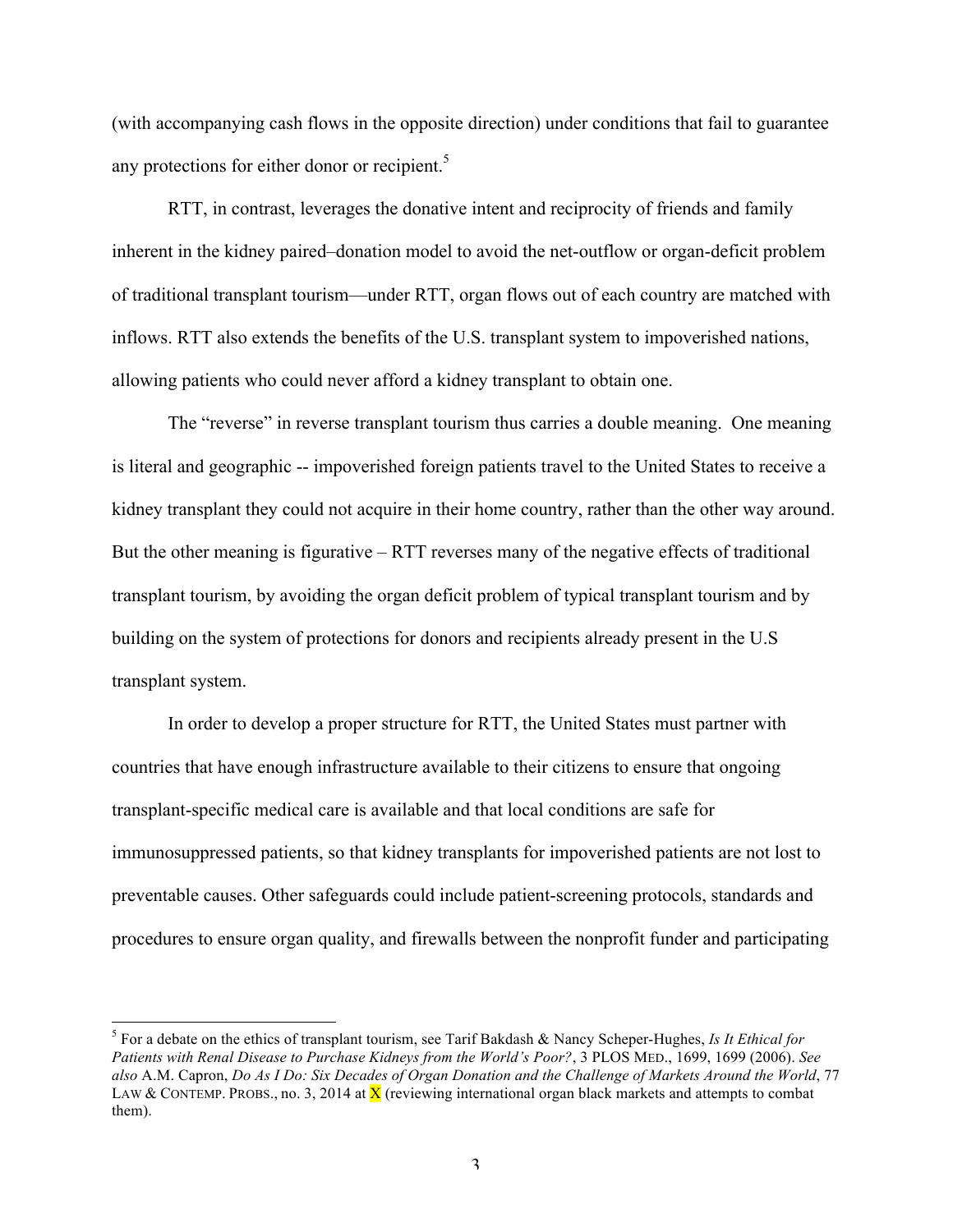transplant centers and, eventually, between the nonprofit and any insurance and pharmaceutical companies that provide funding.<sup>6</sup>

In part II we introduce the concept of kidney-paired donation (KPD) and an increasingly common variant, altruistically unbalanced kidney-paired donation (AUKPD), arguing that RTT is less ethically controversial in some respects than AUKPD because neither participant in an RTT swap could successfully transplant without the swap. In part III we detail our RTT proposal, illustrating the mechanics and expenses of the exchange. In part IV we analyze RTT's permissibility under the National Organ Transplant Act  $(NOTA)$ , concluding that neither the text nor legislative history provide significant insight into the potential scope of the term "valuable consideration" beyond the obvious concerns of the commercial buying and selling of kidneys. In part V we consider the policy rationales that might motivate the ban against the exchange of valuable consideration for transplantable organs, concluding that RTT does not threaten any of these policy concerns and, in fact, improves on the status quo with respect to some concerns. In part VI we discuss the numerous benefits of RTT, both to the individual patient participants and to the health-care system more generally. In part VII we discuss what would be necessary to start, sustain, and safeguard an RTT program, and in part VIII we conclude.

II

#### AN INTRODUCTION TO KPD

 <sup>6</sup> *See infra* Part VII (discussing these and other safeguards).

 $^{7}$  42 U.S.C. §§ 273–274e (2006 & Supp. IV 2011)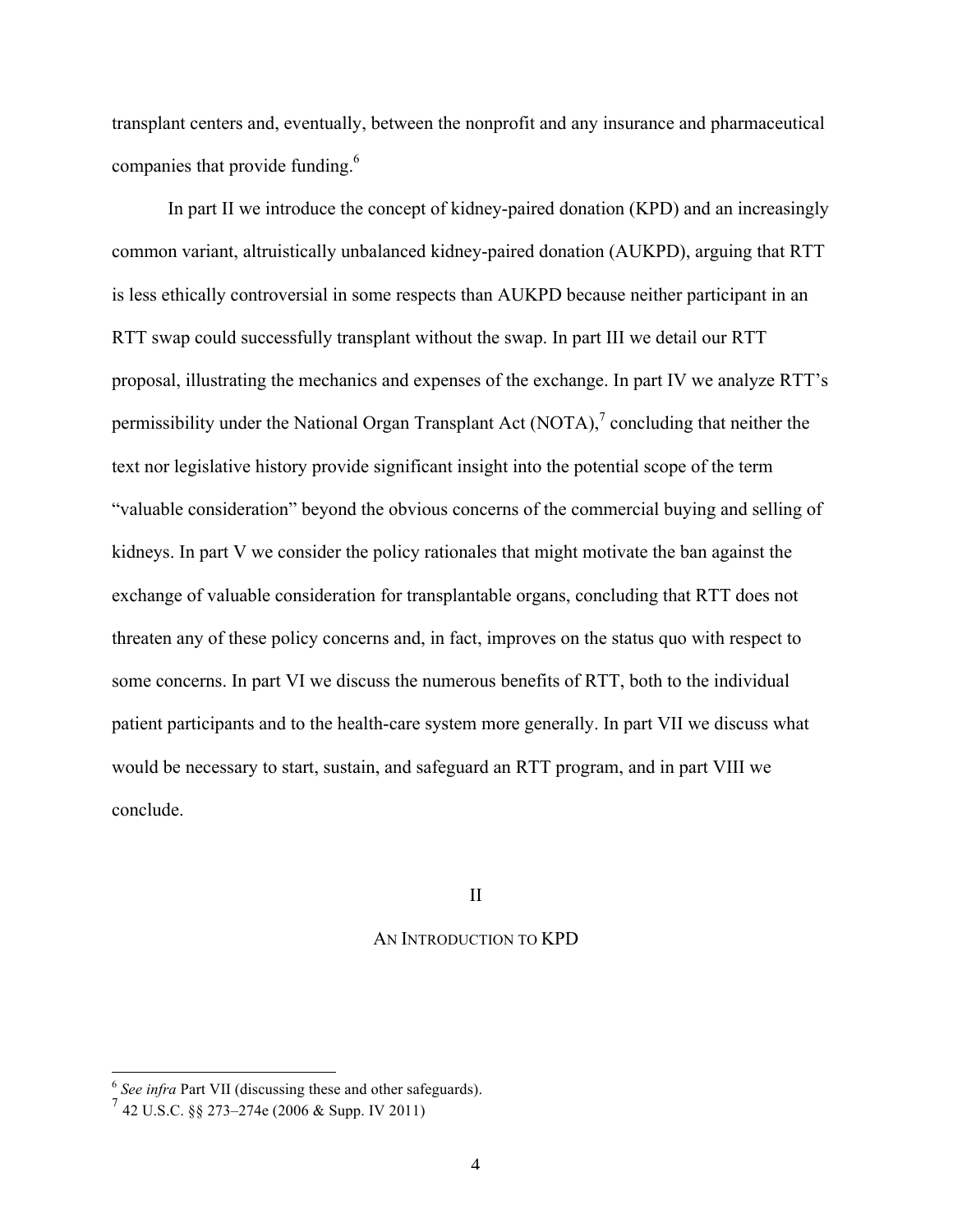In this part, we introduce KPD, as practiced domestically in the United States, and the relevant laws governing it. This discussion will help set the stage for our RTT proposal, which we describe in detail in part III.

#### A. Conventional KPD

Estimates suggest that roughly 6000 ESRD patients on the kidney waiting list have a willing, but incompatible, living donor.<sup>8</sup> KPD arose as a means to permit these patients, whose willing donors cannot donate directly because they have the wrong blood type or HLA antigens, to nonetheless receive kidney transplants. Under the simplest form of KPD, a willing but incompatible donor for one person in need of a transplant donates to another person in need of a transplant with whom they are compatible. In return, that recipient's willing but incompatible donor returns the favor, donating to the first donor's desired recipient.<sup>9</sup>

To illustrate, suppose that Amanda wants to donate a kidney to Bob, but is unable to do so, either because their blood types do not match or because there is some other incompatibility. Another pair, Carlos and Diana, faces the same problem. However, Carlos is compatible with Bob and Amanda is compatible with Diana. By swapping, as illustrated in figure 1, KPD enables two transplants, providing both Bob and Diana with a compatible kidney. Although KPD began with this type of two-pair exchange, longer exchanges and chains of transplants have recently come to dominate. $10$ 

 <sup>8</sup> Dorry L. Segev et al., *Kidney Paired Donation and Optimizing the Use of Live Donor Organs*, 293 JAMA 1883,

<sup>1884 (2005). [</sup>Authors: please verify this pincite, as I am not confident it is the page to which you were referring]<br><sup>9</sup> UNITED NETWORK FOR ORGAN SHARING, OPTN KIDNEY PAIRED DONATION PILOT PROGRAM 2 (2013), *available at*

<sup>&</sup>lt;sup>10</sup> See generally M. L. Melcher et al., *Chain Transplantation: Initial Experience of a Large Multicenter Program*, 12 AM. J. TRANSPLANTATION 2429 (2012); Michael A. Rees et al., *A Nonsimultaneous, Extended, Altruistic-Donor Chain*, 360 N. ENGL. J. MED. 1096 (2009).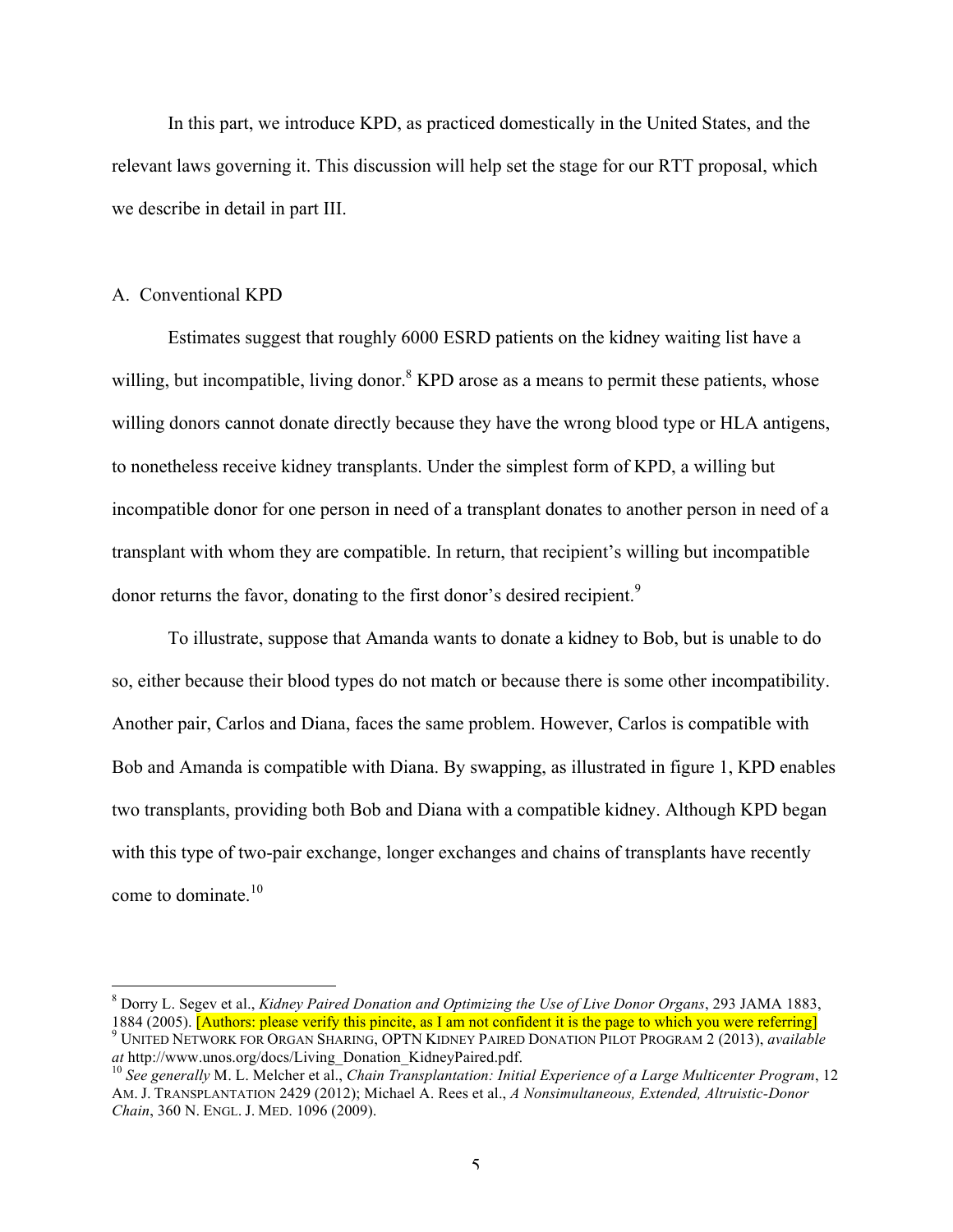KPD has experienced rapid growth in recent years due to advancements in kidneymatching algorithms and the ability to ship organs.<sup>11</sup> Yet barriers remain. Specifically, O–blood type recipients are disadvantaged in a KPD system. If one considers a pool limited to blood-typeincompatible pairs, there will be no O–blood type donors. This is because, as the universal donor, most O–blood type donors are able to donate to their intended recipient, unless the intended recipient has antibodies directed against the donor's kidney. Thus, O–blood type donors are enrolled into KPD pools only when the recipient has donor-specific antibodies that render the intended donor incompatible. As a result, O–blood type recipients, who can only receive from O–blood type donors, are less likely to find suitable donors through KPD, given the shortage of O-donor pairs in the pool.<sup>12</sup> This is a troubling fact, given that O-blood type candidates comprise more than half of the waiting list and have longer median waiting times than any other blood group. $13$ 

Some KPD programs now attempt to mitigate this problem by admitting biologically compatible donor–recipient pairs. These exchanges operate in the same manner as traditional KPD, with one important exception: one of the two pairs in the swap are biologically compatible. Thus one donor-recipient pair in the swap could transplant directly without participating in KPD. These programs are sometimes referred to as altruistically unbalanced KPD programs, and they

 <sup>11</sup> *See generally* D. L. Segev et al., *Transporting Live Donor Kidneys for Kidney Paired Donation: Initial National Results*, 11 AM. J. TRANSPLANTATION 356 (2011); C. Bradley Wallis et al., *Kidney Paired Donation,* 26

NEPHROLOGY DIALYSIS TRANSPLANTATION 2091 (2011).<br><sup>12</sup> Jeremy M. Blumberg, *Kidney Paired Donation: Advancements And Future Directions*, 16 Current Opinion in Organ Transplantation 380–81 (2011).

<sup>&</sup>lt;sup>13</sup> Table 1.4: Characteristics of Waiting List Patients at End of Year: 2002 to 2011, SCI. REGISTRY TRANSPLANT RECIPIENTS, http://www.srtr.org/annual\_Reports/2011/104\_can-abo\_dh.aspx (last updated Dec. 4, 2012); [*Table Title*], U.S. DEP'T HEALTH & HUM. SERVICES, http://optn.transplant.hrsa.gov/latestData/advancedData.asp (all Kaplan-Meier Median Waiting Times For Registrations Listed: 1999–2004) (last updated [date]) ([instructions to create table)][Authors: please provide instructions for creating this data table. Here is an example: request a report for category "transplant" and organ "kidney," select "transplant by donor type," add a field for "donor relation," and then consult table under the heading "Non-Biol, unrel: Anonymous Donation")].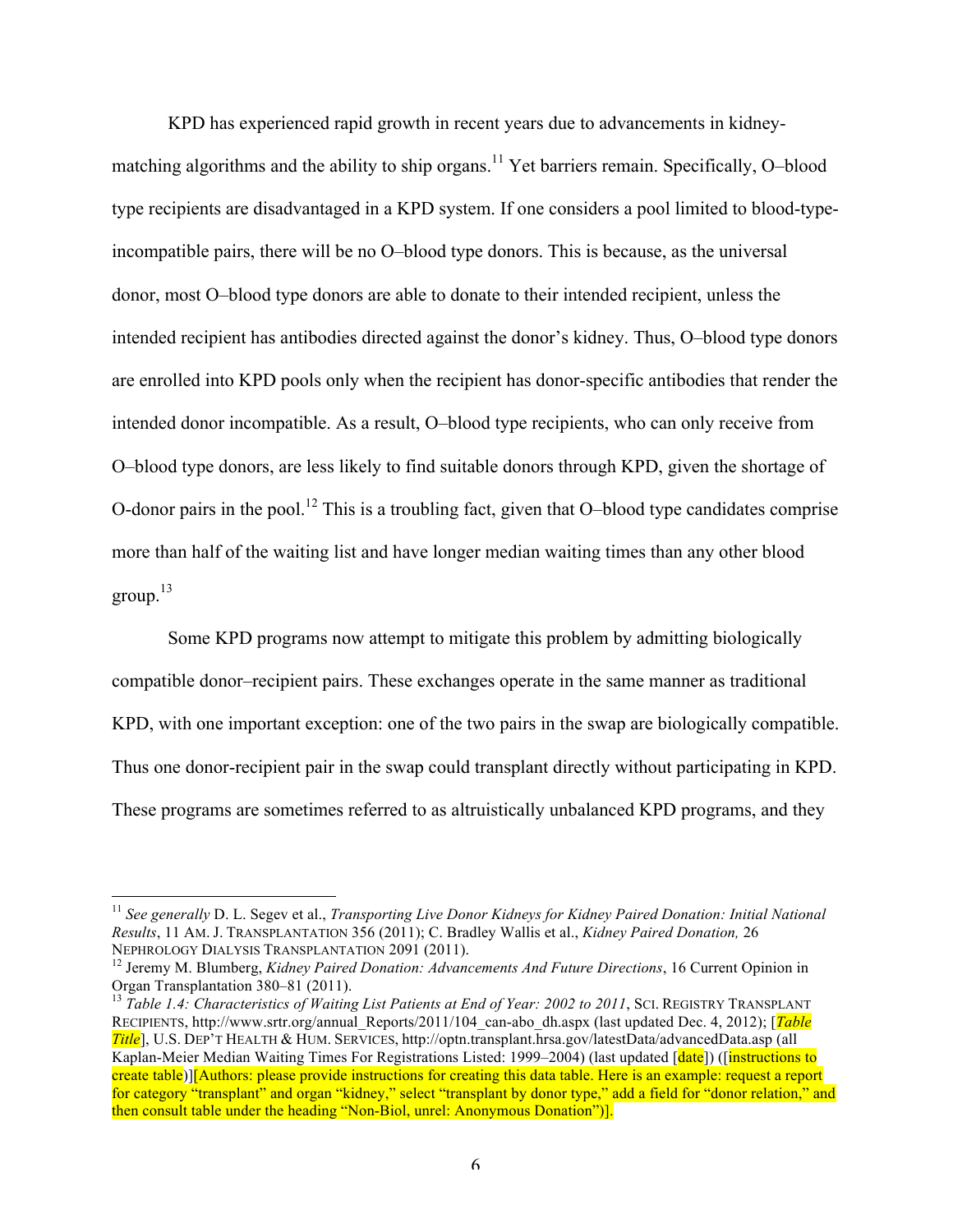partially address the shortage that O–blood type recipients face by attracting O–blood type donors.<sup>14</sup>





# B. AUKPD and the Case for RTT

While the inclusion of compatible pairs in KPD programs is not without controversy, many KPD programs now include compatible pairs, due to the potential utilitarian benefits just described: increasing numbers of O–blood type donors in the pool. For example, one study found

 <sup>14</sup> Lloyd E. Ratner et al., *The Altruistic Unbalanced Paired Kidney Exchange: Proof of Concept and Survey of Potential Donor and Recipient Attitudes,* 89 TRANSPLANTATION 15, 21 (2010).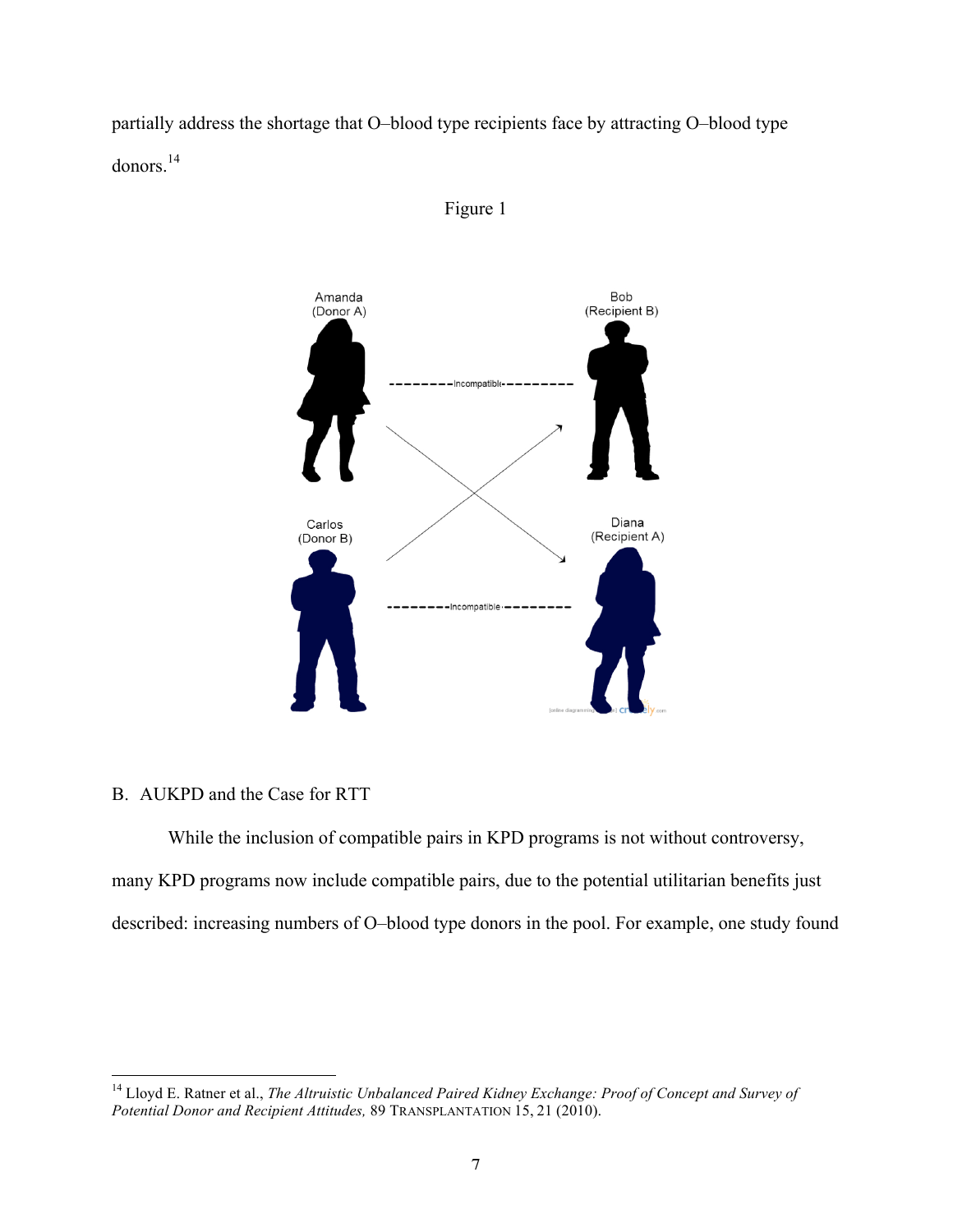that the inclusion of compatible pairs in a national KPD registry could more than double the probability that donor–recipient pairs find a compatible KPD match, from  $37.4\%$  to  $75.4\%$ .<sup>15</sup>

The controversy surrounding AUKPD programs is apparent from their name: "altruistically unbalanced." The typical objection is that incompatible pairs receive something of great value (a compatible organ), while the compatible pair enters a complex exchange unnecessarily and without countervailing benefit.<sup>16</sup> Some commentators dispute this objection, noting that compatible pairs do indeed receive countervailing benefit.<sup>17</sup> For example, it may be possible to improve the compatible recipient's outcome by allowing her to "trade up" to a younger organ, a more appropriately sized organ, or a better immunological match.<sup>18</sup> In addition, the term "unbalanced" implies some inequality in the exchange, but some researchers contend that altruism may be a source of psychological benefit to compatible pairs, rather than an indication of an ethical problem weighing against the pairs' inclusion.<sup>19</sup>

Though the increasing acceptance of AUKPD has implications for the legal status of RTT, which are detailed in the following subpart, it is worth noting that RTT does not implicate the same ethical concerns. Rather than presenting a potentially unbalanced exchange, RTT leaves both involved pairs better off. One pair, though biologically compatible, would be unable to engage in the transplant due to financial constraints. The other, biologically incompatible, pair would be unable to transplant due to incompatibility. RTT provides substantial benefit to both pairs, permitting two transplants to occur that otherwise would not. With respect to ethical

<sup>&</sup>lt;sup>15</sup> S. E. Gentry et al., *Expanding Kidney Paired Donation Through Participation by Compatible Pairs*, 7 AM. J. TRANSPLANTATION 2361, 2365 (2007).

<sup>&</sup>lt;sup>16</sup> See David Steinberg, *Compatible-Incompatible Live Donor Kidney Exchanges*, 91 TRANSPLANTATION 257, 258  $(2011).$ <sup>17</sup> *Id.* at 259.

<sup>&</sup>lt;sup>18</sup> Blumberg, *supra* note 12, at 382–83.<br><sup>19</sup> *Compare, e.g.*, Lainie Friedman Ross & E. Steve Woodle, *Ethical Issues in Increasing Living Kidney Donations by Expanding Kidney Paired Exchange Programs*, 69 TRANSPLANTATION 1539 (2000) (criticizing altruistically unbalanced kidney-paired exchange as ethically problematic), *with* Ratner et al., *supra* note 14, at 21 (defending AUKPD).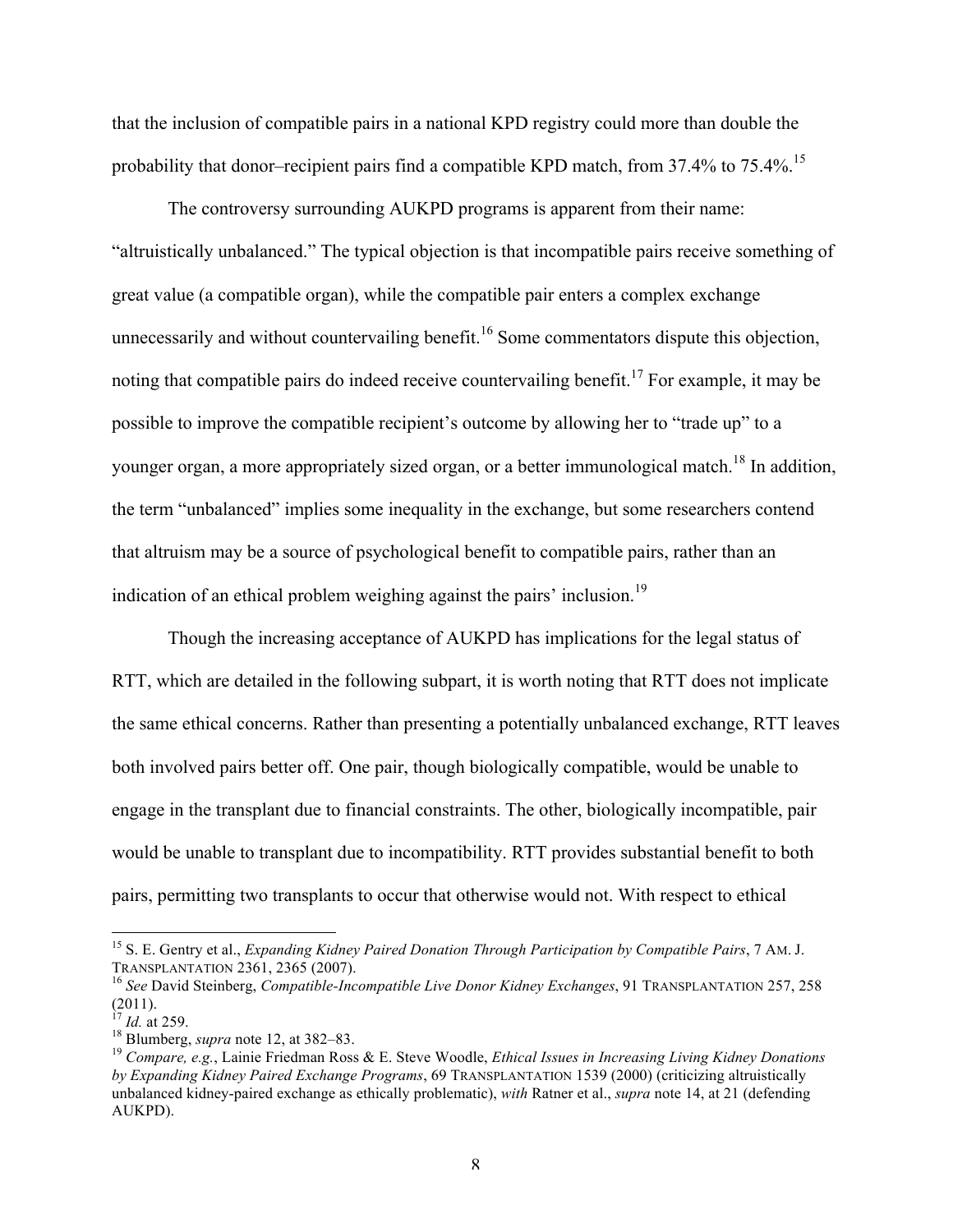concerns regarding altruistic balance, therefore, RTT is *less* problematic than existing compatible–incompatible KPD programs. Of course, RTT raises other legal and ethical concerns not posed by domestic AUKPD. As discussed in parts V and VI, however, these concerns are surmountable and can be adequately addressed through a variety of safeguards.

# C. The Legal Status of AUKPD and Implications for RTT

Despite the differing ethical issues posed by AUKPD and RTT, the growing acceptance of AUKPD is relevant to the legal status of RTT under NOTA. NOTA prohibits the knowing acquisition, receipt, or transfer of "any human organ for valuable consideration for use in human transplantation if the transfer affects interstate commerce."<sup>20</sup> NOTA does not define the term valuable consideration and, as detailed in part IV, the Act's legislative history provides almost no guidance regarding the meaning of the term beyond the obvious legislative concerns of "buying," "selling," and "commerce" in human organs.<sup>21</sup> In the Charlie W. Norwood Living Organ Donation Act (Norwood Act), however, Congress provided some guidance on what is *not* valuable consideration.<sup>22</sup> Specifically, the Norwood Act provides that NOTA's ban against valuable consideration does not apply to KPD exchanges among *biologically incompatible pairs*. <sup>23</sup> Neither AUKPD nor the increasingly common nonsimultaneous, extended, altruistic

<sup>&</sup>lt;sup>20</sup> 42 U.S.C. § 274e(a) (2006 & Supp. IV 2011).<br><sup>21</sup> *See infra* notes 41–47 and accompanying text (providing examples); *see also*, Kieran Healy & Kimberly D. Krawiec, *Custom, Contract, and Kidney Exchange*, 62 DUKE L.J. 645 (2012) (discussing possible legal and cultural meanings and ambiguities in the phrase "valuable consideration"). [Authors: for notes 50-56, please note that you can cite to the text accompanying the notes, or to the notes and accompanying text, as you have. Please verify that you intended to cite to both the notes and their accompanying text here.]<br><sup>22</sup> 42 U.S.C. §§ 273b, 274e (2006 & Supp. IV 2011).<br><sup>23</sup> *Id.*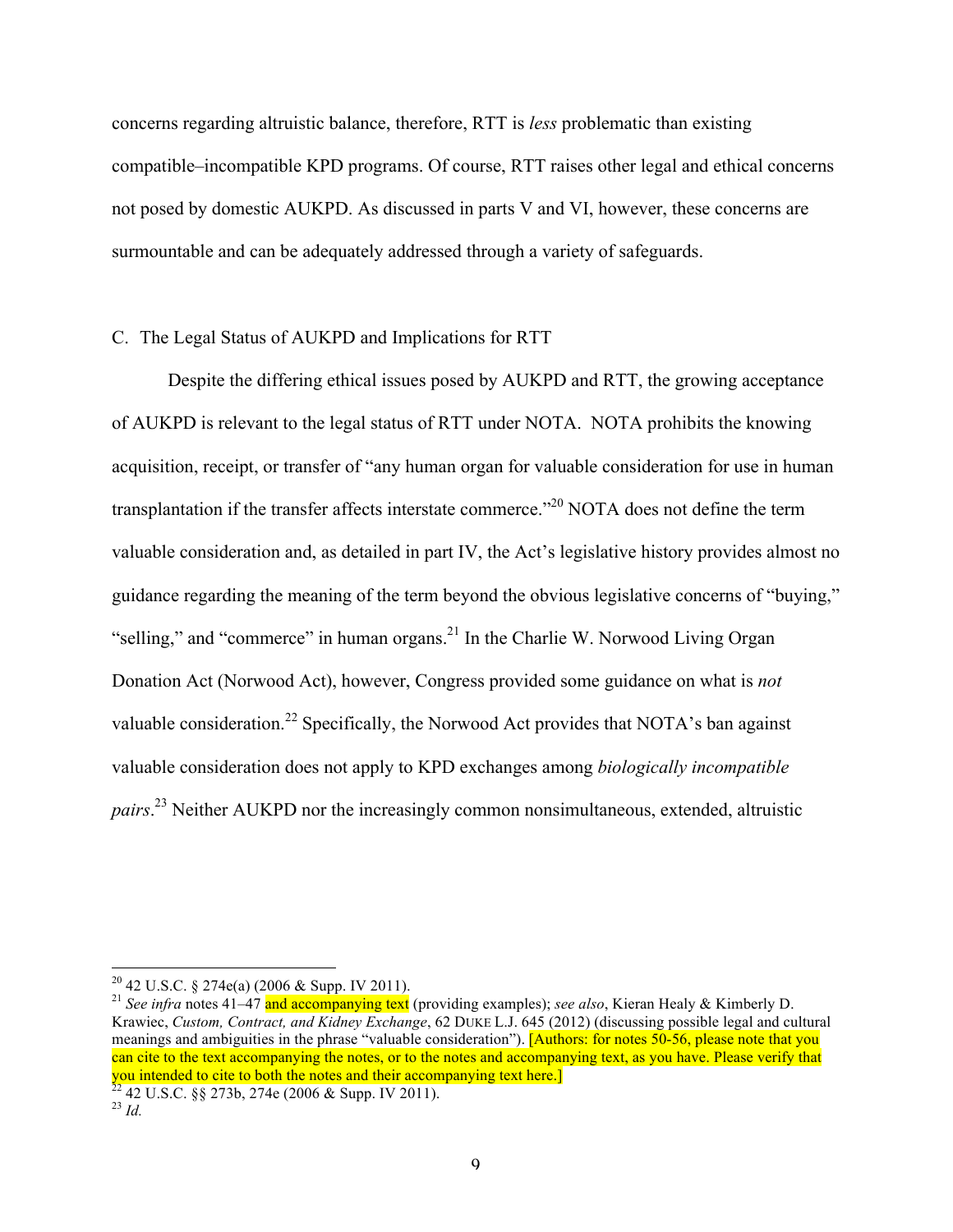donor (NEAD) chain – both of which developed after passage of the Norwood Act – are mentioned<sup>24</sup>

This raises two points relevant to the RTT discussion. First, and most specifically, although only biologically incompatible pairs are specifically exempted by the Norwood Act, as already noted, AUKPD employs compatible pairs and is becoming increasingly common. Importantly, any controversy surrounding AUKPD is an *ethical* controversy, not a legal one - our research has uncovered no suggestion in either the legal or medical literature that the practice is illegal under NOTA. Thus, there is already precedent for the use of biologically compatible pairs in KPD, as contemplated by our RTT proposal.

Second, and more significantly, the growing use of AUKPD and NEAD chains reinforces the notion, explored more fully in Part IV, that the Norwood Act provides a nonexclusive exemption from the definition of valuable consideration. There is no suggestion that Congress intended its failure to specifically exempt any activity to be read as a condemnation of that activity. In fact, just the opposite is true. The Norwood Act's legislative history suggests that the ban on "valuable consideration" remains the touchstone for determining legality under NOTA. Indeed, during congressional deliberations on the Norwood Act, many members of Congress emphasized that the statute was unnecessary, as it should have been obvious that KPD did not involve "valuable consideration" as contemplated by NOTA.25

The prevalence of AUKPD and NEAD chains further supports this interpretation. The text and legislative history of both NOTA and the Norwood Act, along with current transplant

 

<sup>&</sup>lt;sup>24</sup> A NEAD chain is similar to a kidney swap. However, in a NEAD chain an altruistic donor gives a kidney to a patient who already knows a willing but biologically incompatible donor. The incompatible donor then donates to a recipient in a similarly situated donor–patient pair, potentially initiating a chain of transplants among a series of incompatible pairs. The addition of the altruistic donor at the front of the chain means NEAD chains, unlike kidney swaps, are unconstrained by simultaneity and reciprocity, allowing longer chains with more transplants. *See generally* Rees et al., *supra* note 10 (discussing NEAD chains in more detail). See also Healy and Krawiec supra note 21 (discussing the application of NOTA and the Norwood Act to NEAD chains). <sup>25</sup> *See infra* text accompanying notes 53–62 (providing examples).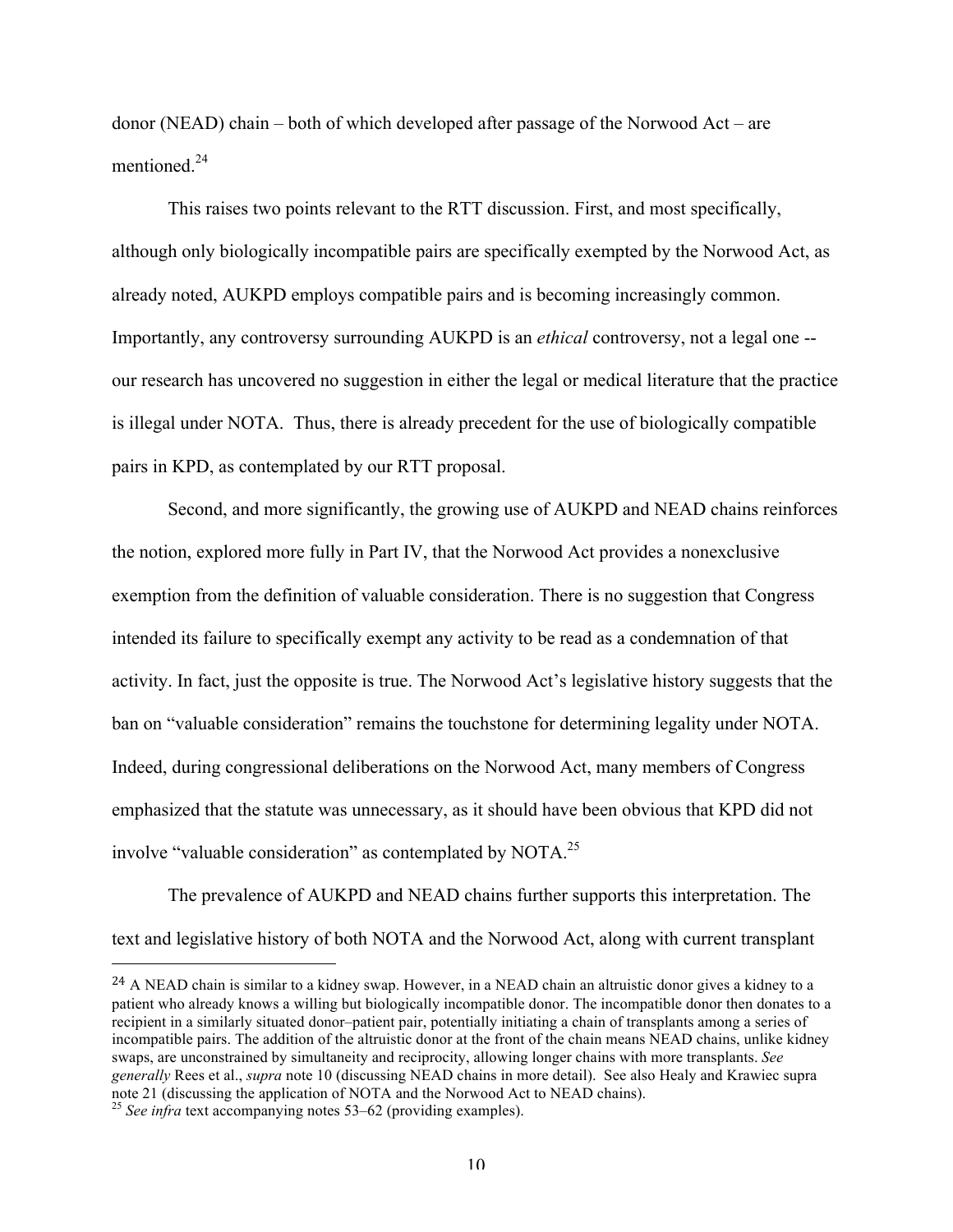practice, thus suggest that RTT is prohibited only if it involves the transfer of a human organ in exchange for valuable consideration. We address the legality of RTT under NOTA's prohibition against valuable consideration in part IV, below.

### III

# AN RTT PROPOSAL

To illustrate the mechanics of our RTT proposal, recall the donor–recipient pairs of Amanda–Bob and Carlos–Diana. Imagine now, however, that Carlos and Diana, rather than facing biological incompatibility, face a different problem: They are poor and live in a country where poverty is a barrier to transplantation. For a specific example, assume that Carlos and Diana live in Mexico. The Mexican health-care system pays for the basic medical costs of transplantation, such as the nephrectomy, transplant, and the inpatient and outpatient costs associated with the surgery. Importantly, however, the most basic form of public health insurance in Mexico does not pay for the outpatient immunosuppressive drugs necessary to prevent Diana's body from rejecting Carlos's kidney, which cost at least several thousand dollars per year and which Diana must take for the rest of her life. Unless Diana has sufficient personal wealth to pay for this ongoing long-term care, therefore, transplantation is doomed to failure.

As illustrated in figure 2, RTT can help both Bob and Diana, allowing each to receive a kidney that they otherwise could not—in Bob's case because of his biological incompatibility with Amanda, and in Diana's case because of her lack of access to adequate long-term immunosuppression. Under RTT, the domestic pair (Amanda and Bob) would both remain in the United States, while Carlos, the international donor, would travel to the United States for transplantation, and Diana, the international recipient, would remain in her home country (in

11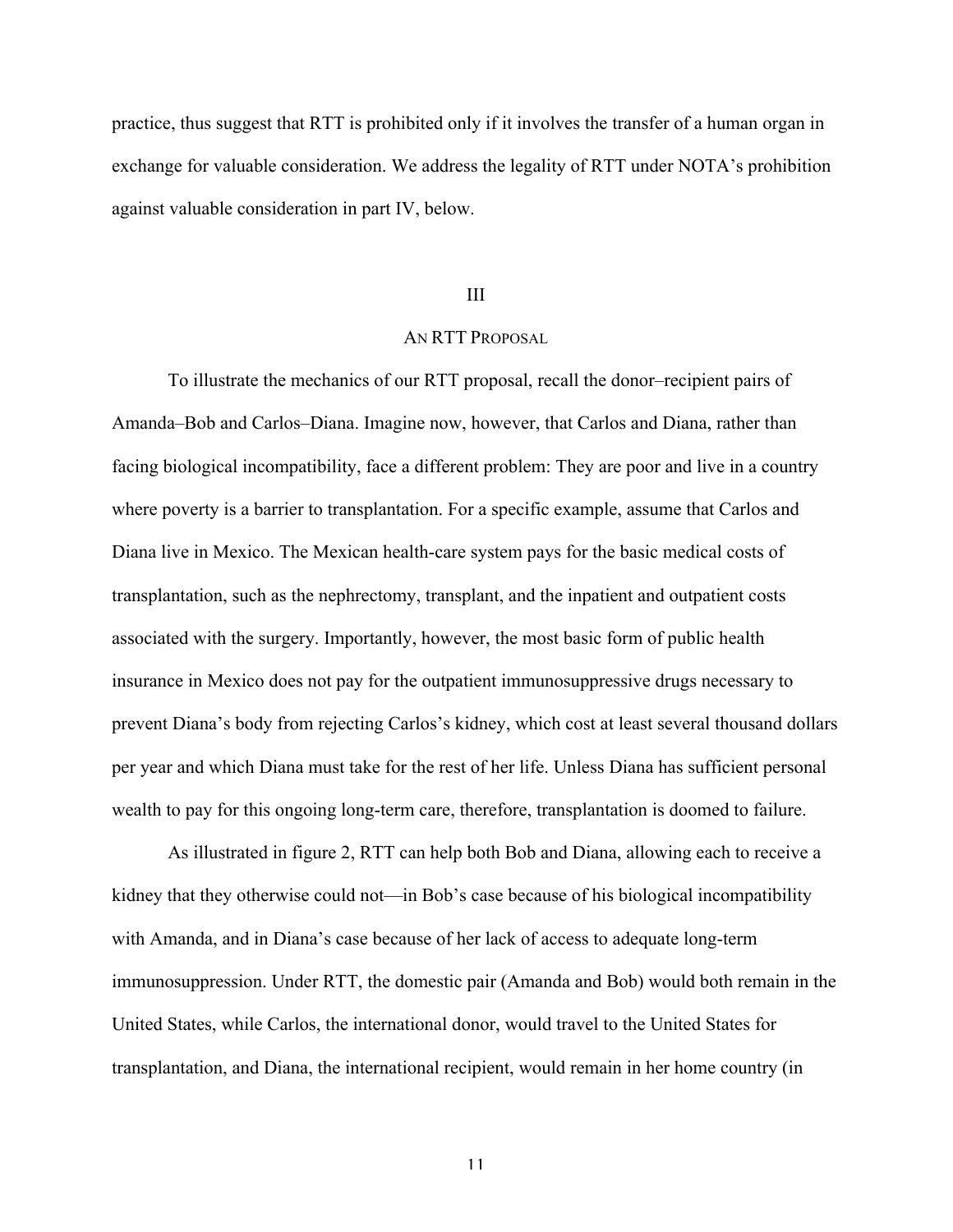Diana's case, Mexico). The expenses of the swap would be paid by a combination of three parties: the Mexican government, Bob's insurance provider,  $2^6$  and a nonprofit organization established to pay for the excess medically necessary expenses associated with RTT swaps.

These excess medically necessary expenses arise from the fact that each RTT swap is purposely designed to ensure that neither the US-based insurance provider nor the Mexican government pay more for any single RTT transplant than would be required for a transplant directly from Amanda to Bob or from Carlos to Diana, respectively. In the aggregate, however, and as detailed in Part VI, RTT could eventually reduce the long-term costs of ESRD to both the US and Mexican governments and to US insurance providers, due to the cost savings of transplantation as compared to dialysis. In the next two subparts, we detail these RTT expenses, specifying which costs are allocated to the nonprofit entity, versus the U.S.-based insurance provider and the Mexican government.

#### Figure 2

<sup>&</sup>lt;sup>26</sup> The term "insurance provider" includes both commercial insurance providers and Medicare, as applicable.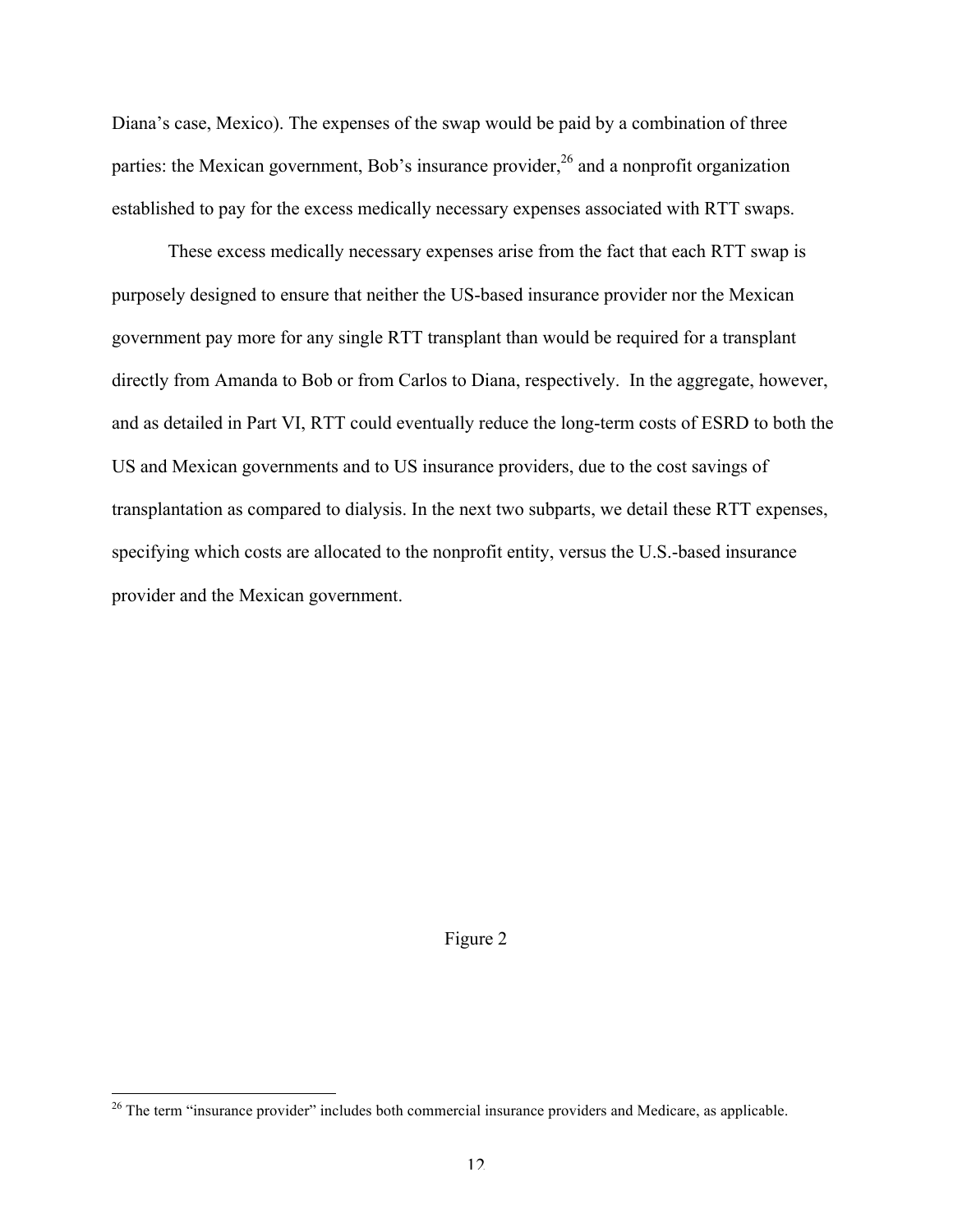

# A. The Amanda–Diana Transplant

Let us first analyze the expenses associated with the transplant from Amanda to Diana, which would involve removing Amanda's kidney in the United States and shipping it to Mexico for transplantation into Diana, as illustrated by figure 3. Table 1 details the relevant parties to the swap and their accompanying expenses.

The Mexican government's payment for Amanda's nephrectomy and any other associated medical costs would equal its normal payment for a living donor's kidney to be removed in Mexico. Not surprisingly, the cost of such surgery is higher in the United States—a cost that the Mexican government is unwilling to pay. This remainder, therefore, would be paid by a nonprofit organization, as would the costs of shipping the kidney internationally.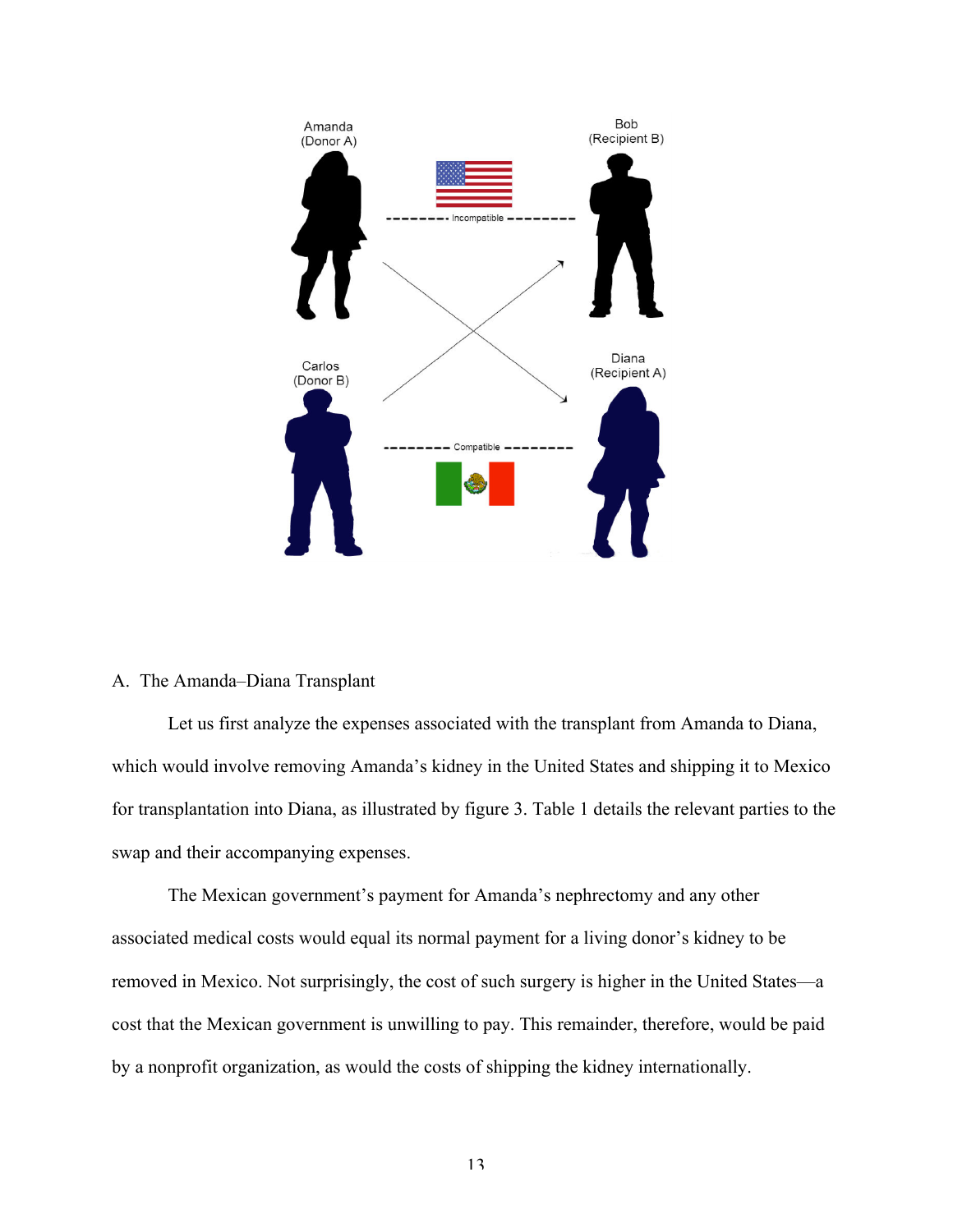As already noted, the Mexican government would pay for some, but not all, of the expenses associated with transplants performed in Mexico. Because Diana would receive her transplant in Mexico, the cost of subsequent care would be paid by the Mexican government, supplemented with support from a nonprofit organization. Diana's outpatient immunosuppressive drugs and transportation to and from the transplant clinic or hospital would be provided by the nonprofit organization. The Mexican government would pay Diana's outpatient clinic visit and inpatient admission expenses.

Figure 3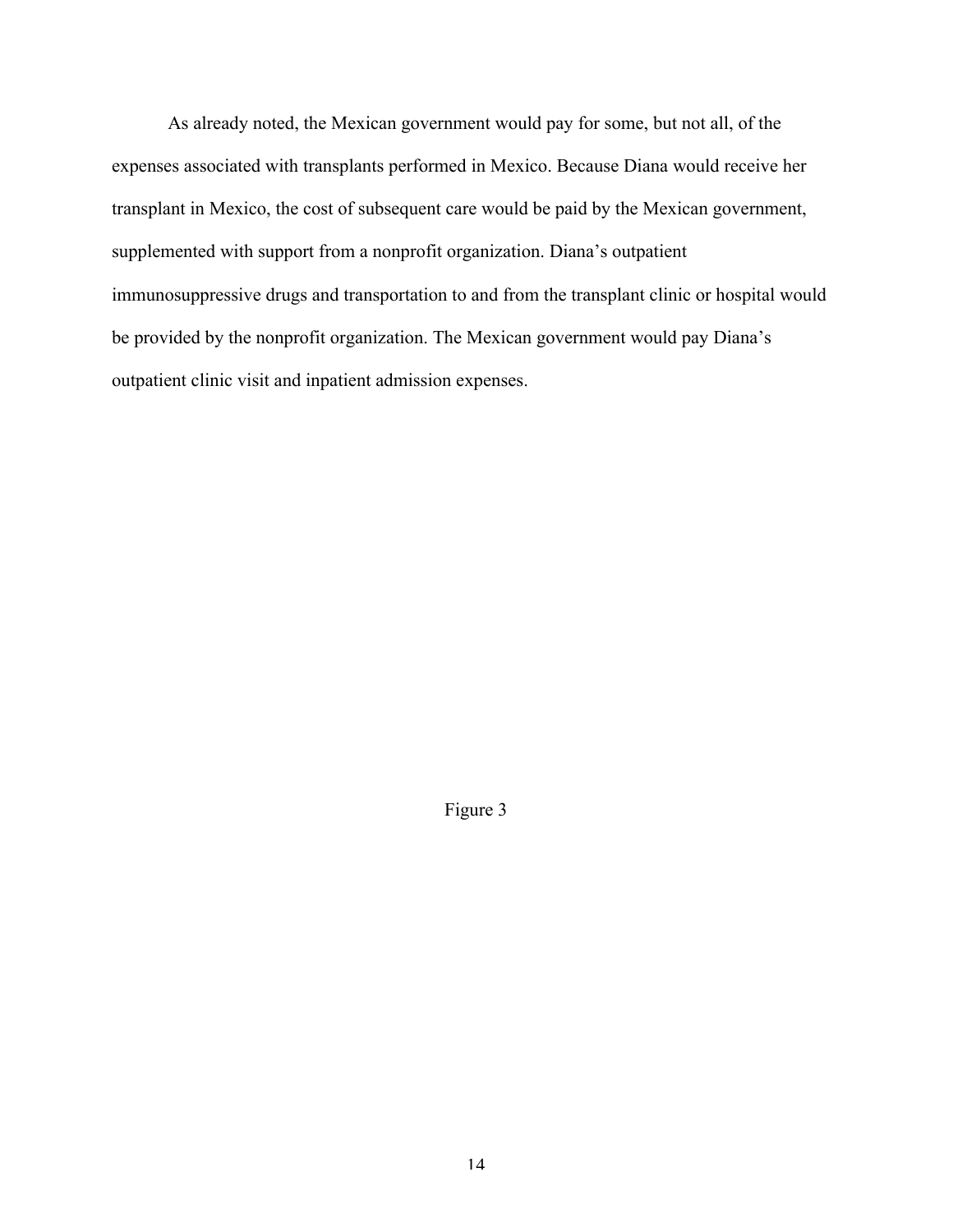

Table 1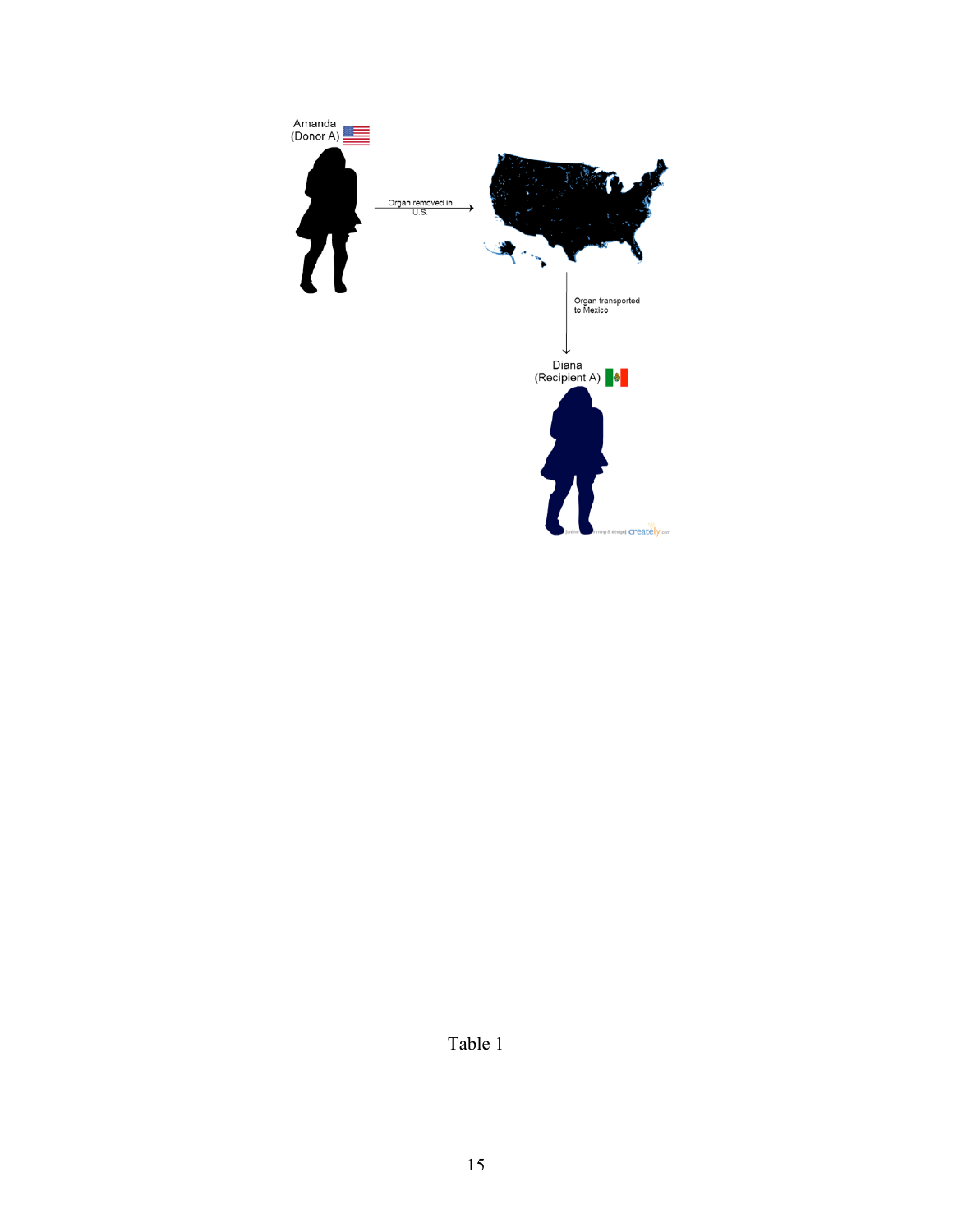|                                                           | Amanda<br>Domestic Donor                                                                                                                 | <b>Bob</b><br>Domestic<br>Recipient                                                                               | <b>Carlos</b><br>International<br>Donor                                             | Diana<br>International<br>Recipient                                                                                                        |
|-----------------------------------------------------------|------------------------------------------------------------------------------------------------------------------------------------------|-------------------------------------------------------------------------------------------------------------------|-------------------------------------------------------------------------------------|--------------------------------------------------------------------------------------------------------------------------------------------|
| Location                                                  | <b>United States</b>                                                                                                                     | <b>United States</b>                                                                                              | Travel to<br><b>United States</b>                                                   | Mexico                                                                                                                                     |
| <b>Costs paid</b><br>by Mexican<br>government             | Nephrectomy and<br>other associated<br>medical costs, up<br>to normal amounts<br>required for a<br>transplant<br>performed in<br>Mexico. | N/A                                                                                                               | N/A                                                                                 | Outpatient clinic<br>visit, all inpatient<br>admission<br>expenses, cost of<br>subsequent care                                             |
| Costs paid<br>by Bob's<br>insurance or<br><b>Medicare</b> | N/A                                                                                                                                      | All costs of<br>transplantation,<br>immunosuppre<br>ssive drugs (up)<br>to three years if<br>Medicare<br>primary) | All medical<br>costs<br>(nephrectomy,<br>domestic<br>kidney<br>shipping, if<br>any) | N/A                                                                                                                                        |
| Costs paid<br>by nonprofit<br>organization                | Kidney shipping<br>and medical costs<br>in excess of normal<br>expenses for<br>nephrectomy in<br>Mexico                                  | N/A                                                                                                               | All travel,<br>food, and<br>lodging costs                                           | Outpatient<br>immunosuppressiv<br>e drugs (up to 10<br>years) and<br>transportation to<br>and from the<br>transplant clinic or<br>hospital |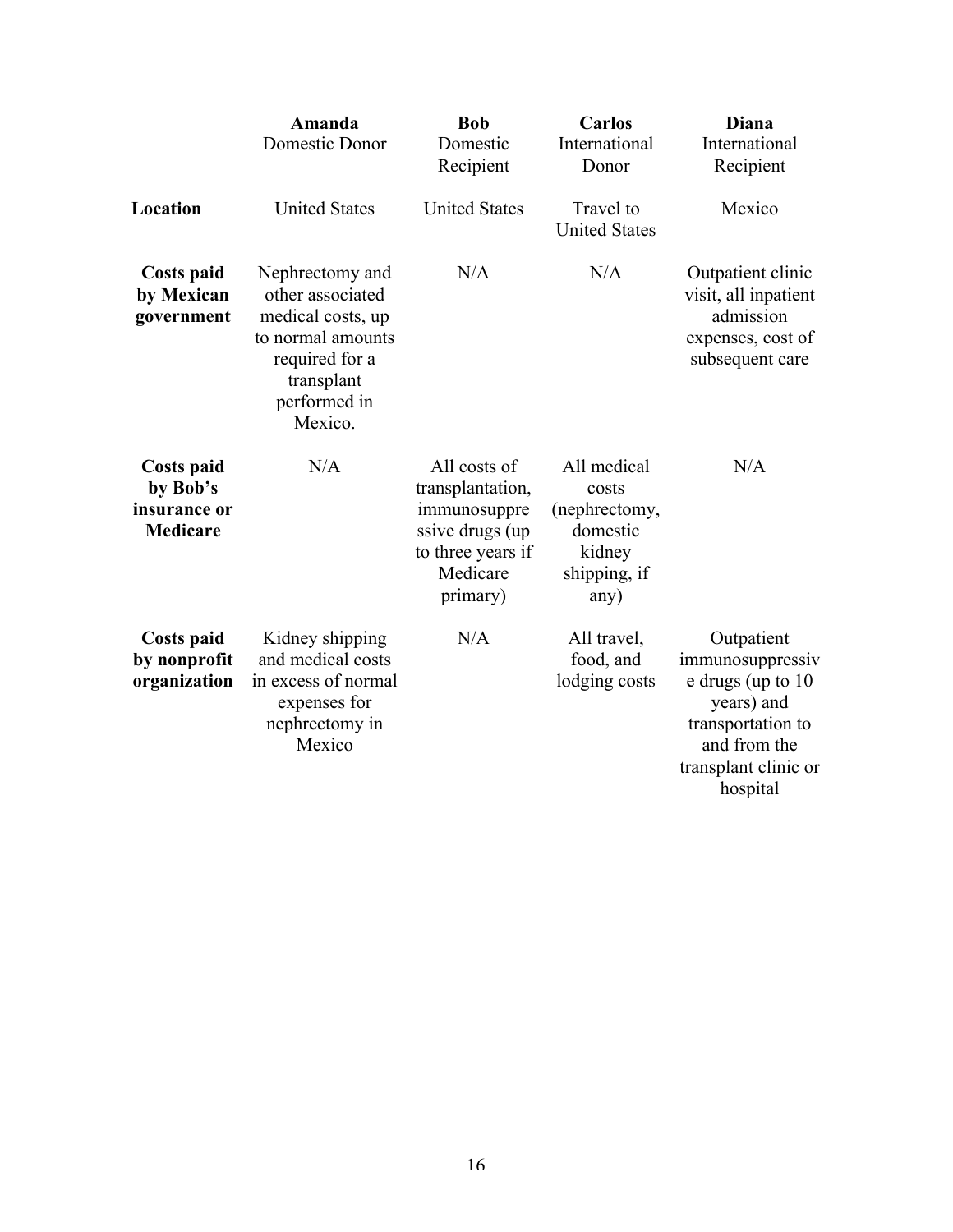## B. The Carlos–Bob Transplant

The Carlos–Bob transplant is illustrated in figure 4. Carlos, the international donor, would have to travel to the United States for a nephrectomy, because the Organ Procurement and Transplantation Network (OPTN) specifies that U.S. transplant centers may only transplant living-donor kidneys that have been removed at an OPTN-approved living-donor nephrectomy site, and there are no approved sites outside of the United States.<sup>27</sup> All of Carlos's medical costs (for example, the nephrectomy and domestic kidney shipping, if required) would be borne by Bob's insurance provider. Carlos's travel, food, and lodging costs would be paid by the nonprofit organization. Bob's transplant would occur in the United States and all of his costs would be borne by his insurance provider.

<sup>&</sup>lt;sup>27</sup> OPTN specifies that live kidney donation is only permissible when the transplanted kidney is removed at an OPTN member transplant facility. U.S. DEP'T OF HEALTH & HUMAN SERVICES, *Living Donation 12.*6, *in* OPTN POLICIES 12-1, 12-10 (2013), *available at*

http://optn.transplant.hrsa.gov/PoliciesandBylaws2/policies/pdfs/policy\_172.pdf ("Transplant Centers that perform living donor transplants must only accept and transplant living donor organs recovered at OPTN member transplant hospitals . . . ."). [Yes – you are correct re: the new provision and section. Feel free to update to latest version if you prefer. Authors: it appears to me that there is a new OPTN policy, found here:

http://optn.transplant.hrsa.gov/ContentDocuments/OPTN\_Policies.pdf. It appears that 14.7.C is the new provision but I wanted to verify with you. The language is slightly different in the new policy. If this is accurate, the new cite is as follows: ORGAN PROCUREMENT & TRANSPLANTATION NETWORK POLICIES 14.7.C (2014), *available at* http://optn.transplant.hrsa.gov/ContentDocuments/OPTN\_Policies.pdf] Because OPTN member facilities are only

located within the United States, this policy effectively bans importing organs from living donors. *See Transplant Centers*, U.S. DEP'T HEALTH & HUM. SERVICES, http://optn.transplant.hrsa.gov/members/search.asp (choose "Transplant Centers" in Step 1 and "All Regions" for Step 2) (last visited Feb. 25, 2014) (listing all member transplant facilities, none of which are located outside of the United States).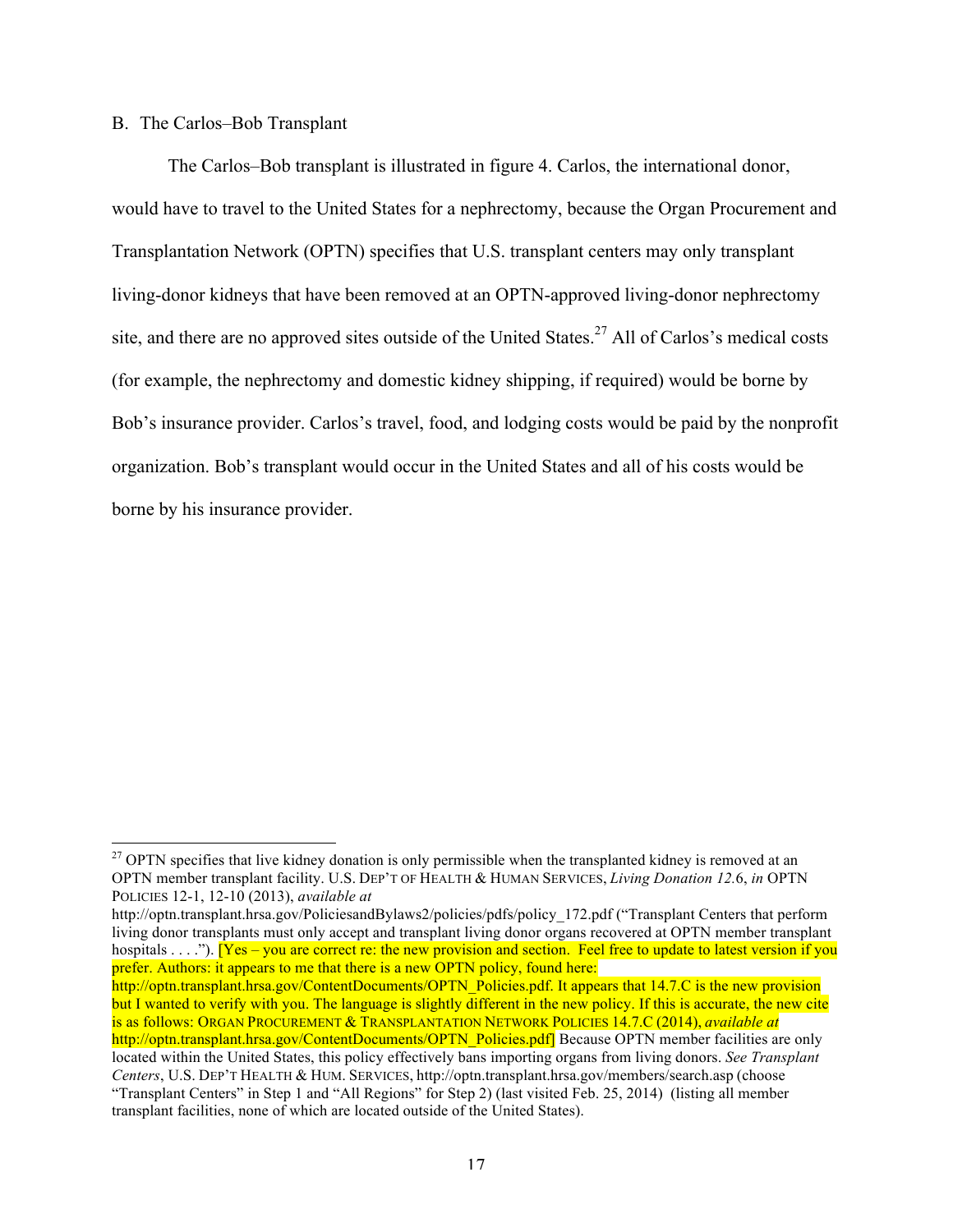# Figure 4



## IV

# RTT UNDER NOTA

The legal status of RTT under NOTA is best understood by analyzing NOTA's applicability to each component of the RTT swap. The RTT medical-expense payments by U.S. insurance providers and the Mexican government are—by design—simply the normal reimbursements for transplantation by each of these entities and are legally unproblematic. Therefore, we analyze only those expenses covered by the nonprofit entity. In our example, and as detailed in table 1, those expenses include (1) Amanda's kidney-shipping and medical costs in excess of normal expenses for nephrectomy in Mexico, (2) all of Carlos's travel, food, and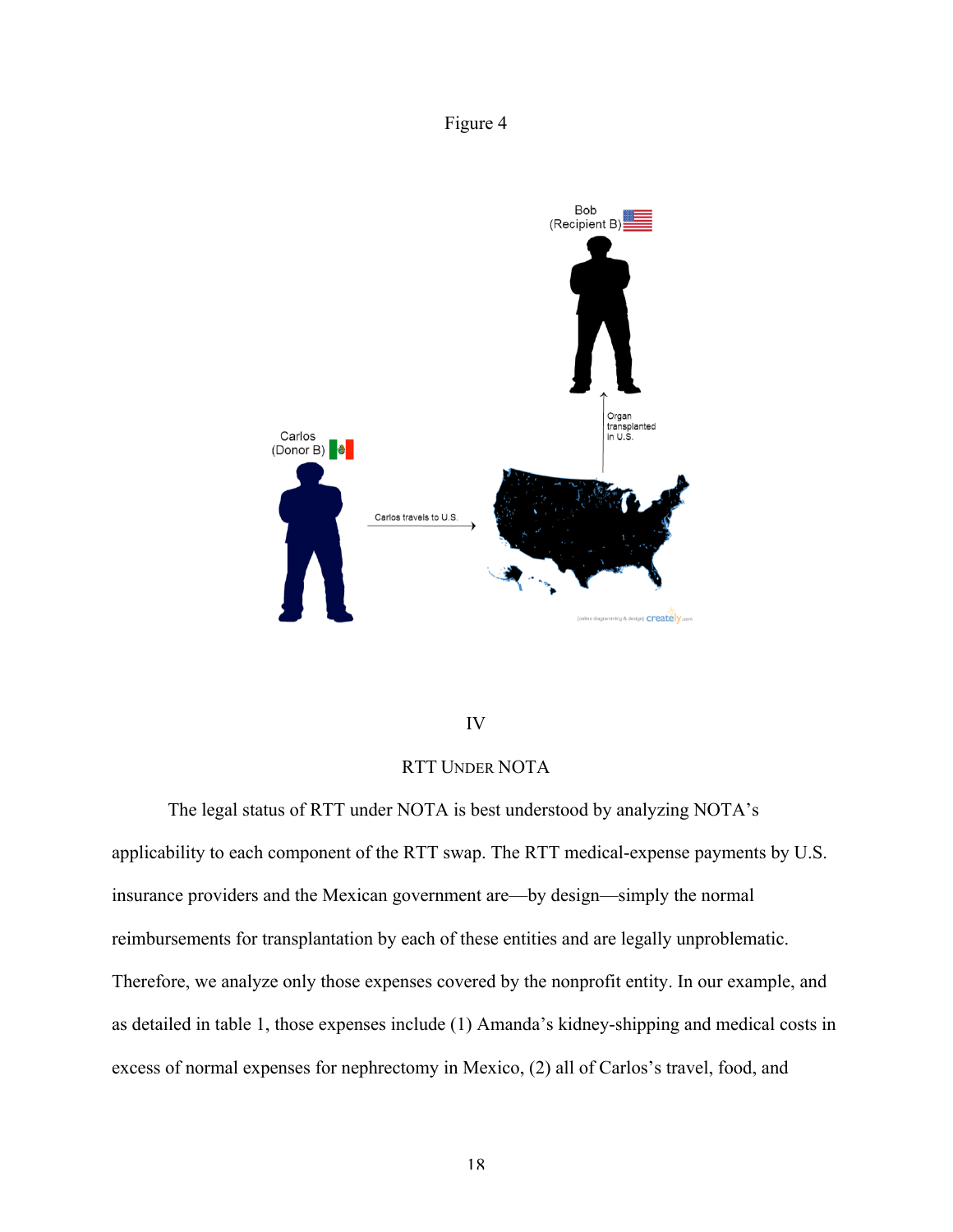lodging costs, and (3) the cost of Diana's outpatient immunosuppressive drugs (for up to ten years of treatment) and of her transportation to and from the transplant clinic or hospital.<sup>28</sup>

In this part, we consider whether NOTA's ban on valuable consideration applies to each of these expenses by examining the statute's text and legislative history, as well as the Norwood Act's amendments to NOTA. In part IV.A, we discuss the plain text of NOTA, concluding that it exempts the first two expenses listed above from being considered valuable consideration. The third expense, however, requires more analysis, which we undertake in parts IV.B.-C, concluding that the text and legislative history of NOTA and the Norwood Act provide little insight into the intended scope of the ban against valuable consideration beyond the obvious concerns with the commercial buying and selling of human organs. In Part V, however, we conclude that the public policies underlying NOTA ultimately suggest that a well-designed RTT program would not involve valuable consideration.

## A. NOTA's Plain Text

As previously discussed, NOTA prohibits the knowing acquisition, receipt, or transfer of "any human organ for valuable consideration for use in human transplantation if the transfer affects interstate commerce."29 Although the term "valuable consideration" is not defined, NOTA specifically excludes certain payments from the definition:

The term "valuable consideration" does not include the reasonable payments associated with the removal, transportation, implantation, processing, preservation, quality control, and storage of a human organ or the expenses of

 $^{28}$  U.S. and Mexican insurers treat travel expenses in the same manner: Insurance pays for the costs of health care, but not for the costs associated with travel, food, and lodging to and from the hospital or clinic. **[Authors: Can you** provide a source?] For a poor patient who lives four to six hours away from her transplant center and has no means of transportation, this might be a significant barrier to attending outpatient clinic visits, especially if an overnight stay is required. In the case of a minor, these expenses would need to be covered not only for the minor, but for a parent or guardian, as well.

 $29$  42 U.S.C. § 274e(a) (2006 & Supp. IV 2011).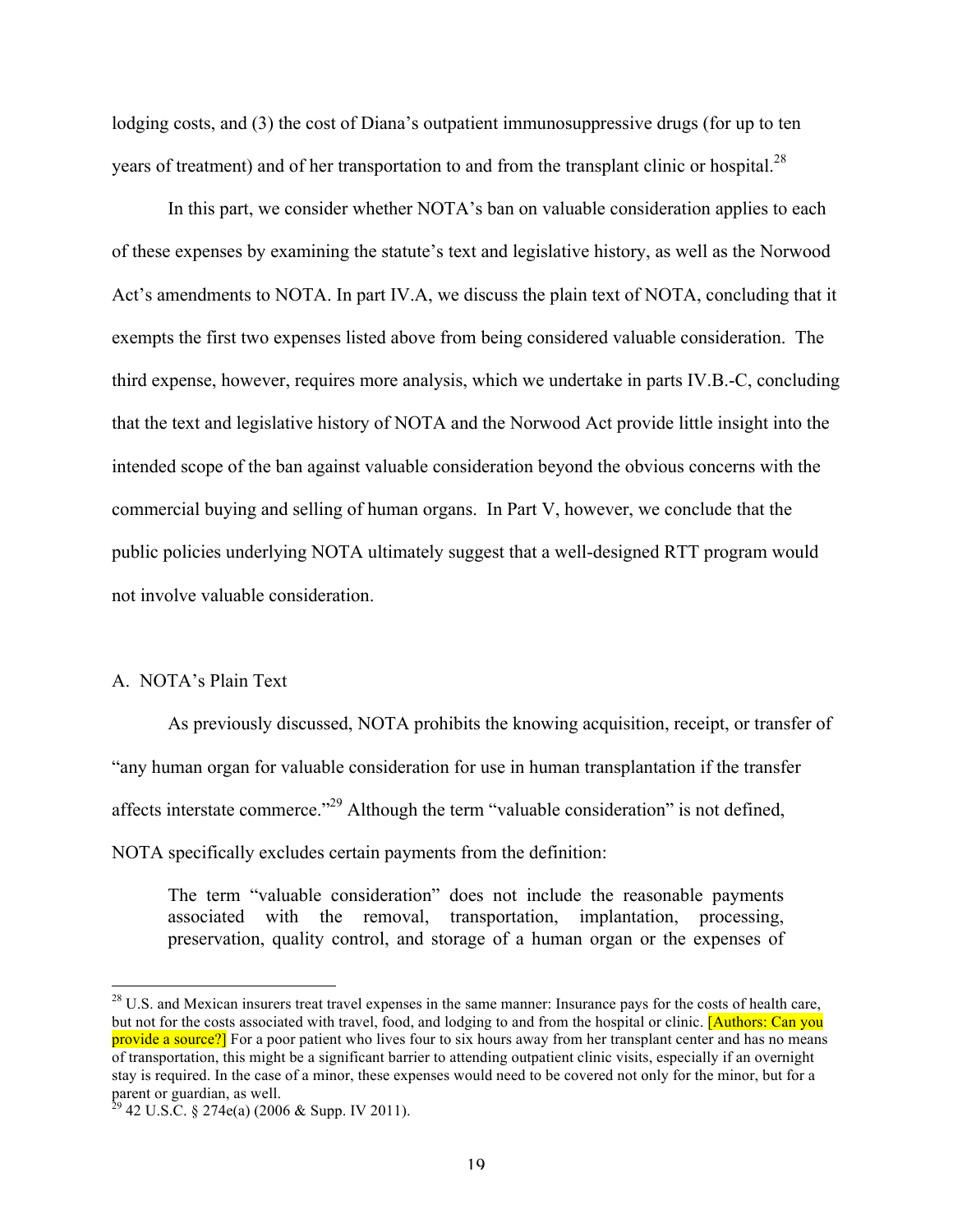travel, housing, and lost wages incurred by the donor of a human organ in connection with the donation of the organ. $30$ 

Under the plain language of the statute, items one and two of the RTT reimbursements discussed above and categorized in table 1 are exempt from NOTA's definition of valuable consideration, provided they are reasonable in amount. Item three, however—the payments for Diana's outpatient immunosuppressive drugs and her transportation to and from the transplant clinic or hospital—are not explicitly addressed by NOTA.

It may appear, at first glance, that these reimbursements are also excluded from NOTA's prohibition against "valuable consideration," based on the plan language of the statute. After all, Diana, the recipient of the reimbursements at issue, is an organ recipient, not an organ donor. And although Carlos gives up his kidney, he receives no direct compensation in return. It is thus tempting to conclude that, under the plain language of NOTA's text, the prohibition against valuable consideration in exchange for a human organ has no bearing on these reimbursements.

Such a conclusion would be premature. A skeptic could argue that, when Carlos agrees to donate his kidney through RTT so that Diana can receive the immunosuppression and medical transport necessary to complete her transplant, Carlos has received valuable consideration in exchange for his kidney. The transaction, one could argue, is equivalent to Carlos exchanging his kidney for cash, then using that money to purchase the immunosuppressive drugs and transport for Diana.<sup>31</sup> Accordingly, we assume that one must look elsewhere to determine whether the reimbursements to Diana pass muster under NOTA. That determination requires an analysis of NOTA's legislative history as well as the possible policy rationales behind the statute, an analysis we undertake in Parts IV B-C and V.

 $30$  42 U.S.C. § 274e(c)(2) (2006 & Supp. IV 2011).

 $31$  *Cf.* Choi et al., *supra* note 38, at  $\overline{X}$  (discussing "altruism exchanges" and their status under NOTA). [Authors: I found what might be your intended cite on what is currently page 4 of the article. Was that your intended cite, or would you like to cite the article as a whole?] Yes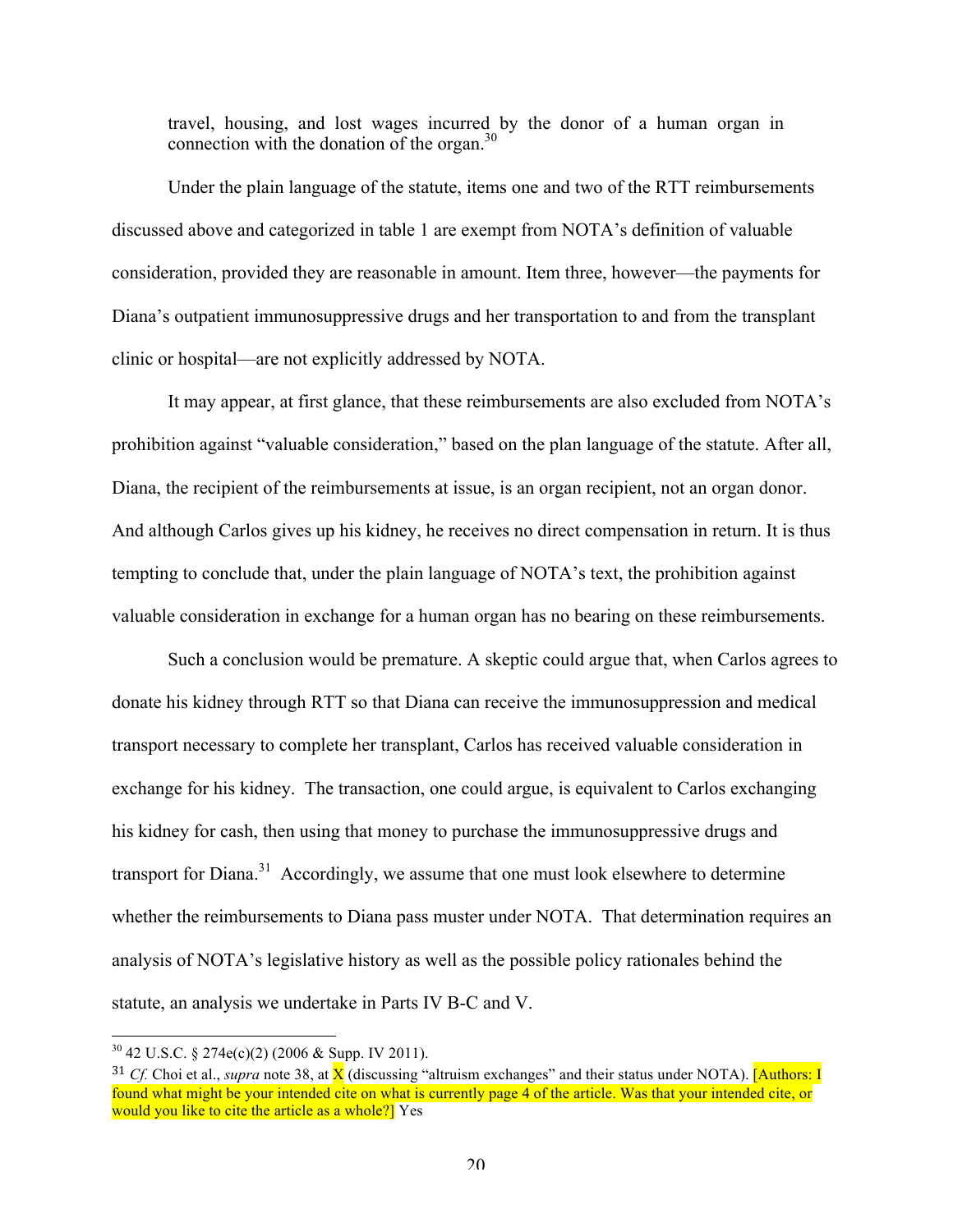Before undertaking that analysis, though, we emphasize that we do not wish to make too much of the "kidney for cash which is then used to purchase drugs and transport" analogy, as similar analogies could be – but have not been – used to prohibit many transplant innovations developed after NOTA's passage that result in some non-pecuniary benefit to the organ donor. Traditional KPD, AUKPD, and NEAD chains are each legal examples in which a donor agrees to transfer her kidney only in exchange for something of value. In the case of KPD, AUKPD, and NEAD chains the value received is a compatible kidney for a friend or family member. In the case of RTT, the value received is medically necessary immunosuppression, transportation to and from the transplant clinic or hospital, and a compatible kidney transplant for a friend or family member. Yet, Congress has explicitly exempted KPD from NOTA's prohibition against the exchange of valuable consideration for transplantable organs (though, as discussed in part IV.C., many members of the Norwood Act Congress argued that an explicit exemption was unnecessary). And AUKPD and NEAD chains are increasingly common, despite the lack of an explicit congressional exemption. The common assumption (and one that we share) appears to be that AUKPD and NEAD chains are legally permissible because of their similarity to KPD, the underlying federal concerns that prompt the ban against valuable consideration, and something that we will refer to as the "perfect world donative intent" of each participant – in a perfect world, each donor would give altruistically to her friend or family member, but is prevented from doing so by real world barriers.<sup>32</sup> RTT shares these characteristics. This similarity, together with NOTA's legislative history, the Norwood Act, and policy rationales, all support our contention that RTT drug and transportation costs do not fall within the definition of valuable consideration, as the NOTA enacting Congress understood that term.

 

<sup>32</sup> *See* Healy & Krawiec, *supra* note 21 (arguing that NEAD chains can be squared with both the language and legislative history of NOTA, despite the exchange of something of great value). [Authors: consider this edit, changing the signal to *see*. If I understand the proposition, it is supported by the citation with an inferential step.]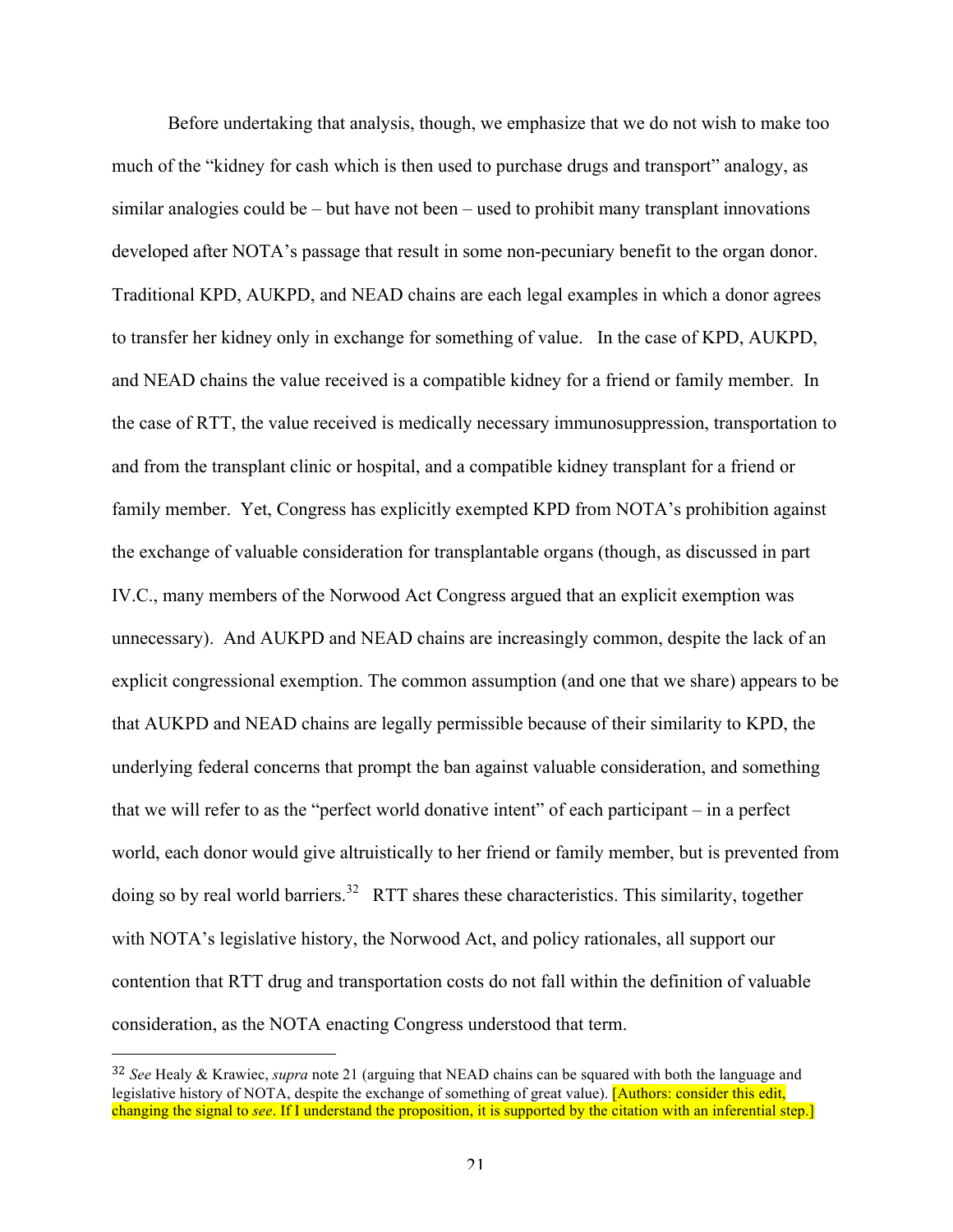B. The Ambiguous Phrase "Valuable Consideration:" What Did Congress Mean?

As we illustrate in this section, neither the text nor legislative history of NOTA provide meaningful insight into the phrase "valuable consideration" in a setting, such as RTT, that involves no commercial buying or selling of human organs. Standing alone, then, neither the text nor legislative history of NOTA answer the question of whether Diana's RTT reimbursements constitute valuable consideration under NOTA. Of course, these sources for understanding the meaning of the term do not stand alone. As we detail in the following Part V, courts – when faced with ambiguous meanings not clarified through the text or legislative history -- typically turn to the possible underlying policy rationales, particularly if those rationales were explicitly discussed by the enacting Congress.

Although NOTA is today most often discussed in connection with its prohibition of valuable consideration, it is important to remember that such a ban was not the central purpose of the statute, and was added to the statute relatively late. Original drafts of NOTA addressed only the development of a national organ procurement and distribution system.<sup>33</sup> The prohibition on compensated organ donation was added later, in response to a *Washington Post* article about the plans of H. Barry Jacobs, a Virginia physician whose medical license had previously been revoked for Medicare fraud, to establish a for-profit organ brokerage.<sup>34</sup>

Perhaps because the "valuable consideration" language was a late addition to the statute in response to a specific concern, NOTA's legislative history addresses the term "valuable consideration" only with respect to that concern, and does not provide much insight into the term's breadth beyond the commercial-exchange context. The extent to which the term should

<sup>&</sup>lt;sup>33</sup> Satel et al., *supra* note **Error! Bookmark not defined.**, at **X** SYMPOSIUM ARTICLE (discussing the origination of NOTA's ban on valuable compensation). <sup>34</sup> *Id.*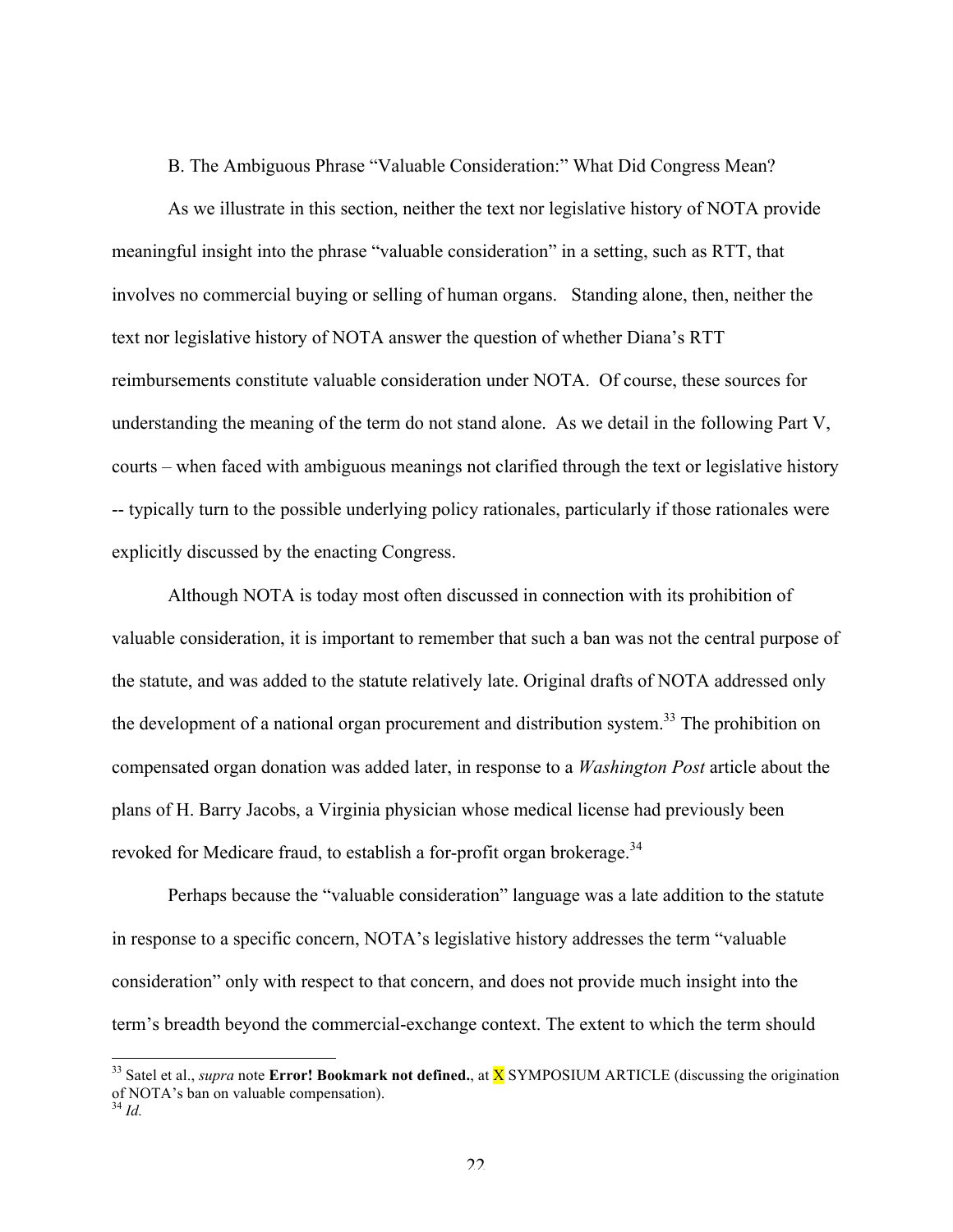reach RTT-like exchanges that, while noncommercial, involve the donor receiving some limited benefit, is not entirely clear.

Most analyses of the term "valuable consideration"—including an influential Department of Justice memo on the topic—conclude that the phrase has no clear meaning.<sup>35</sup> Although the term "consideration," with origins in the common law of contract, has a fairly well established meaning that clearly encompasses a variety of nonmonetary bargains, the significance, if any, of the additional word "valuable" is much less clear.<sup>36</sup> The phrase is rarely defined, and the meaning, to the extent that one is discernable, appears to have varied across time, place, and setting.<sup>37</sup> Although some sources treat the two terms as synonymous, other sources (including cases, statutes, and secondary sources) suggest that the word "valuable" denotes a financial or pecuniary gain.<sup>38</sup>

Other elements of NOTA and its legislative history reinforce the notion that Congress

undoubtedly meant to prohibit the commercial, for-profit buying and selling of human organs for

transplantation. The extent to which the NOTA congress intended to reach other exchanges

 <sup>35</sup> *See, e.g.*, Legality of Alternative Organ Donation Practices Under 42 U.S.C. § 274e to Gen. Counsel Dep't of Health and Human Servs., 31 Op. O.L.C. 1, 2 (2007).<br><sup>36</sup> Id

<sup>&</sup>lt;sup>37</sup> *Id.*<br><sup>38</sup> *Id.*; *see also* e.g. Prewit v. Wilson, 103 U.S. 22, 24 (1880) ("Marriage is to be ranked among the valuable considerations, yet it is distinguishable from most of these in not being reducible to a value which can be expressed in dollars and cents." (quoting 1 JOEL PRENTISS BISHOP, COMMENTARIES ON THE LAW OF MARRIED WOMEN: UNDER THE STATUTES OF THE SEVERAL STATES, AND AT COMMON LAW AND IN EQUITY § 776 (Boston, Little, Brown & Company 1878) (variation in original) (internal quotation marks omitted)). Contemporaneous state laws also define "valuable consideration" as involving financial gain. *See, e.g.*, CAL. PENAL CODE § 367f(a), (c)(2) (West 2010) (prohibiting the transfer of any human organ for valuable consideration, then defining valuable consideration as "financial gain or advantage.").[Authors: please consider the combination of citations I have made here. You could also cite the sections separately, each with its own parenthetical.]

Stephen J. Choi, G. Mitu Gulati, and Eric A. Posner assume that "valuable consideration" has the same meaning as "consideration" under contract law, but conclude that some altruistically motivated exchanges, including nonsimultaneous, extended, altruistic donor (NEAD) chains, *see supra* note **Error! Bookmark not defined.** (describing NEAD chains), operate under a legal fiction that treats certain exchanges for value, when undertaken for altruistic purposes, as gifts. Stephen J. Choi, Mitu Gulati & Eric A. Posner, *Altruism Exchanges and the Kidney Shortage*, 77 LAW & CONTEMP. PROBS., no. 3, 2014 at **X**. We believe that RTT passes muster as such a legal fiction. See *infra* [text accompanying note 80?] distinguishing RTT from the "altruism exchanges" proposed by Choi, et. al. which the authors conclude would require an amendment to NOTA). *[I don't think we need the bulk of that description anymore, just the internal reference to the subsequent discussion in text*]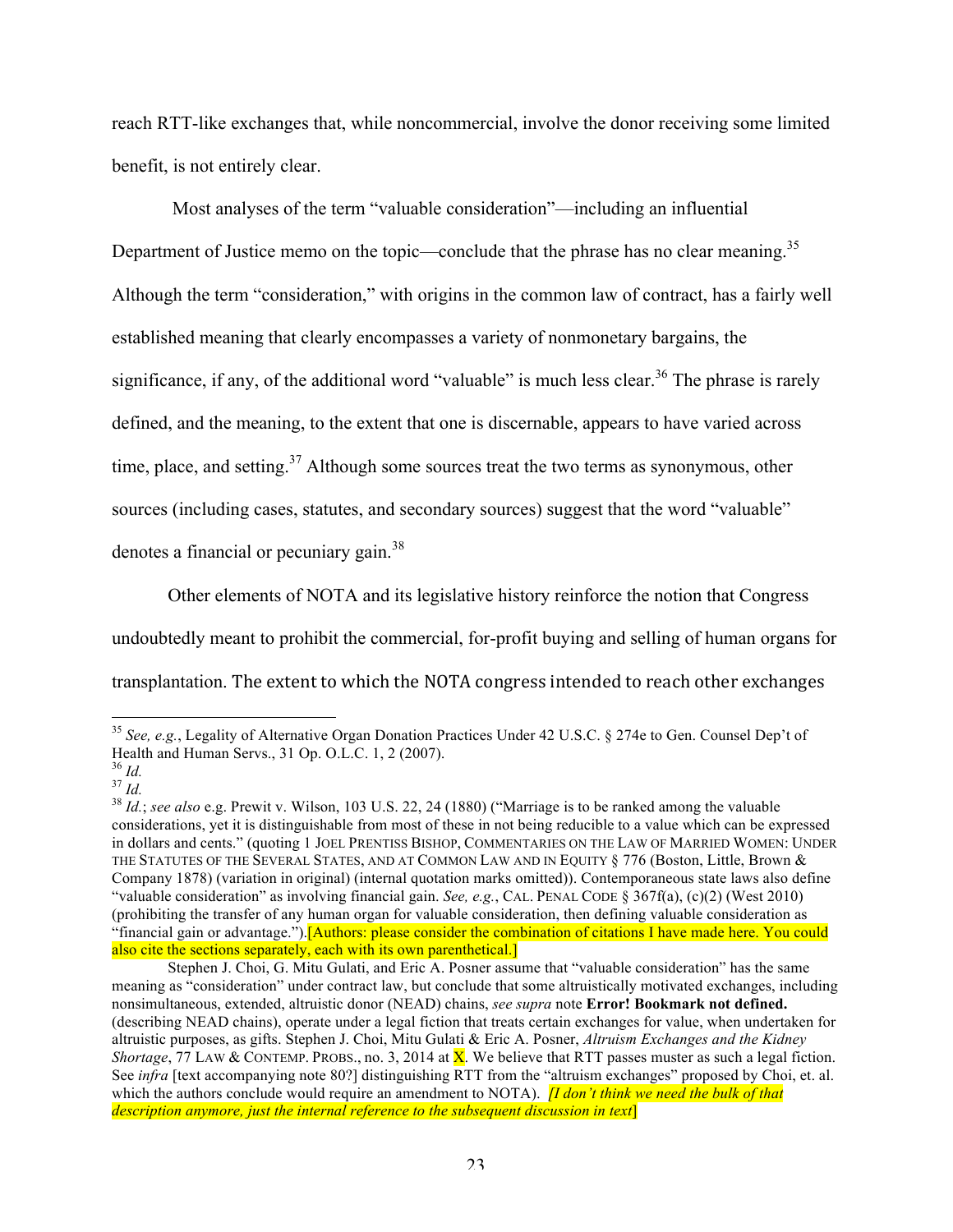in which the donor receives some benefit, however, is far from clear. For example, the title of section 301, "Prohibition of organ purchases,"39 suggests a congressional concern with the buying and selling of organs for profit, as do statements in the accompanying Senate and House conference reports.40 During House hearings on NOTA, the most commonly discussed issues were the need to address the organ shortage through a combination of national coordination and federal financial support and the controversial provision for Medicare coverage of outpatient immunosuppressive drugs.<sup>41</sup> Several House members did mention the section 301 prohibition against valuable consideration in exchange for human organs, sometimes with a specific allusion to the Jacobs venture, but without elaborating on the meaning of the term "valuable consideration" beyond commercial buying and selling. For example, California Representative

Henry A. Waxman stated,

In recent months, proposals have been made to encourage otherwise healthy individuals *to sell* one of their kidneys in exchange for *payments ranging from \$6,000 to \$50,000.* If these *commercial ventures* were allowed to proceed, I believe our efforts to promote voluntary organ donations would collapse, and health risks to transplant patients would greatly increase.<sup>42</sup>

 $39$  42 U.S.C. § 274e (2006 & Supp. IV 2011). [Authors: consider this as a separate footnote, as I thought it was confusing for this citation to be combined in the same footnote as the legislative history.]

<sup>40</sup> S. REP. NO. 98-382, at 2–4 (1984), *reprinted in* 1984 U.S.C.C.A.N. 3975, 3976–78 (stating that NOTA "[p]rohibits the interstate buying and selling of human organs for transplantation" and "is directed at preventing the for-profit marketing of kidneys and other organs"); H.R. REP. NO. 98-1127, at 16 (1984) (Conf. Rep.), *reprinted in*

<sup>1984</sup> U.S.C.C.A.N. 3989, 3992 ("This Title intends to make the buying and selling of human organs unlawful.").<br><sup>41</sup> See generally To Amend the Public Health Service Act to Authorize Financial Assistance for Organ Procuremen *Organizations, and for Other Purposes: Hearing on H.R. 4080 Before the Subcomm. on Health of the H. Comm. on Ways & Means*, 98th Cong. (1984) [hereinafter *Hearing on Financial Assistance for Organ Procurement Organizations*]. 42 *Id.* at 26 (statement of Rep. Waxman, Chairman, S. Comm. on Health & the Environment, Comm. on Energy &

Commerce) (emphasis added).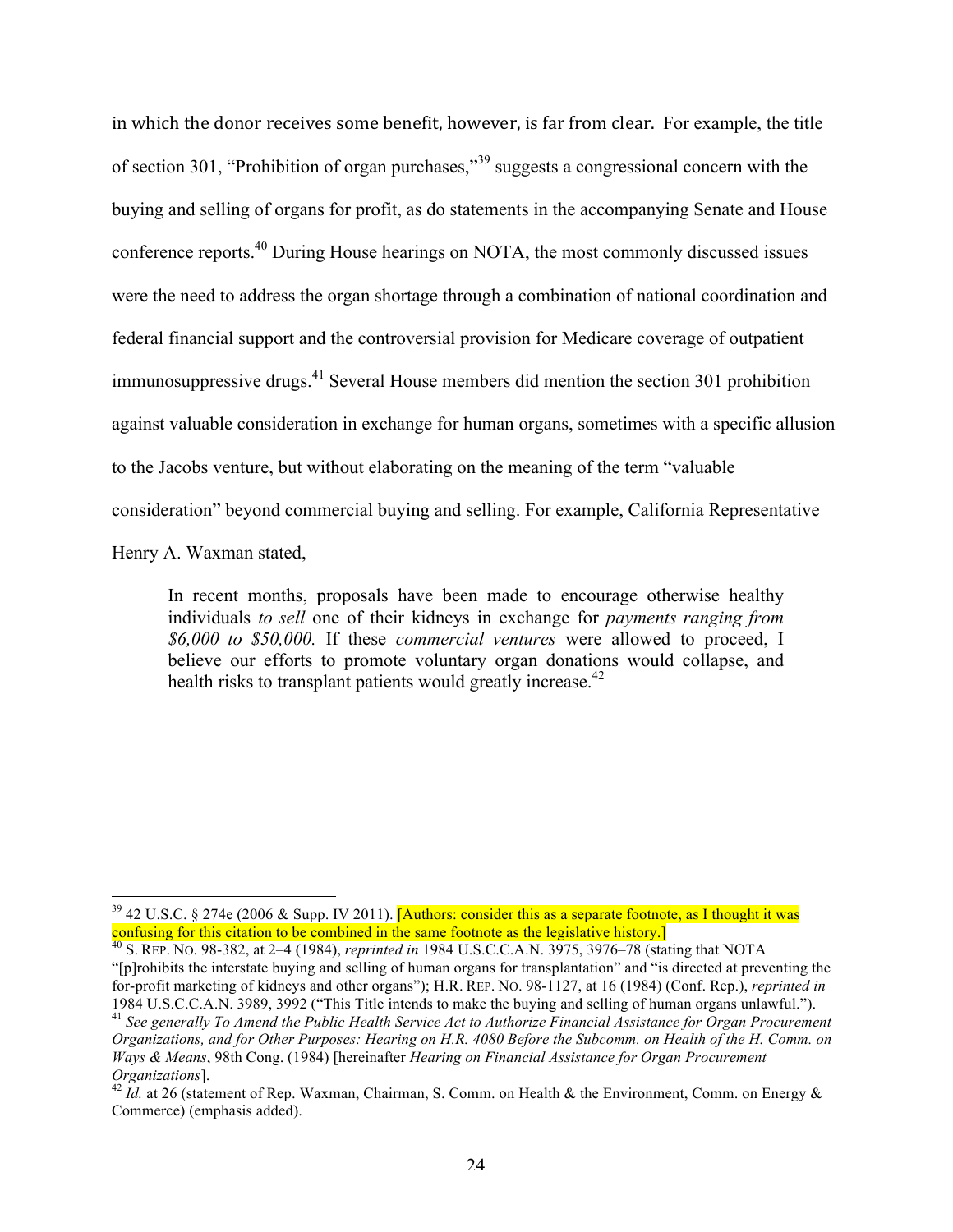Several other House-member statements clearly condemn the buying and selling of organs, but fail to mention NOTA's possible application to the type of nonpecuniary benefits contemplated by RTT. $43$ 

Even the most specific references to the section 301 ban tend to address the meaning and scope of other section 301 terms, and not the meaning of "valuable consideration". The most detailed discussions of section 301 terminology, for example, address clarifications or expansions of the definition of "reasonable expenses" and arguments to exclude blood, blood products, and other items from the definition of "organ."44

In 1983, after NOTA had been introduced in both the House and Senate, but before the statute's passage, the Senate Committee on Labor and Human Resources held hearings on organ transplantation.<sup>45</sup> As in the House, references to the Jacobs proposal by several senators were accompanied by condemnations of the buying and selling of organs.<sup>46</sup> Also like the House discussions, there was some dialogue on the term "reasonable expenses." For example, witnesses expressed concern that "reasonable expenses" must include out-of-pocket expenses associated with organ donation, such as travel, lost wages, and the like, lest the statute operate as a deterrent

<sup>&</sup>lt;sup>43</sup> *Id.* at 31 (statement of Rep. Madigan) ("I wholeheartedly agree that the buying of human organs should be made illegal."); *id.* at 34 (statement of Rep. Moore) ("I also agree with the comment that Mr. Waxman made in his testimony that we ought to prohibit the sale of organs.").

 $t_{4}$  *Id.* at 34 (statement of Rep. Gore) ("[W]e are changing the bill to change the definition of 'valuable' consideration,' so that it does not include the reasonable costs associated with removal, processing, preservation, quality control procedures, storage, and transportation."); *id.* at 36 (statement of Rep. Gore) (noting that "[w]e are going to specifically exclude corneas" from the definition of "organ"); *id.* at 131 (statement of Robert E. Stevenson, Ph.D., Chairman, Standards Comm., Am. Ass'n of Tissue Banks) (noting that although the then current draft excluded "the 'reasonable costs associated with removal, storage and transportation' the bill fails to consider the reasonable costs of quality control, processing, and preservation which are equally essential to high quality organ and tissue transplantation"); *id.* at 116 (statement of James E. Davis, M.D., Am. Med. Ass'n) (urging the exclusion of blood and blood products from the ban on organ sales); *id.* at 170 (statement of Mary Jane O'Neill, Exec. Dir., The Eye-Bank for Sight Restoration, Inc.) (urging the inclusion of "processing, preservation and quality control procedures among the reasonable costs not included in the term 'valuable consideration'").

<sup>&</sup>lt;sup>45</sup> Examination of the Problems Involved in Obtaining Organs for Transplant Surgery: Hearing Before the S. Comm. on Labor and Human Resources, 98th Cong. (1983) [hereinafter Hearing on Problems in Obtaining Organs].<br><sup>46</sup> Id. at 13 (statement of Sen. Quayle) (referencing "the [*Washington Post*] article about the Virginia physician wh

has written the FDA seeking a license to import organs" and condemning such methods); *id.* at 135 (statement of Sen. Metzenbaum) (referencing the organ-brokerage proposal of a "Virginia physician").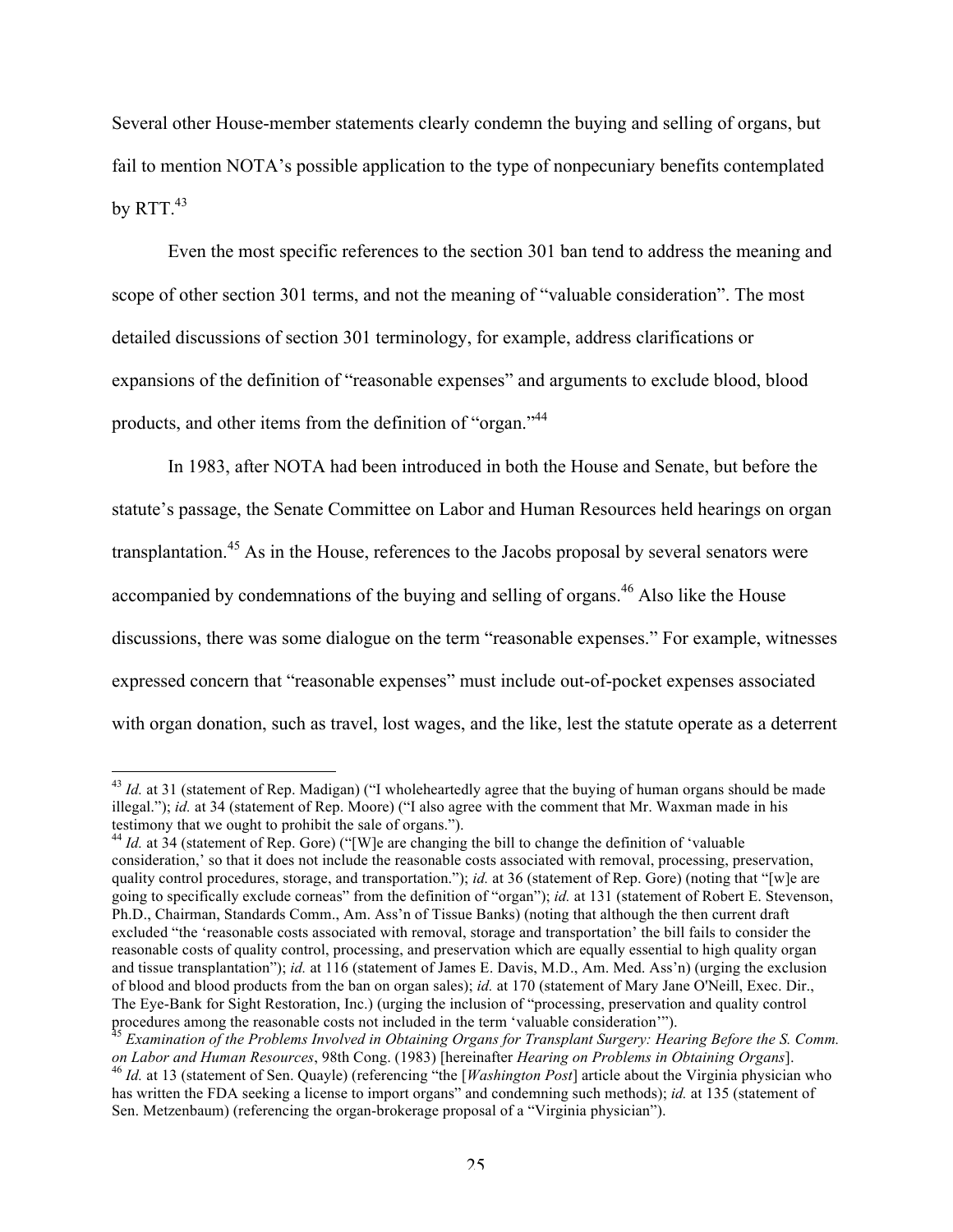to organ donation, rather than an encouragement.<sup>47</sup> But, as in the House, a careful reading of the Senate history of NOTA suggests that Congress paid little, if any, attention to the possible meanings of and ambiguities in the phrase "valuable consideration."

In sum, a vast academic literature addresses valuable consideration under NOTA.<sup>48</sup> Concerns about running afoul of the provision have halted state programs, such as Pennsylvania's planned pilot program to reimburse funeral expenses, and have caused uncertainty about the validity of specific practices, such as kidney swaps.49 Commentators debate the meaning of the term and what Congress must have intended with this ambiguous language.<sup>50</sup>

But our analysis suggests that Congress, in passing NOTA, only considered the term "valuable consideration" in the context of a very specific and immediately salient threat involving for-profit, commercial exchanges. Attempts to divine NOTA's intended scope from the statute's legislative history are, thus, of limited use. Congress provided almost no guidance on the meaning of the term beyond the obvious threat of buying, selling, and for-profit commerce in human organs and failed to outline the extent to which NOTA reaches other exchanges—like RTT—in which the donor receives some nonpecuniary value.

## C. From NOTA to the Norwood Act

<sup>&</sup>lt;sup>47</sup> *See, e.g., id.* at 250 (statement of Carol G. Bluemle) ("To send or threaten to send donors to prison for receiving reimbursement for out-of-pocket expenses would decrease the total pool of available kidneys.").

<sup>&</sup>lt;sup>48</sup> Jed Adam Gross, *E Pluribus UNOS: The National Organ Transplant Act and Its Postoperative Complications*, 8 YALE J. HEALTH POL'Y L. & ETHICS 145, 148 (2013) (finding that the vast majority of articles on NOTA address the section 301 ban against valuable consideration).

<sup>49</sup> Cite for Penn program. Rick K. Jones, Joshua C. Morrison & Sally Satel, *State Organ Donation Incentives Under the National Organ Transplant Act*, 77 LAW & CONTEMP. PROBS., no. 3, 2014 at X; *see infra* text accompanying note [52?] (discussing the uncertainty surrounding kidney swaps). [yes. That's fine. Authors: Would citing to the Satel article do the trick here? She has a section on the Penn progam, specifically. Additionally, please confirm that note 52 was your intended cross-reference.]<br><sup>50</sup> *See, e.g.*, R. S. Gaston et al., *Limiting Financial Disincentives in Live Organ Donation: A Rational Solution to the* 

*Kidney Shortage*, 6 AM. J. TRANSPLANTATION 2548 (2006) (proposing a compensation scheme for organ donors and defending its legality under NOTA). **[Authors: You noted "more" here. Please let us know if you would like to add** sources]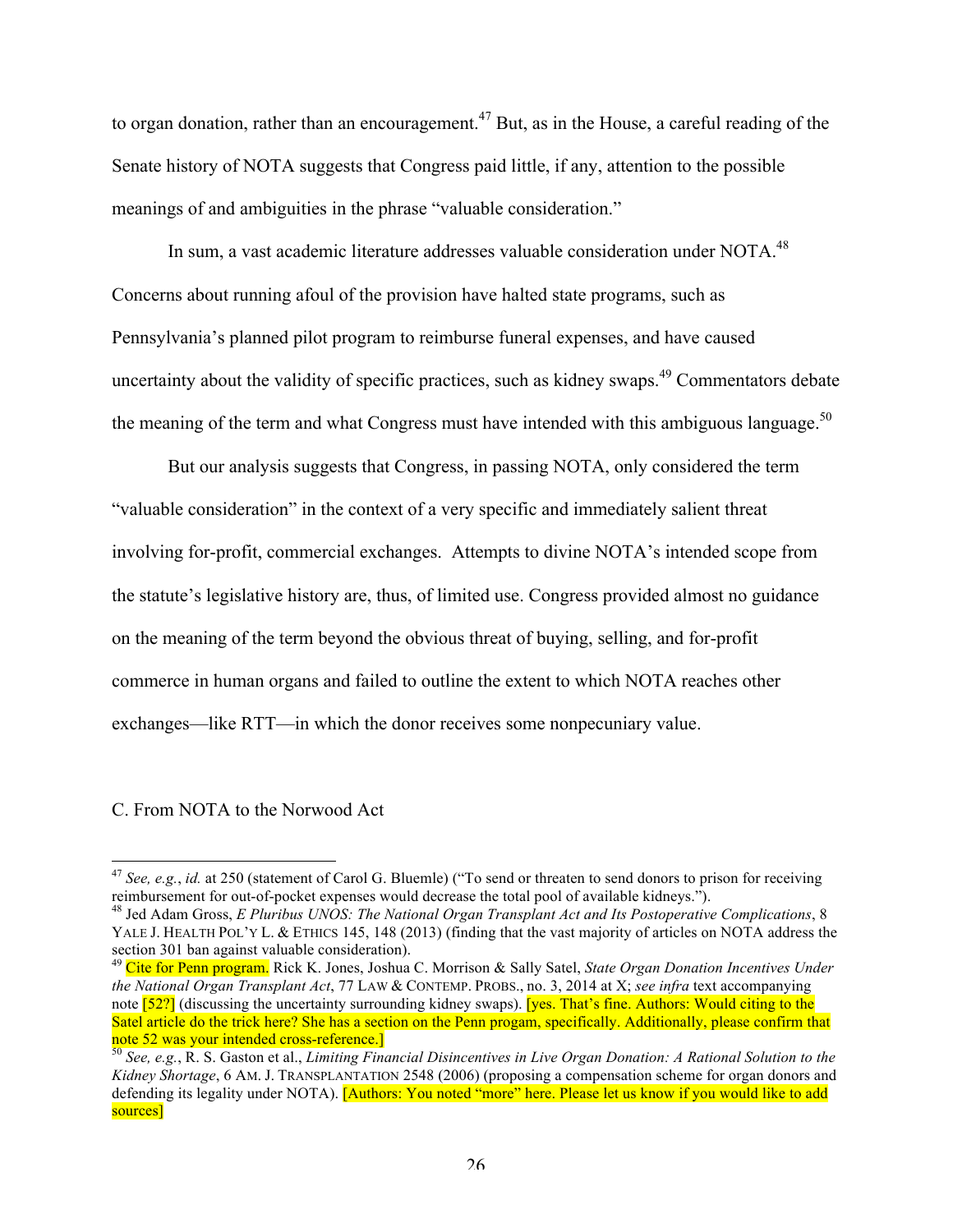Between the passage of NOTA, in 1984, and the Norwood Act, in 2007, Congress had several occasions to clarify, expand, or otherwise alter the ban against valuable consideration in exchange for human organs and failed to do so. For example, bills were introduced or considered that would have allowed tax credits, honorific awards, and the provision of insurance policies as incentives for organ donation.<sup>51</sup> None of these bills passed, however, and NOTA's original language banning valuable consideration remained unchanged.<sup>52</sup>

In 2007, however, Congress revisited the term "valuable consideration," when passing the Norwood Act. Prior to 2007, some organ-procurement organizations, other nonprofit organizations, and individual transplant programs had implemented KPD programs. Due to an interpretation by the Department of Health and Human Services that KPD may violate NOTA, however, many hospitals and the United Network for Organ Sharing (UNOS) were reluctant to perform paired donations, for fear of violating NOTA.<sup>53</sup>

In the course of enacting the Norwood Act, many congressional members made claims regarding the intent of the NOTA-enacting Congress with respect to the phrase "valuable consideration," reiterating the enacting Congress's refrain that the statute was intended to prohibit the buying and selling of transplantable organs. We do not reference that discussion to suggest that these remarks have any direct bearing on the term's meaning—most legal scholars conclude that they do not.<sup>54</sup> Nonetheless, we believe that, due to the similarities between KPD

 <sup>51</sup> Satel et al., *supra* note **Error! Bookmark not defined.** (detailing these bills and the surrounding debates); Erin D. Williams et al., *Living Organ Donation and Valuable Consideration, Congressional Research Service* CRS-3 (2010) (detailing bills designed to incentivize organ donation). [Authors: although we were able to find older versions of this source, we were unable to locate the cited version. Please provide the original source if possible.]

 $52$  Although these failed congressional efforts thus did nothing to clarify or alter the meaning of the term "valuable" consideration" as used in NOTA, we reference the debates surrounding these potential changes in part V, in which we analyze the possible federal concerns underlying NOTA.<br>
<sup>53</sup> 153 CONG. REC. 5,439 (2007) (statement of Rep. Dingell); *id.* at 5,439–40 (statement of Rep. Gingrey).

<sup>&</sup>lt;sup>54</sup> Many commentators and jurists contend that subsequent legislative history of this sort should have no relevance in statutory interpretation, *see, e.g.*, Richard A. Posner, *Statutory Interpretation—in the Classroom and in the Courtroom*, 50 U. CHI. L. REV. 800, 809–10 (1983) (arguing that courts should ignore subsequent legislative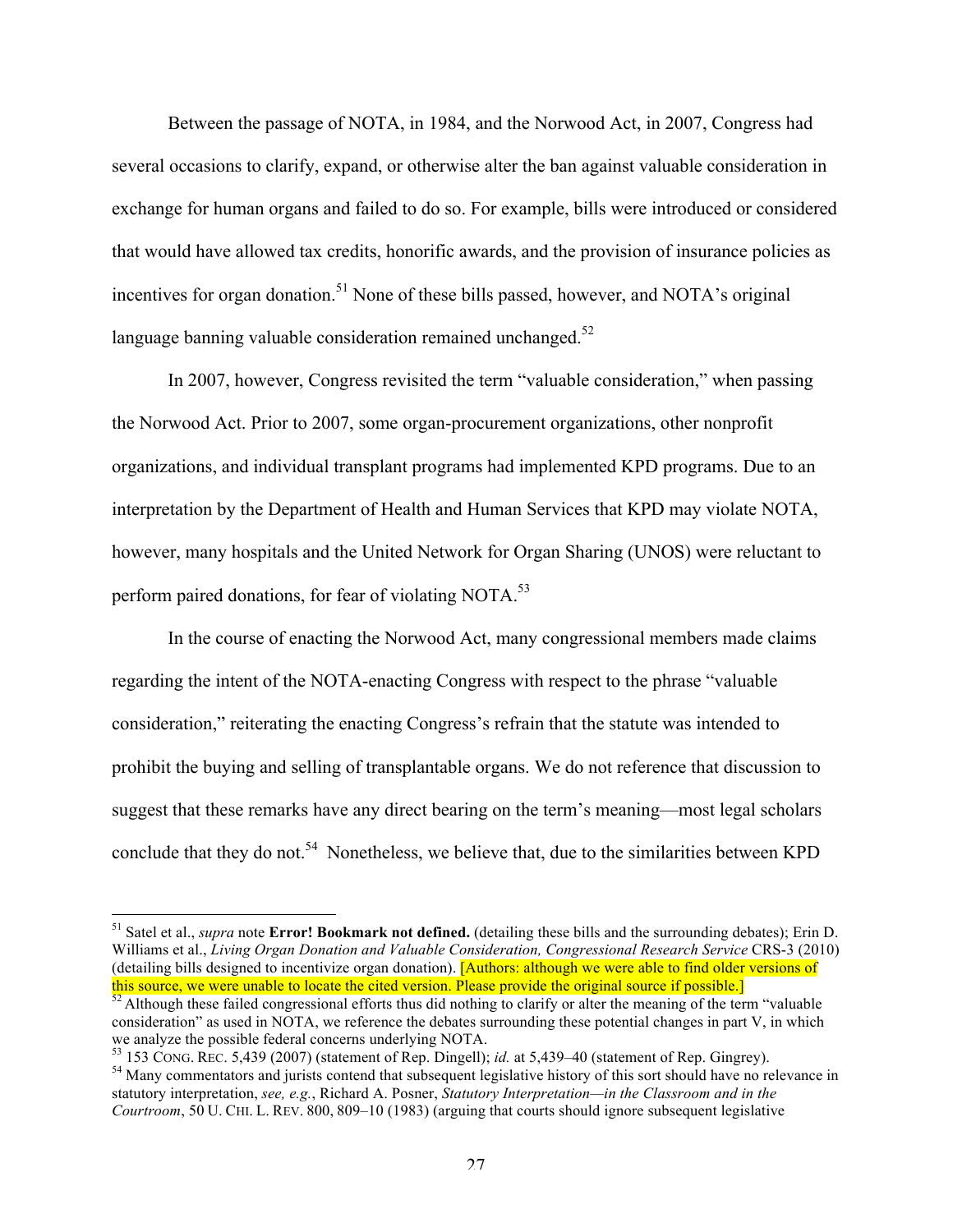and RTT, the Norwood Act's legislative history will be reviewed by courts and commentators considering the legality of RTT for possible insights into the policy rationales underpinning permitted transactions that involve the exchange of nonpecuniary benefits.<sup>55</sup>

Representative Inslee stated on the House floor when introducing the Norwood Act, "I believe it is imperative that *we make it clear that there is no intent by Congress to bar [KPD]*. It is my hope that the Senate will act quickly on this. Simply put, we want this legislation to save lives immediately."<sup>56</sup> Similarly, Representative Dingell insisted that "[t]he [valuable consideration] clause was intended to outlaw the buying or selling of transplantable human organs."<sup>57</sup> Said Representative Linder: "The valuable consideration clause has a noble purpose, which is to keep people from buying and selling human organs. . . . Let me be clear: paired-organ donation does not constitute the buying or selling of organs."58

Some House members made reference to the fact that the Norwood Act would "clarify" that NOTA's ban on valuable consideration did not prohibit KPD, suggesting that the statute was

never intended to ban such behavior.<sup>59</sup> Charlie Norwood himself was even more explicit in a

<u> Alexandro de la contrada de la contrada de la contrada de la contrada de la contrada de la contrada de la co</u>

history), and black-letter statements of the law typically emphasize subsequent legislative history's inferior role, *see, e.g.*, Se. Cmty. Coll. v. Davis, 442 U.S. 397, 411 n.11 (1979) ("[I]solated statements by individual Members of Congress or its committees, all made after the enactment of the statute under consideration, cannot substitute for a clear expression of legislative intent at the time of enactment."). [Authors: I think the (formerly) last clause is modifying the first, so I have moved it. Have I changed your meaning? Additionally, this language is not in the case you cited. Please verify that my replacement citation is to your intended source.]

<sup>55</sup> Subsequent legislative history may provide insight on the probability of being overruled through subsequent legislative action and in assessing current societal norms, both of which are important to courts. *See, e.g.*, Lee Epstein & Jack Knight, *Mapping Out the Strategic Terrain: The Informational Role of Amici Curiae*, *in* SUPREME COURT DECISION-MAKING 215, 217–18, 225–26 (Cornell W. Clayton & Howard Gillman eds., 1999) (arguing that the probability of legislative override is relevant to courts and that they glean information about this probability from many sources, including the current positions of legislators); Daniel A. Farber & Philip P. Frickey, *Legislative Intent* 

<sup>&</sup>lt;sup>56</sup> 153 CONG. REC. 5,437 (2007) (statement of Rep. Inslee) (emphasis added).<br><sup>57</sup> *Id.* at 5,439 (statement of Rep. Dingell).<br><sup>58</sup> *Id.* at 5,440 (statement of Rep. Linder).<br><sup>59</sup> *Id.* at 5,437 (statement of Rep. Barton) transplantations through the National Organ Transplant Act, or NOTA. This legislation clarifies that paired donations are not considered a valuable consideration."); *id.* at 5,440 (statement of Rep. Gingrey) ("H.R. 710 would clarify in statute that this type of paired living kidney donation would be allowed under Federal law.").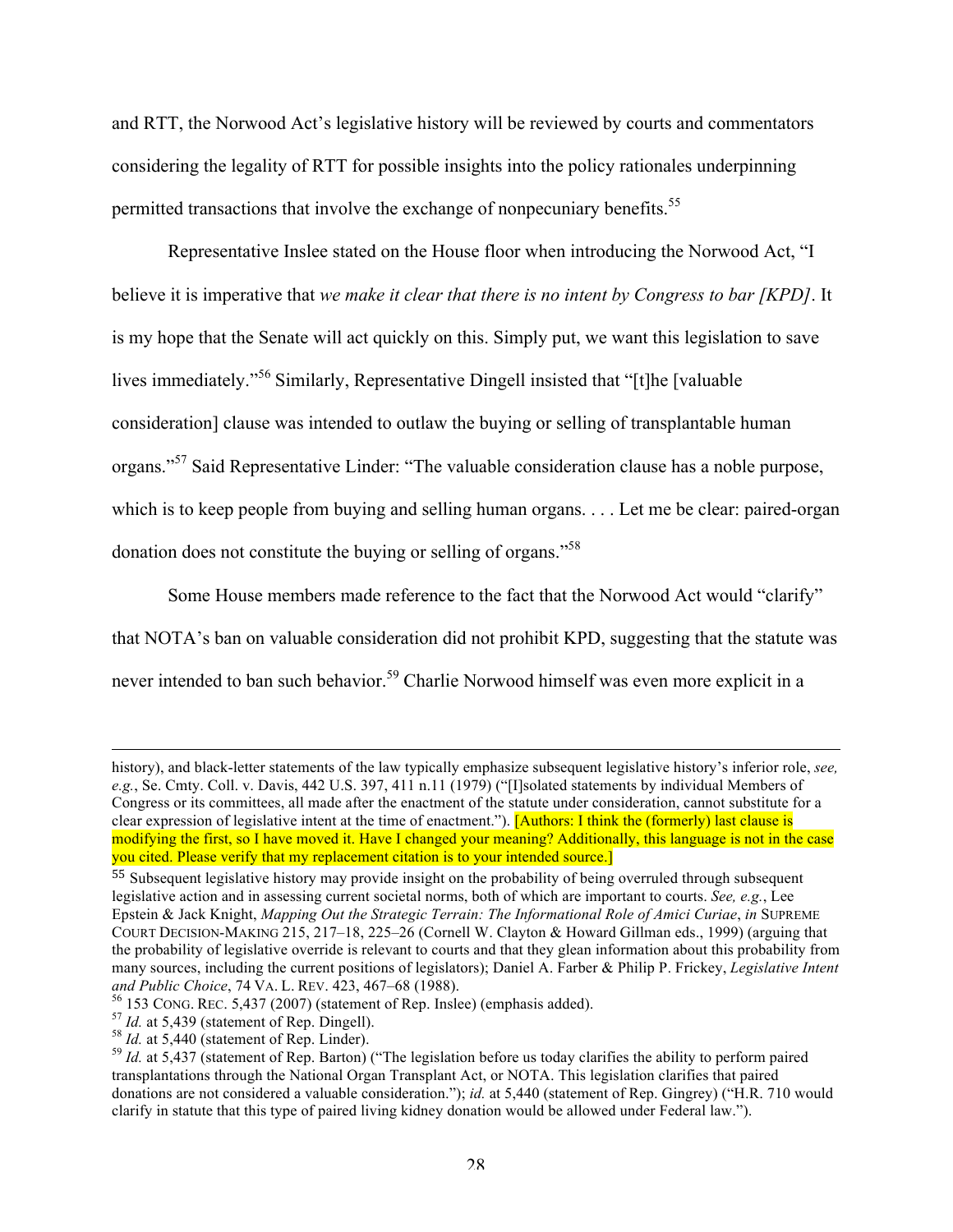statement read into the record (he had died just a month earlier from lung cancer that spread to

his liver, despite a successful lung transplant): $60$ 

For years, people missed or were delayed in an opportunity to have a life-saving kidney transplant simply because a member of the executive branch couldn't grasp the true intent of the National Organ Transplant Act's valuable consideration clause. The valuable consideration clause was meant to outlaw the buying and selling of organs, which everyone agrees is proper. . . .

Now, I'm just an old country dentist, but isn't this just common sense? I want to give to someone, but I'm not compatible, but I can give to another patient. Their willing, yet also incompatible, friend can give to my loved one. As a result, two people live; two more slots are opened on the list for even more transplants to take place. Common sense, Mr. Speaker.

However, instead of every single transplant center undertaking this commonsense approach, some folks were denied the chance to be cross-matched and, instead, their loved one suffered and even died while awaiting a transplant.<sup>61</sup>

The Senate record expresses similar sentiments. For example, Senator Levin, when

introducing the Norwood Act legislation in the Senate, said,

This legislation is necessary because the National Organ Transplant Act, NOTA, which contains a prohibition intended by Congress to preclude purchasing organs, is unintentionally impeding the facilitation of matching incompatible pairs, as just described. . . . That section has been interpreted by a number of transplant centers to prohibit such donations. . . . Congress surely never intended that the living donation arrangements that permit paired donation be impeded by NOTA. Our bill simply makes that clear. $62$ 

In sum, the Norwood Act's legislative history does nothing to alter our conclusion in Part

IV.B. that the NOTA Congress paid little attention to the possible meanings of the phrase

"valuable consideration" beyond the immediately salient threat of for-profit organ brokerage. If

anything, the Norwood Act legislative history reinforces the notion that NOTA does not speak to

the type of altruistic exchange contemplated by RTT at all, though we hesitate to read too much

 <sup>60</sup> John A. Schall, *Congress Passes Legislation on Paired Kidney Donation*, AM. ASS'N KIDNEY PATIENTS, https://www.aakp.org/advocacy/public-policy/item/congress-passes-legislation-on-paired-kidney-donation.html (last visited Mar. 27, 2014).<br><sup>61</sup> 153 CONG. REC. 5,438 (2007) (statement of Rep. Norwood).<br><sup>62</sup> 153 CONG. REC. 33,289 (2007) (statement of Sen. Levin); 153 CONG. REC. 18,209 (2007) (statement of Sen.

Levin) (nearly identical to the formerly cited one).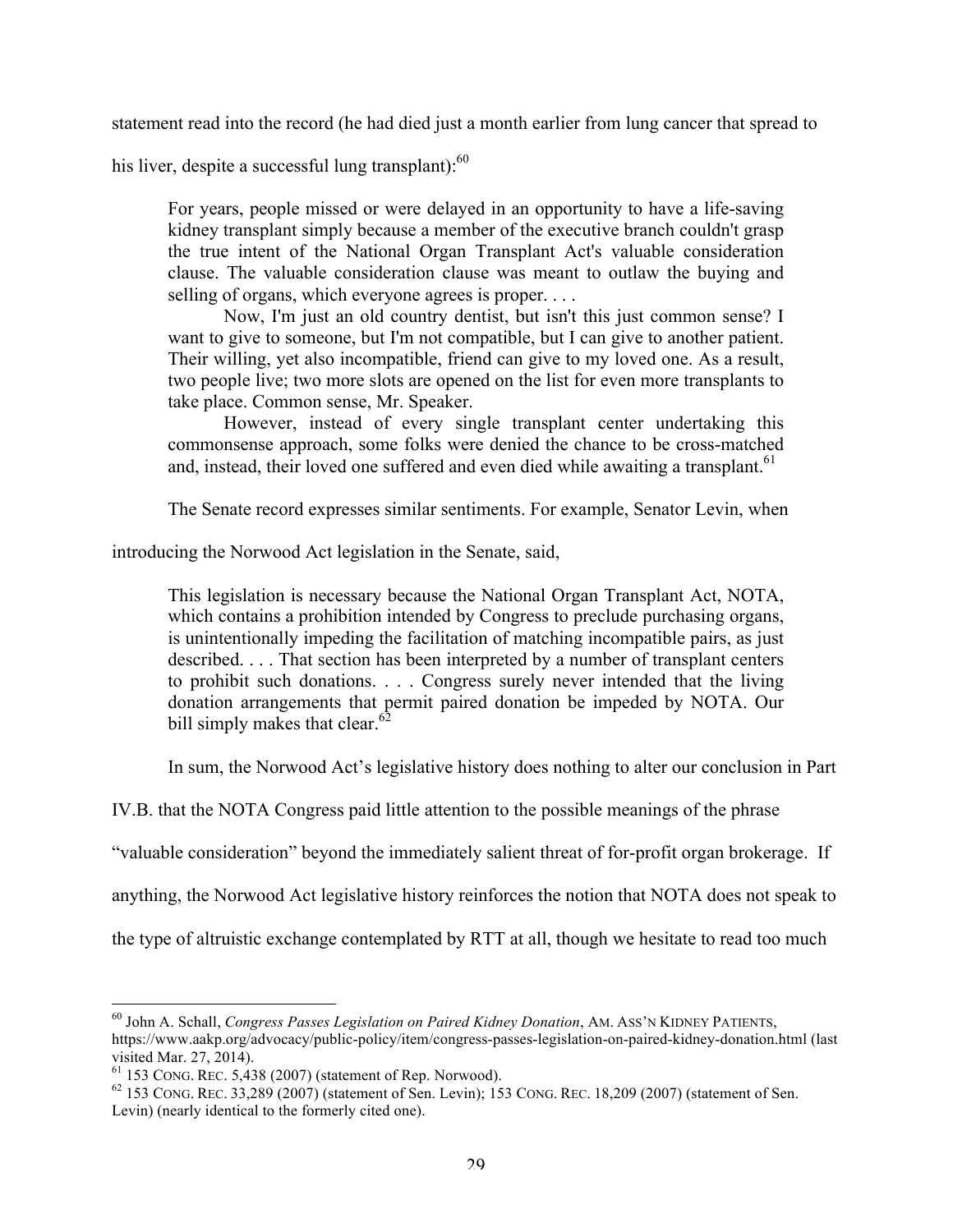into that conclusion. As already noted, the dominant view among scholars and jurists is that subsequent legislative history is, if not wholly irrelevant in determining a statute's meaning, at least of secondary importance as compared to the original text and contemporaneous legislative history. Many scholars have argued that subsequent legislative history is, nonetheless, relevant to courts and, for that reason, we review the Norwood Act legislative history here. This relevance arises, not because courts use such history to determine what the enacting Congress meant, but because courts have a natural aversion to being overridden and are often interpreting vague language by reference to contemporary social norms and standards. Considered together with the text and legislative history of NOTA, we find no indication that Congress contemplated exchanges such as RTT when enacting NOTA (or, for that matter, when passing Norwood) and proceed to the policy rationales underlying the ban for greater insight into Congress's likely intent.

# V

#### POLICY RATIONALES

Even if Congress did not clearly specify the intended scope of NOTA's prohibition against valuable consideration in exchange for human organs, commentators have asserted a variety of public policy concerns that justify the ban, many of which appear to resonate with at least some members of the NOTA enacting and later congresses. In this part, we analyze those public policy concerns, and demonstrate that RTT does not run afoul of any of them. In fact, RTT actually minimizes some of those concerns better than existing transplant practices.

When considering the extent to which RTT withstands common objections to inducements, it is important to remember one important difference between RTT and other

30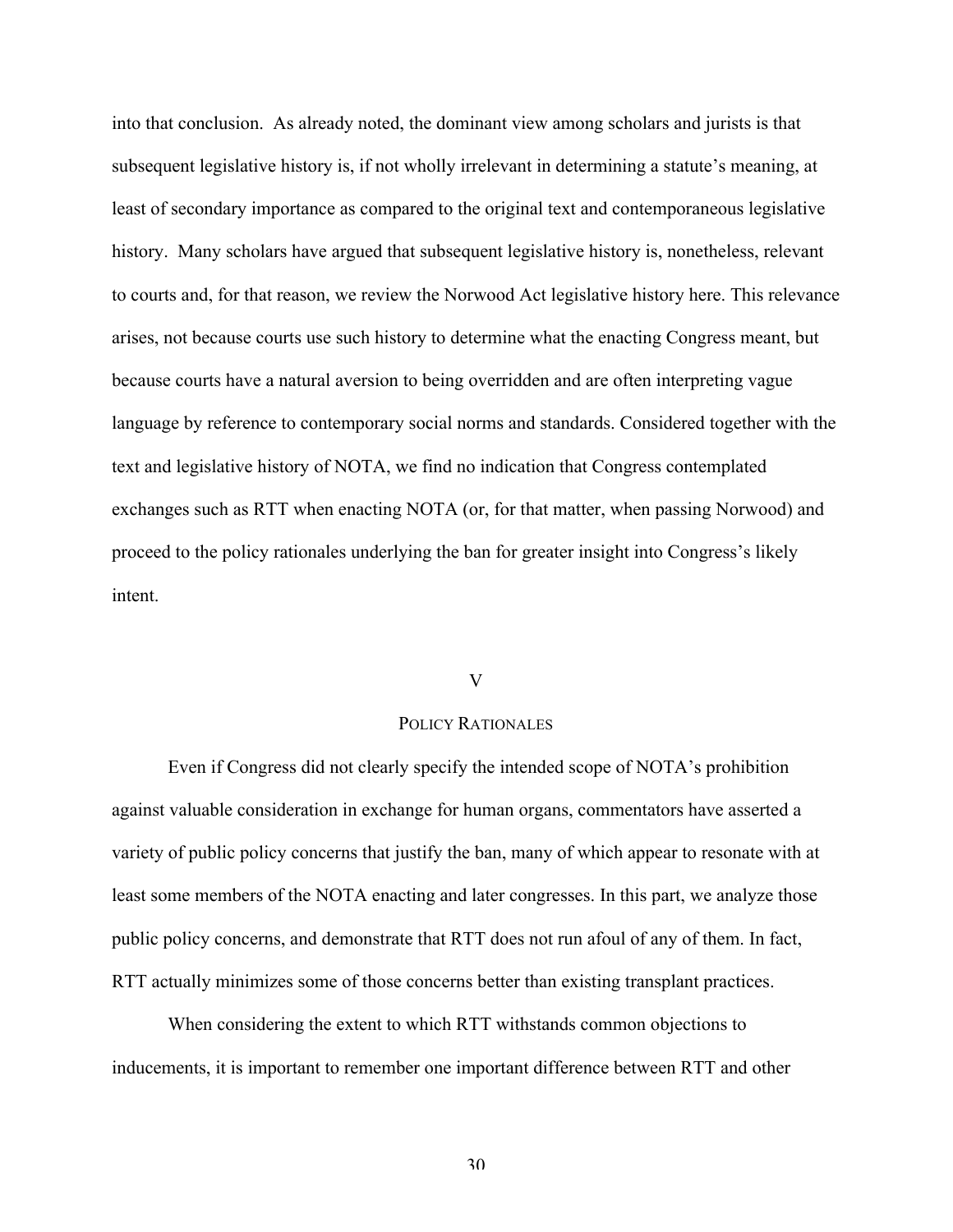inducement schemes that might qualify as valuable consideration under NOTA: RTT does not provide an inducement to donate an organ. Rather, RTT provides an inducement for someone who, in a perfect world free of financial and immunological barriers, would altruistically donate an organ to a friend or family member, to instead donate that same organ to someone else. Once this is recognized, it becomes clear how and why RTT does not run afoul of standard objections to inducements to donate.

To illustrate, recall that Carlos is willing to altruistically donate his kidney to Diana. However, because Carlos and Diana are poor and the Mexican public health-care system does not provide immunosuppression to transplant patients, Carlos's donation to Diana would be pointless—in the absence of immunosuppression, her body would reject the kidney and the transplant would fail. Thus, Carlos is not a person uninterested or ambivalent about organ donation who has been induced to donate through the lure of compensation. Rather, Carlos is a person with perfect-world donative intent. RTT merely ensures that Carlos's donation results in a successful transplant to Diana, while at the same time helping an immunologically incompatible American pair through a kidney swap.

# A. Equality of Access

Many objections to the exchange of valuable consideration for organs rest on concerns about unequal access. Some commentators worry, for example, that in a system that permits valuable consideration, only the rich will have access to organs.<sup>63</sup> Access concerns are evident in congressional deliberations on organ donation and appear to animate at least some objections to

 <sup>63</sup> Gerald Dworkin, *Markets & Morals: The Case for Organ Sales*, *in* MORALITY, HARM, AND THE LAW 155, 157–58 (Gerald Dworkin ed., 1994).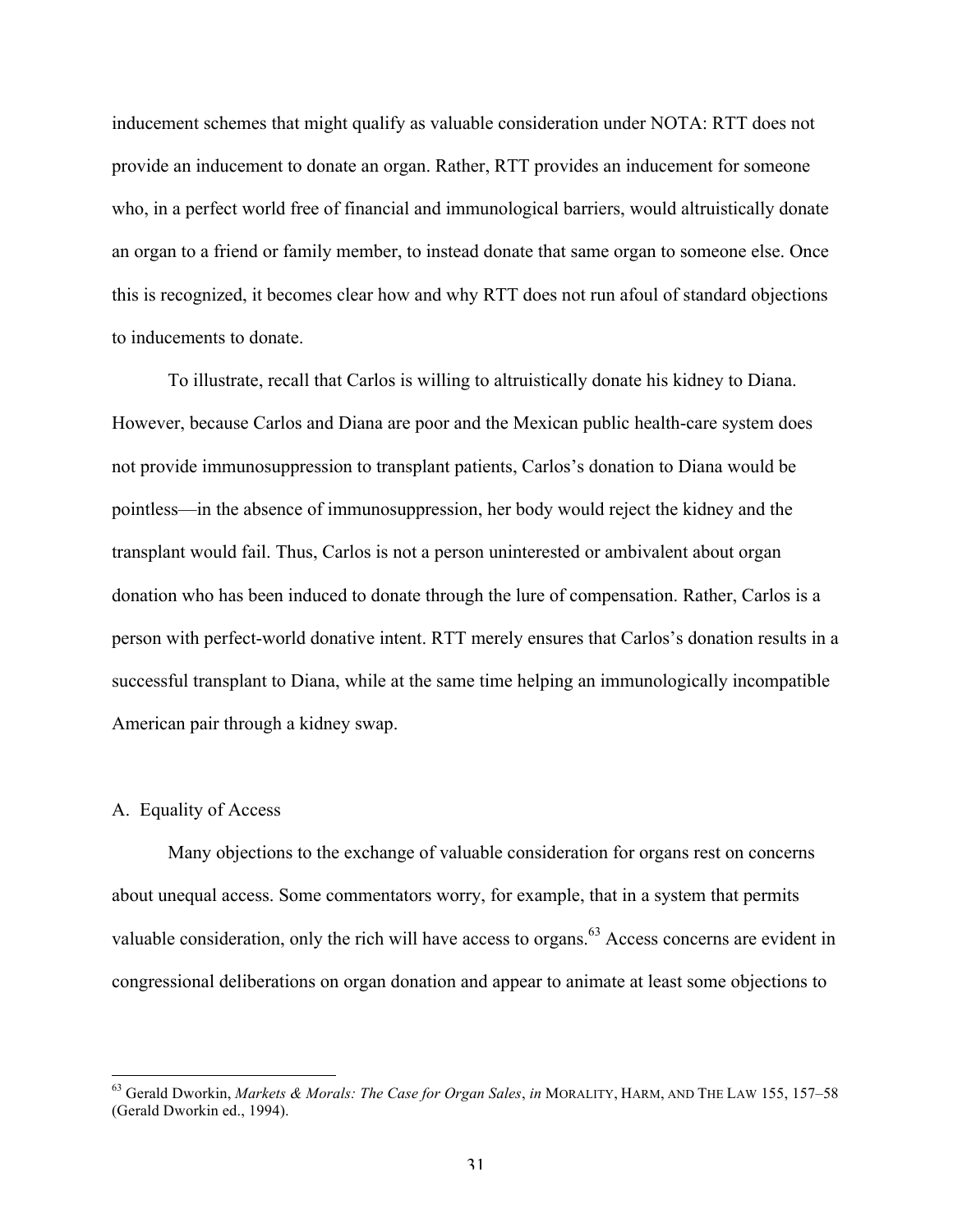the exchange of valuable consideration for transplantable organs.<sup>64</sup> Although others dispute the contention that inducements to donate would necessarily disadvantage the poor, arguing that access issues are easily addressed through a variety of mechanisms, we need not engage that debate here because RTT easily withstands this objection.<sup>65</sup> RTT is specifically designed to provide transplant access to the poor, by providing them with necessary immunosuppression that they could not otherwise afford. In terms of access, therefore, RTT improves upon the status quo.

# B. Coercion and Exploitation

One set of concerns frequently expressed with transplant tourism (or, indeed,

inducements to the poor more generally) relate to coercion and exploitation, and these concerns are evident in some of the legislative history regarding organ donation.<sup>66</sup> Concern over coercion normally involves a worry that poor sellers will be forced into selling their organs because they have no reasonable alternative.<sup>67</sup> Critics concerned about exploitation generally envision a bad

 <sup>64</sup> *Hearing on Financial Assistance for Organ Procurement Organizations*, *supra* note 41, at 174National Organ Transplant Act, Hearing Before The Subcommittee On Health, House of Representatives, Ninety-Eighth Congress Second Session On H.R. 4080, (statement of National Association of Patients on Hemodialysis and Transplantation, Inc.) p. 174 February 9, 1984 ("If purchasing an organ [e]ver became the primary means of obtaining a transplant, those of greater wealth would obviously be at a substantial advantage."); *Hearing on Problems in Obtaining Organs*, *supra* note 45, at 131 (statement of Sen. Howard Metzenbaum) (expressing concern regarding organ markets that "if you had enough money you could . . . see to it that you got an organ."); *id.* at 212 (testimony of Gary B. Friedliaenidere M.D., President (Interim), American Council on Transplantation) ("It would be

unconscionable to create a system by which only the most wealthy would benefit."). 65 *See, e.g.*, T. Randolph Beard & Jim Leitzel, *Designing a Compensated Kidney Donation System*, 77 LAW & CONTEMP. PROBS., no. 3, 2014 at X.<br><sup>66</sup> In 2003, Congress declined to allow incentives for donation of cadaveric organs based on a concern that such a

program would "unduly put pressure on low-income individuals." *Assessing Initiatives to Increase Organ Donations*: *Hearing Before the Subcomm. on Oversight & Investigations of the H. Comm. on Energy and Commerce*, 108th Cong. 4 (2003). Congress was particularly concerned with "exploit[ing] vulnerable members of society." *Id* at 64. **[Authors: I split this into 2 sentences because the quotes were so far apart they should probably be** cited separately, but it was distracting to put the first citation in the middle of the sentence.] <sup>67</sup> *See* I. Glenn Cohen, *Regulating the Organ Market: Normative Foundations for Market Regulation*, 77 LAW &

CONTEMP. PROBS., no. 3, 2014 at X (providing more formal definitions of various strands of the coercion, exploitation, and justified paternalism concerns, with illustrative examples). [Authors: is this the Cohen article that you would you like to cite to here and in the following footnote?] Yes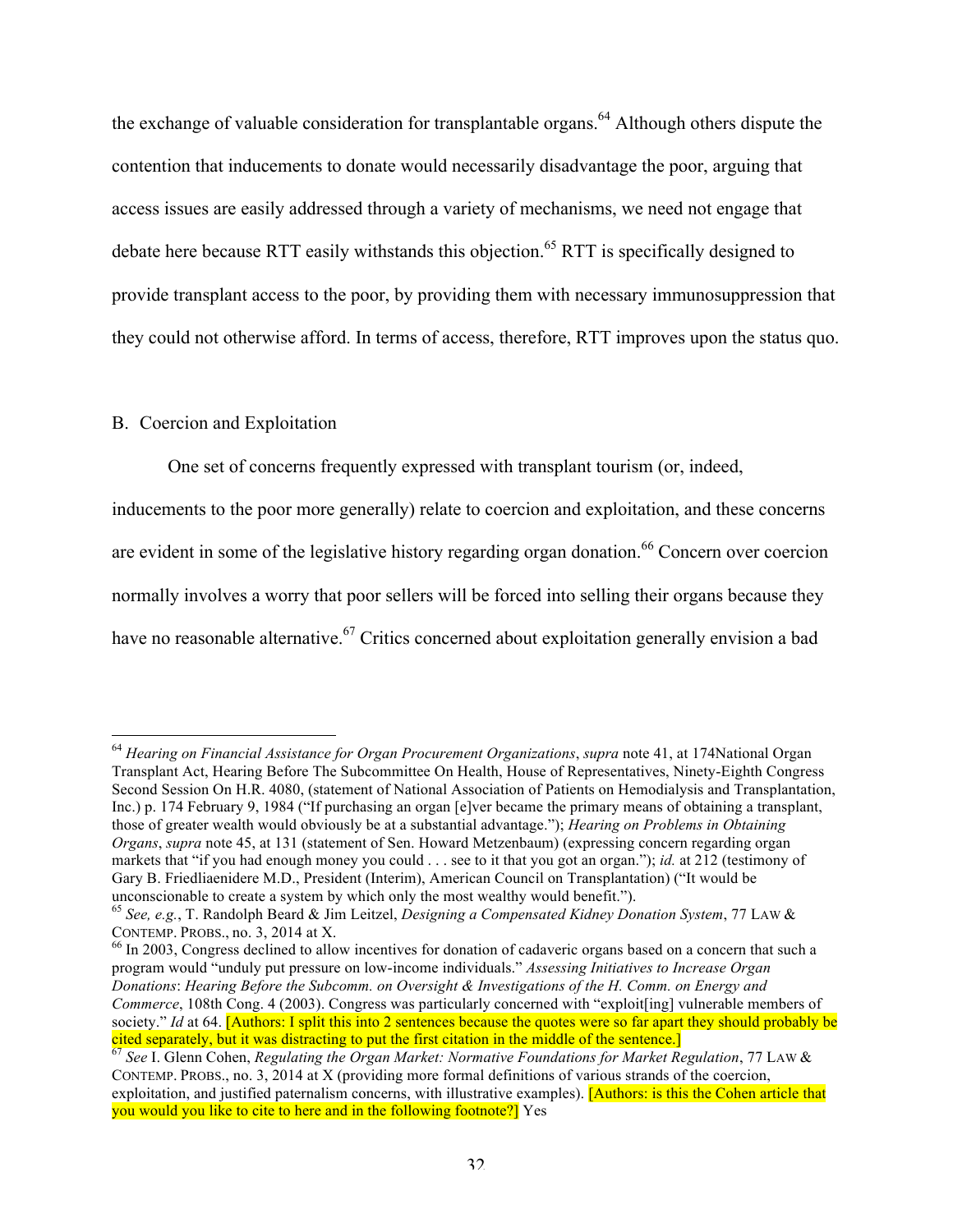bargain for or unfair advantage over the weaker party to the transaction, in this case the poor Mexican pair of Carlos and Diana.

Dealing with exploitation first, it is difficult to see how RTT could be considered exploitative of Carlos and Diana. Neither Diana nor Carlos receive a bad bargain in the transaction relative to either the other pair (Amanda and Bob) or to their respective outcomes in the absence of an RTT swap. In the absence of a swap, Carlos could donate his kidney, but Diana's body would reject the kidney for lack of immunosuppression and the transplant would fail. With the RTT swap, Diana receives the immunosuppression she needs for the transplant to succeed. In both cases, Carlos is left with only one kidney. But with RTT, Diana has the chance of a successful transplant, which is a better state of affairs for both Carlos and Diana.

Similarly, RTT does not appear to coerce Carlos. This is not a case, such as those often invoked in arguments against inducements to donate, in which a poor person sells her organ in order to provide food or shelter for her family or to escape bonded labor.<sup>68</sup> Although one could debate whether even these examples are, in fact, coercive, we need not do so here. Rather, we emphasize again Carlos's perfect-world donative intent, which is thwarted only by his poverty and Diana's lack of access to immunosuppression. The donation is not motivated by the RTT scheme, but only facilitated by it.

To the extent that any lingering concerns regarding the informed or voluntary nature of the Carlos–Diana choice remain, they are addressable through existing safeguards employed in the United States to ensure informed consent and voluntariness among organ donors. In fact, meeting these safeguards would be a prerequisite for any RTT program. Recall that Carlos would travel to the United States for his nephrectomy—thus, Carlos's screening for donor eligibility would be the same as that performed for swap participants in the United States.

 <sup>68</sup> *See id.* (providing these and other examples).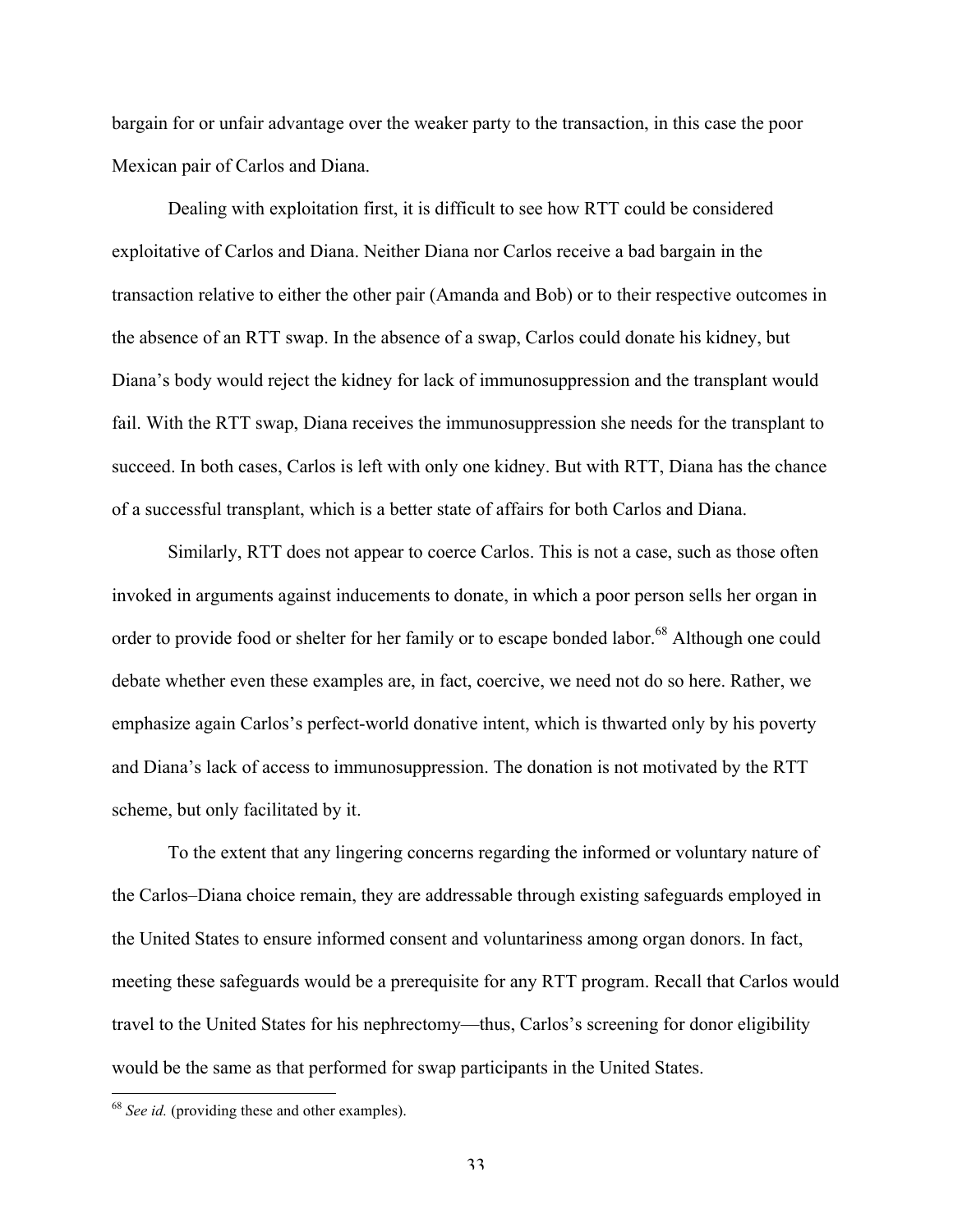# C. Commodification

Also sometimes labeled corruption or alienation, this objection (or, more accurately, collection of objections) to inducements relates to the purported degrading effect of market exchange on certain items or activities.<sup>69</sup> In the case of inducements for organs, the specific objection is normally that allowing valuable consideration in exchange for organs devalues humanity, by treating the human body and its parts as mere commodities.<sup>70</sup>

It can be hard to refute an objection as inchoate as commodification, but RTT does not seem to implicate the concerns most critics have in mind with this objection. Carlos does not "sell" his organ or value it like cash or its equivalents. Rather, Carlos trades one like good—a healthy kidney—in exchange for another healthy kidney. Diana also receives immunosuppression thanks to the RTT exchange, but it is not obvious that this corrupts the exchange, the parties to it, or human beings more generally.

Although congressional members have, at times, expressed concerns that fall within the commodification family, these concerns arose in the context of condemnations of monetary payments in exchange for human organs.<sup>71</sup> The text of the statute, legislative history, and animating policy goals discussed throughout this Article all suggest that RTT would not be derailed by the courts or congress because of commodification concerns. Instead, RTT is most similar to KPD, which Congress has already explicitly approved, and AUKPD and NEAD

 <sup>69</sup> *See, e.g.*, Elizabeth Anderson, VALUE IN ETHICS AND ECONOMICS, at xii–xiii (1993) (discussing commodification); Dworkin, *supra* note 63, at 159 (referring to commodification as "a large class of arguments" that are "diverse in character").

 $\frac{70}{10}$  MARGARET JANE RADIN, CONTESTED COMMODITIES 125–26 (1996) (discussing organ markets and commodification).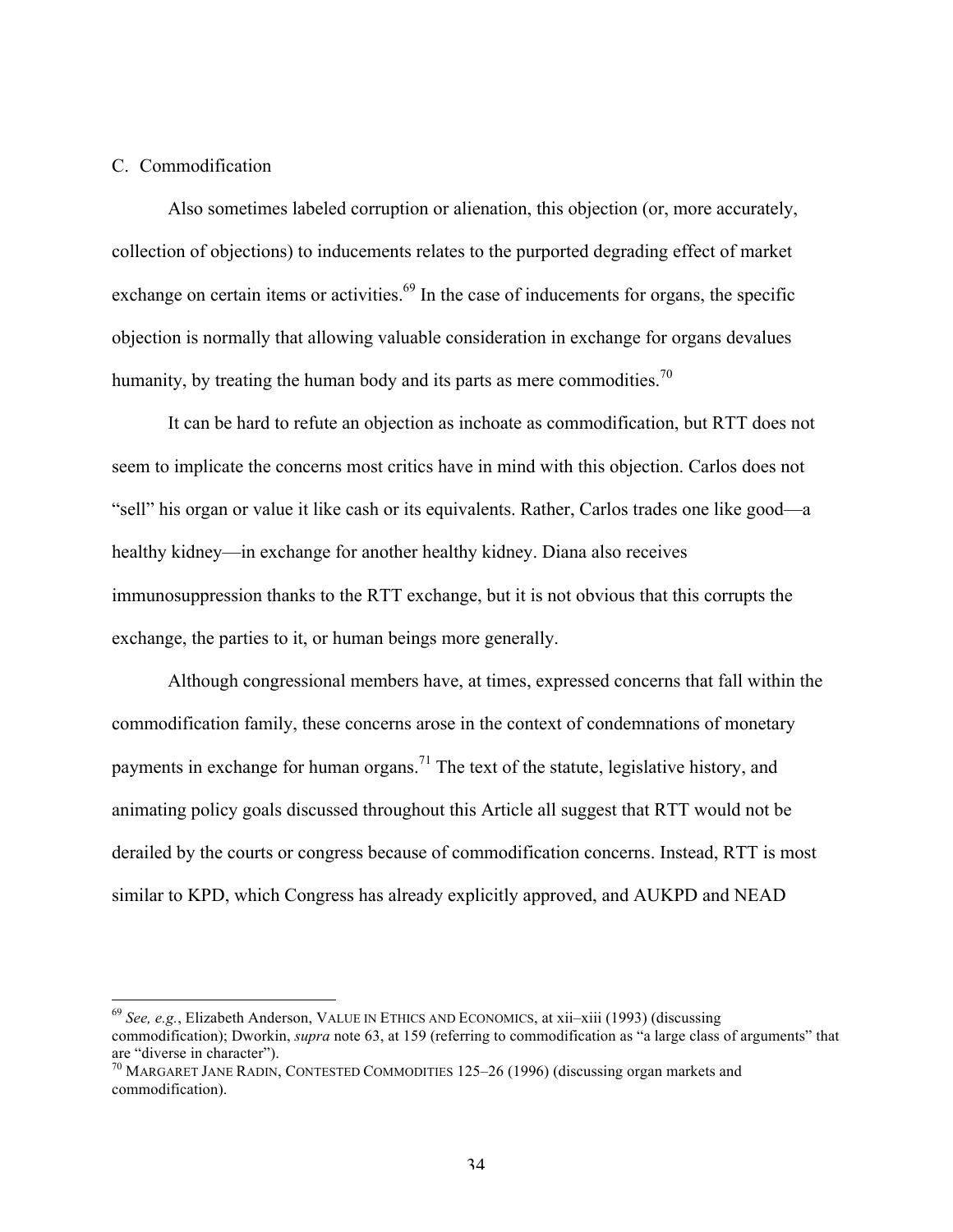chains, which, while never explicitly permitted by Congress, currently enjoy widespread acceptance.

### D. Slippery Slopes

 

A final possible objection to RTT relates not to RTT itself, but to its possible effect on the validity of future proposals to increase the organ supply. If the exchange of one kidney for another kidney plus immunosuppression and medically necessary transport is valid under NOTA, then what is to prevent the exchange of a kidney for a kidney plus college tuition for a donor's child? Or, for that matter, for a beachfront condominium?

This fear, though understandable, is unwarranted. RTT passes muster under NOTA due to a combination of three unusual characteristics of the exchange: (1) Carlos's perfect-world donative intent, (2) Carlos's altruistic motivation, and (3) the medical necessity of the benefit received in the swap (Diana's immunosuppression and transport). Carlos's perfect-world donative intent—the same donative intent present in KPD, AUKPD, and NEAD chains—has already been discussed at some length. In addition, Carlos's motivation for the exchange is altruistic: He wants to benefit Diana, rather than himself. These two factors distinguish RTT from other common proposals to increase the organ supply through inducements, such as financial incentives that accrue directly to the donor.

Finally, the benefit in question—Diana's immunosuppression and clinic travel—is incidental to and medically necessary for the transplant to succeed.<sup>72</sup> In this sense, RTT is more

 $72$  We recognize the possibility of some slipperiness in the concepts of "medically necessary for" and "intrinsically tied to the transplant." Conceivably, expenses other than transportation and immunosuppression could be characterized as medically necessary to the success of the transplant. Permissible expenditures could be limited, however, to the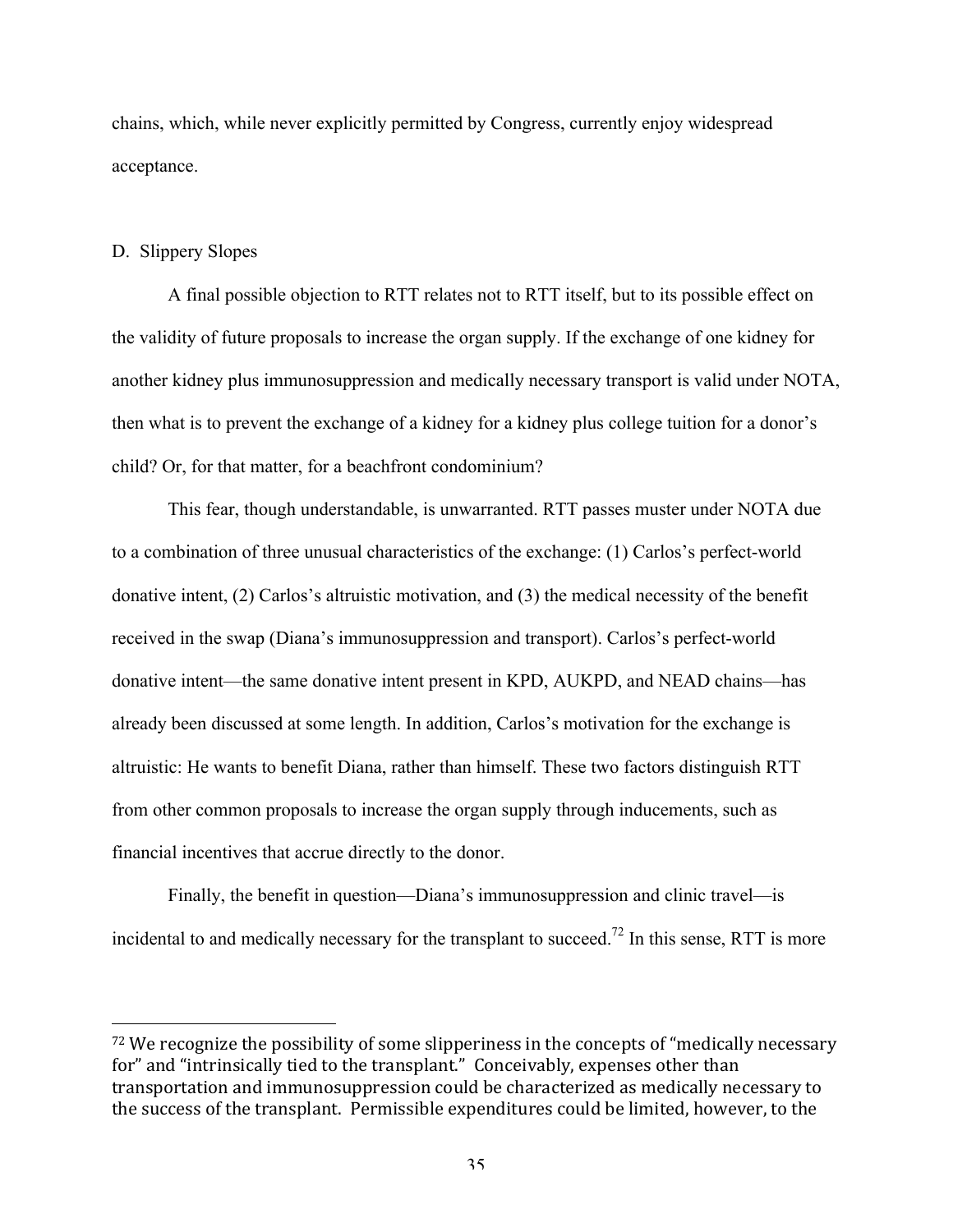like current exchange practices, such as KPD, AUKPD, and NEAD chains, along with practices explicitly excluded from NOTA, such as reasonable payments to donors incidental to the transplant, including travel, housing, and lost wages.<sup>73</sup> This characteristic distinguishes RTT from other inducement proposals that rely on altruism, such as the altruism exchanges proposed by Stephen J. Choi, G. Mitu Gulati, and Eric A. Posner in this issue of *Law and Contemporary Problems*, which the authors conclude would likely require an amendment to NOTA.<sup>74</sup>

Thus, the text of the statute, legislative history, and animating policy goals discussed throughout this article all suggest that payments for immunosuppression and drug travel—the only component of RTT that could even possibly be construed as valuable consideration—should not be labeled as such.

### VI

#### BENEFITS OF RTT

Thus far, we have explained why RTT does not run afoul of the language of or public policy animating NOTA. However, RTT has important benefits yet to be discussed. In this part, we detail those benefits.

A. Cost Savings to the U.S. Healthcare System

<u> 1989 - Andrea Santa Alemania, amerikana amerikana amerikana amerikana amerikana amerikana amerikana amerikana</u>

same types of transplant-related expenses currently paid in the U.S. by insurance providers and nonprofit entities.

<sup>73</sup> *See supra* notes 44–45 and accompanying text (discussing these exclusions). [Authors: it seems to me that note 53 and its accompanying text help here, but I am unsure about note 54. It seems to me that note 56 and its accompanying text are the better cite than 54. Please verify.] <sup>74</sup> Choi et al., *supra* note 38, at X.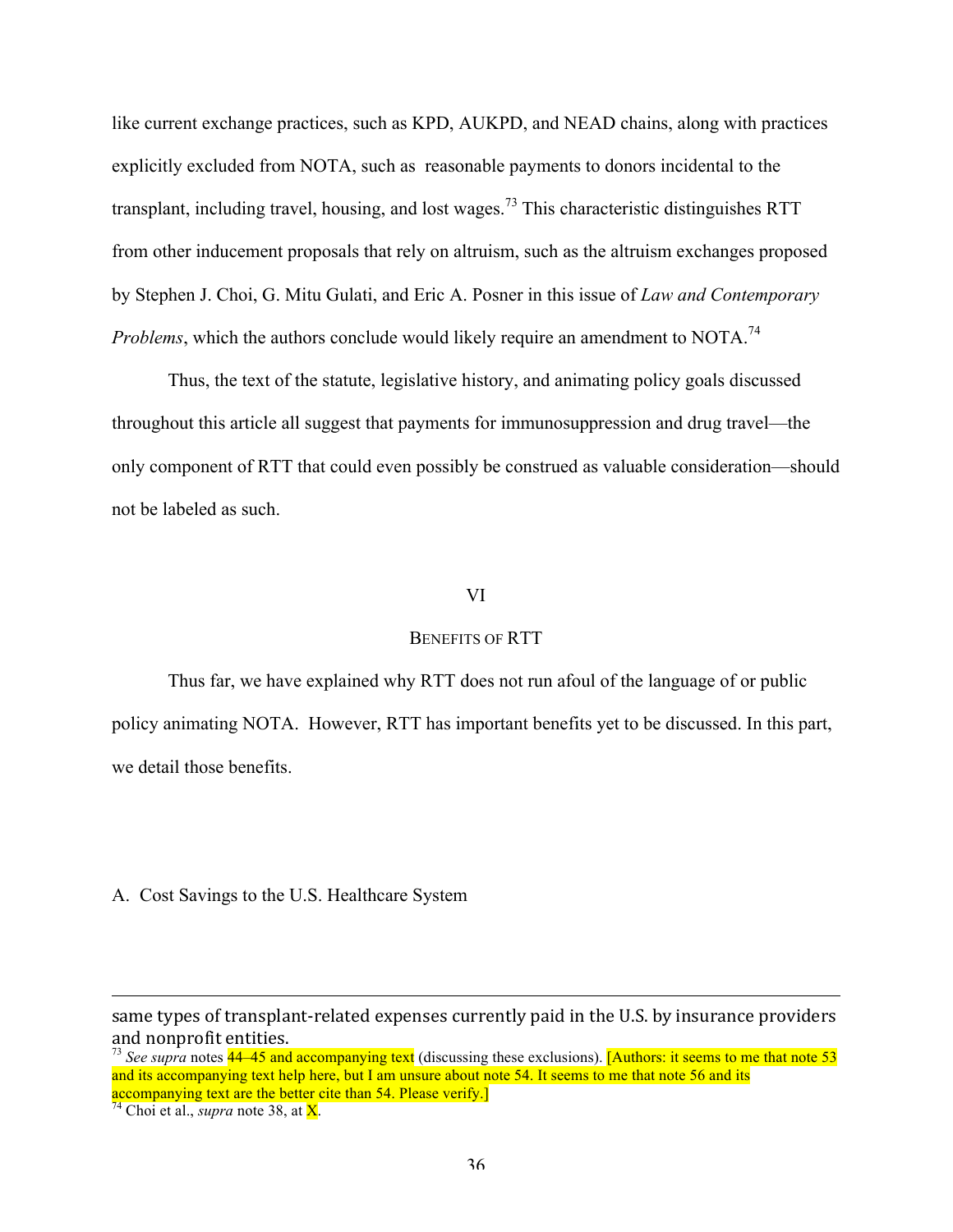Innovation in health care currently focuses on improving the quality of care while reducing the cost. There is perhaps no single disease entity in which this purpose is more easily achieved than ESRD. Simply put, ESRD is most commonly treated by dialysis, but this form of treatment is much less effective, and ultimately much more costly, than kidney transplantation. According to the *2012 USRDS Annual Data Report*, one year of hemodialysis cost the Centers for Medicare and Medicaid Services (CMS) \$87,561 in 2010 (the last year data is available), whereas one year of kidney transplantation cost CMS \$32,914.<sup>75</sup> Over five years, transplanting a single ESRD patient rather than having the patient remain on dialysis saves CMS \$273,235. If a patient instead undergoes a transplant preemptively (before starting dialysis), the commercial payer (that is, the health-insurance company) receives a net cost-avoidance benefit of \$250,000– \$400,000 during the thirty-three months Medicare is the secondary payer.<sup>76</sup> Thus, RTT would save money for the U.S. health-care system and insurance providers.

## B. Better Health Outcomes

In addition to the cost savings, the average patient who receives a deceased-donor kidney transplant lives ten years longer than they would had they remained on dialysis.<sup>77</sup> Further, livingdonor kidney transplants function on average for 16.5 years, while deceased-donor kidneys last only 8.5 years.<sup>78</sup> Thus, increasing the number of patients receiving transplants via living-donor

 <sup>75</sup> NAT'L INST. OF HEALTH, <sup>2</sup> <sup>2012</sup> USRDS ANNUAL DATA REPORT: ATLAS OF END-STAGE RENAL DISEASE IN THE UNITED STATES 332 (2012), *available at* http://www.usrds.org/2012/pdf/v2\_ch11\_12.pdf ("Per person per year Medicare ESRD costs rose just 1.4% and 1.7% for hemodialysis and peritoneal dialysis in 2010, to \$87,561 and \$66,751, while transplant costs fell 1.1%, to \$32,914.") [Authors: The 2013 USRDS Annual Data Report was released and contains updated information (http://www.usrds.org/2013/pdf/v2\_ch11\_13.pdf). See pg. 328 (dialysis was at \$87,945 is 2011 and transplant was \$32,922). Please let us know if you would prefer to cite to the 2013

report.] Fine with us.<br><sup>76</sup> F. D. Irwin, A. F. Bonagura, S. W. Crawford & M. Foote, *Kidney Paired Donation: A Payer Perspective*, 12 AM.<br>J. TRANSPLANTATION 1388, 1388 (2012).

<sup>&</sup>lt;sup>77</sup> Robert A. Wolfe et al., *Comparison of Mortality in All Patients on Dialysis, Patients on Dialysis Awaiting Transplantation, and Recipients of a First Cadaveric Transplant, 341 N. ENGL. J. MED., 1725, 1729 (1999).* 

<sup>&</sup>lt;sup>78</sup> [Table Title], U.S. DEP<sup>7</sup>T HEALTH & HUM. SERVICES, http://optn.transplant.hrsa.gov/latestData/advancedData.asp (last updated [date]) ([instructions to create table)]. [Authors: please provide the instructions for creating this data table.]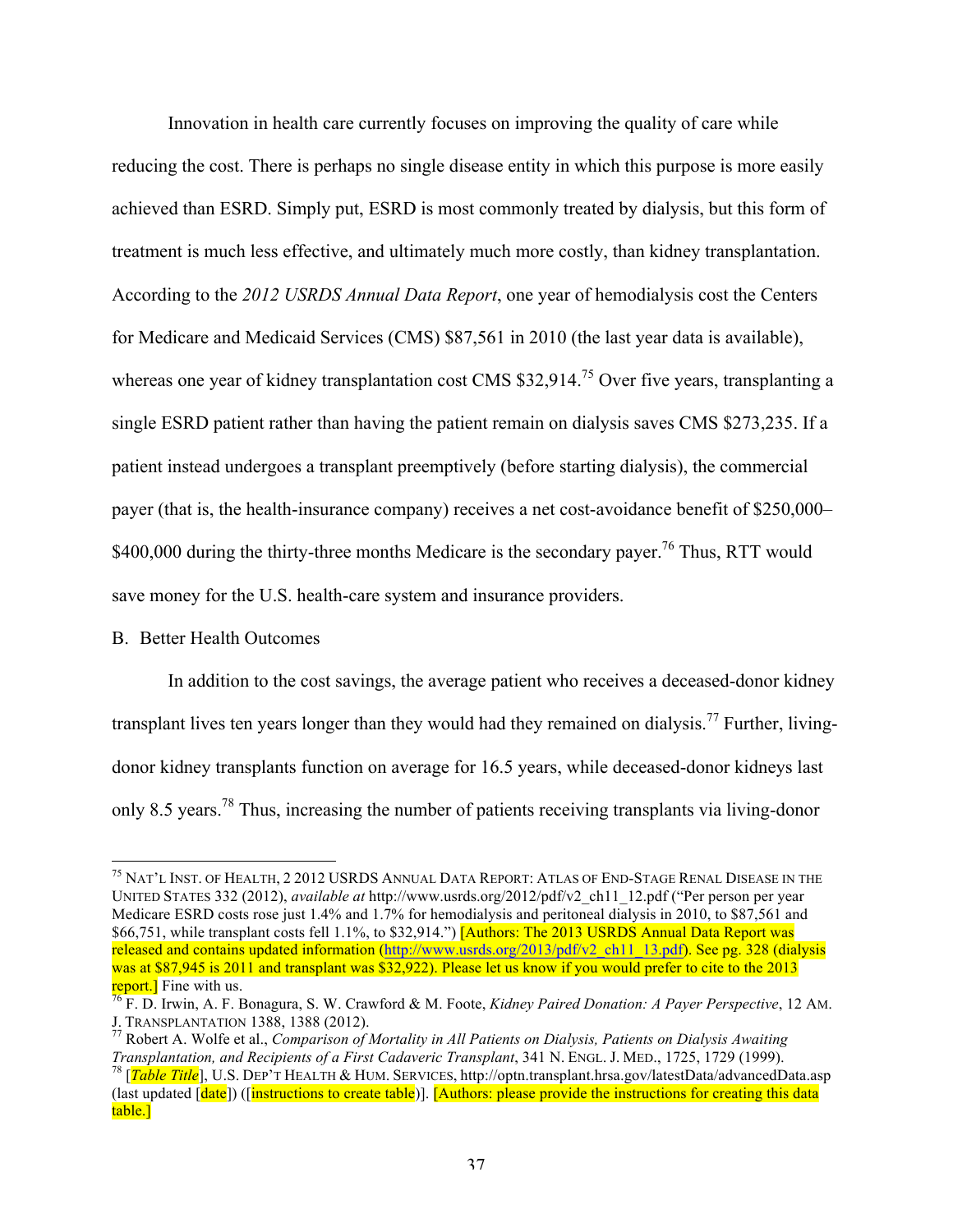chains and simultaneous exchanges reduces the number of patients on dialysis, and leads to better health, better health care, and lower costs for those patients. For those who remain on the kidney waiting list, RTT also gives them a better chance of receiving a deceased-donor organ.

#### VII

## START-UP, SUSTAINABILITY, AND SAFEGUARDS

In this part, we provide some initial thoughts on what will be necessary to bring an RTT system into being, as well as to sustain it. To pilot the RTT concept and to demonstrate its value to those who stand to financially benefit, philanthropy will be necessary. Otherwise, those who do stand to benefit will never see RTT's potential.

However, RTT will not become sustainable if it is based on philanthropy alone. In order to make RTT sustainable, the costs of an RTT program will have to be paid by those who will gain from it financially. The structure of such funding is not difficult to resolve: Benefitting stakeholders can simply donate to the aforementioned nonprofit in our proposed RTT structure.<sup>79</sup> But who are the stakeholders?

We identify three: insurance companies, pharmaceutical companies, and CMS. Healthinsurance providers should be interested in funding RTT because they save a substantial amount of money for each person who receives a transplant instead of remaining on dialysis (because dialysis is much more expensive than transplantation)—more money than they would have to pay per RTT transplant. Commercial payers are likely to save in excess of \$300,000 for each patient preemptively receiving a transplant prior to starting dialysis.<sup>80</sup> Assuming that in Mexico

<sup>&</sup>lt;sup>79</sup> *See supra* Part III.A.<br><sup>80</sup> Irwin et al., *supra* note 76. **[Authors: Although this source discusses the benefits to payers of transplantation** instead of dialysis, I did not see support for the \$300,000 number in the article. Can you make that link more clear? A *see* cite, pin cite, and parenthetical may also be helpful.]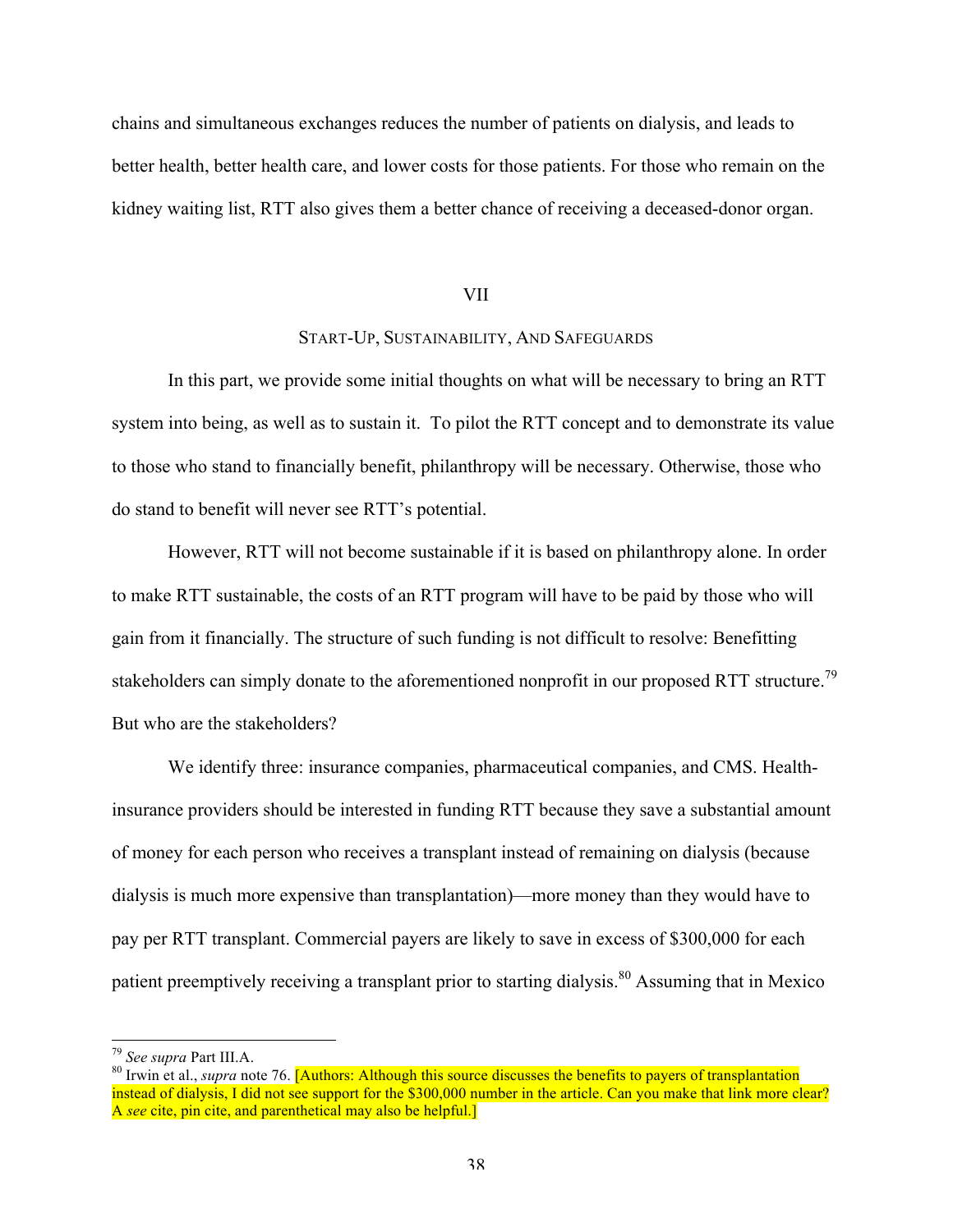the cost of immunosuppressive medications is about \$8000 per month, RTT would cost the aforementioned nonprofit about \$100,000 for ten years of immunosuppressive medications and for travel to and from the recipient's Mexican transplant health-care provider. Thus, an insurance company would save approximately \$200,000 in dialysis costs by contributing to an RTT nonprofit. It therefore seems a reasonable investment on the part of a commercial insurance carrier to make a donation to a nonprofit that supports reverse transplant tourism so that RTT could eventually become sustainable.

Involving insurance companies in the funding of RTT requires safeguards, however, to ensure that insurance company donors have no ability to influence patient selection and transplant decisions. Specifically. in order for a commercial insurance company to donate money to a nonprofit involved in reverse transplant tourism, the algorithm matching international patients with American patients would have to be transparent and clearly demonstrate that the insurance companies' financial contributions did not influence the allocation of kidneys in favor of the companies' patients. There could be no implication that a specific insurance company could purchase a kidney for a specific patient.

Commercial payers are not the only commercial organizations that could benefit from reverse transplant tourism. Pharmaceutical companies that sell immunosuppressive drugs gain a new source of profit with every patient receiving a transplant—a source that lasts for the lifetime of the patient. The average annual cost of immunosuppressive agents in the U.S. is \$15,000–  $$20,000$ <sup>81</sup> Given a reasonable profit margin from these drugs, pharmaceutical companies' benefit from an RTT-induced uptick in transplants would be substantial. It would therefore be in

 <sup>81</sup> Roger W. Evans et al., *Cost-Related Immunosuppressive Medication Nonadherence Among Kidney Transplant Recipients*, 5 CLINICAL J. AM. SOC'Y NEPHROLOGY 2323, 2326 (2010) ("[A]nnual third party reimbursements for a patient who has a functioning kidney transplant average \$16,844."). [Authors: Is this the correct information from the cited article to support your proposition? If not, please clarify that relationship.]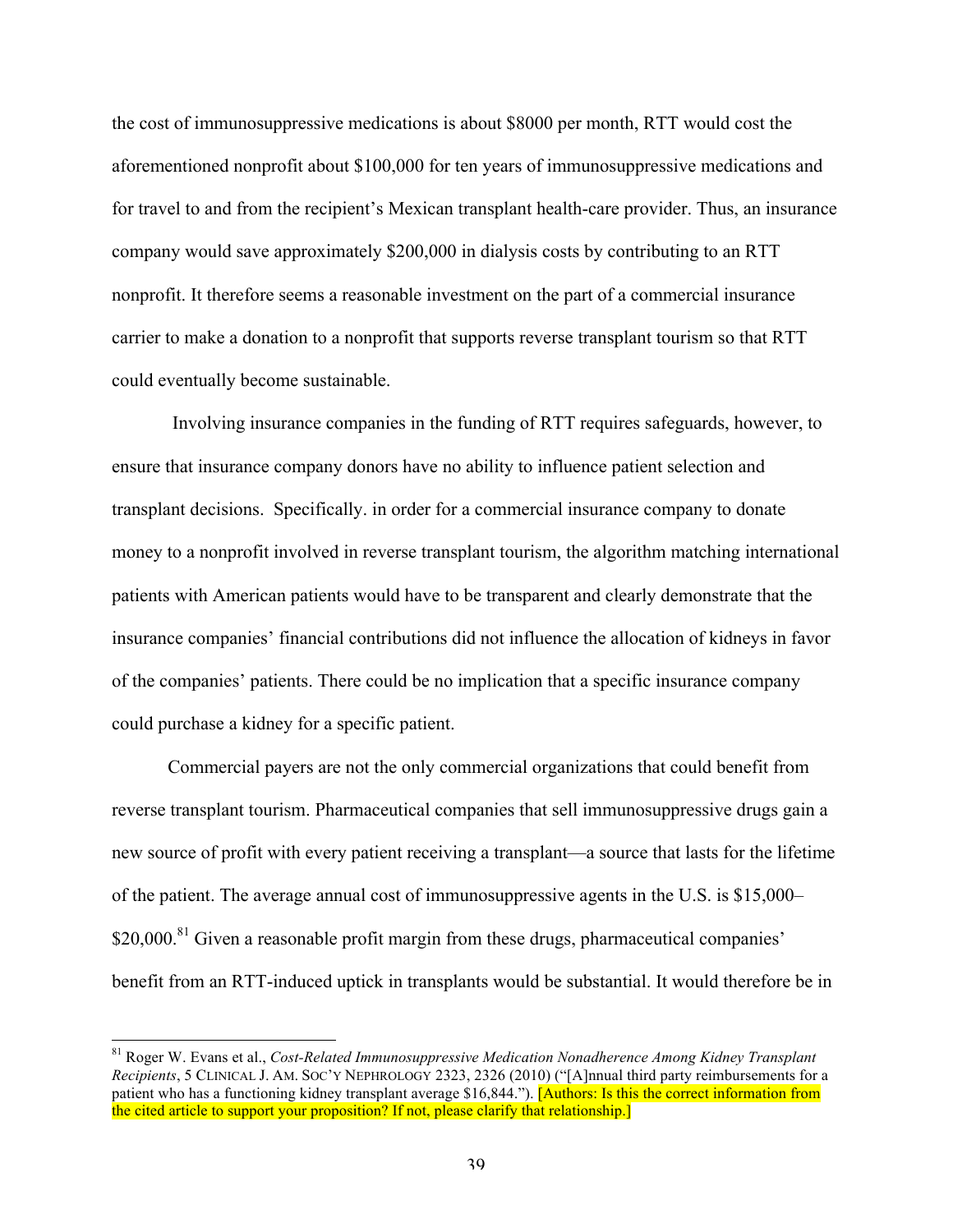the pharmaceutical industry's best interest to donate to a reverse–transplant tourism nonprofit. However, as with the commercial insurance payers, there could be no implication that a specific pharmaceutical company would purchase a kidney for a specific patient or program in which that pharmaceutical company's drugs were more likely to be used.

Finally, CMS would also have an incentive to donate to an RTT nonprofit. CMS as an entity saves \$273,235 per transplant as compared with dialysis over five years. Thus, CMS could legitimately use part of this savings to support reverse transplant tourism as a means of both reducing the overall cost of ESRD for American taxpayers and improving the quality of health care provided. As noted in part VI, innovation in American health care is being driven by the desire to decrease cost while improving the quality of health care. As renal transplantation (as opposed to remaining on dialysis) is one of the best examples of this type of innovation, reverse transplant tourism is an example of the type of innovation that CMS is trying to promote. Although it seems hard to imagine that the U.S. government would invest \$100,000 to help transplant a poor international patient when there are so many poor people in the United States lacking adequate health care, it is clear that such an investment in an RTT transplant would actually still save U.S. taxpayers \$173,235 and provide better health care to one American who would otherwise have remained on dialysis. As with the other potential stakeholders, though, CMS's support of such a nonprofit could not be directly linked to Medicare patients receiving transplants.

#### VIII

#### **CONCLUSION**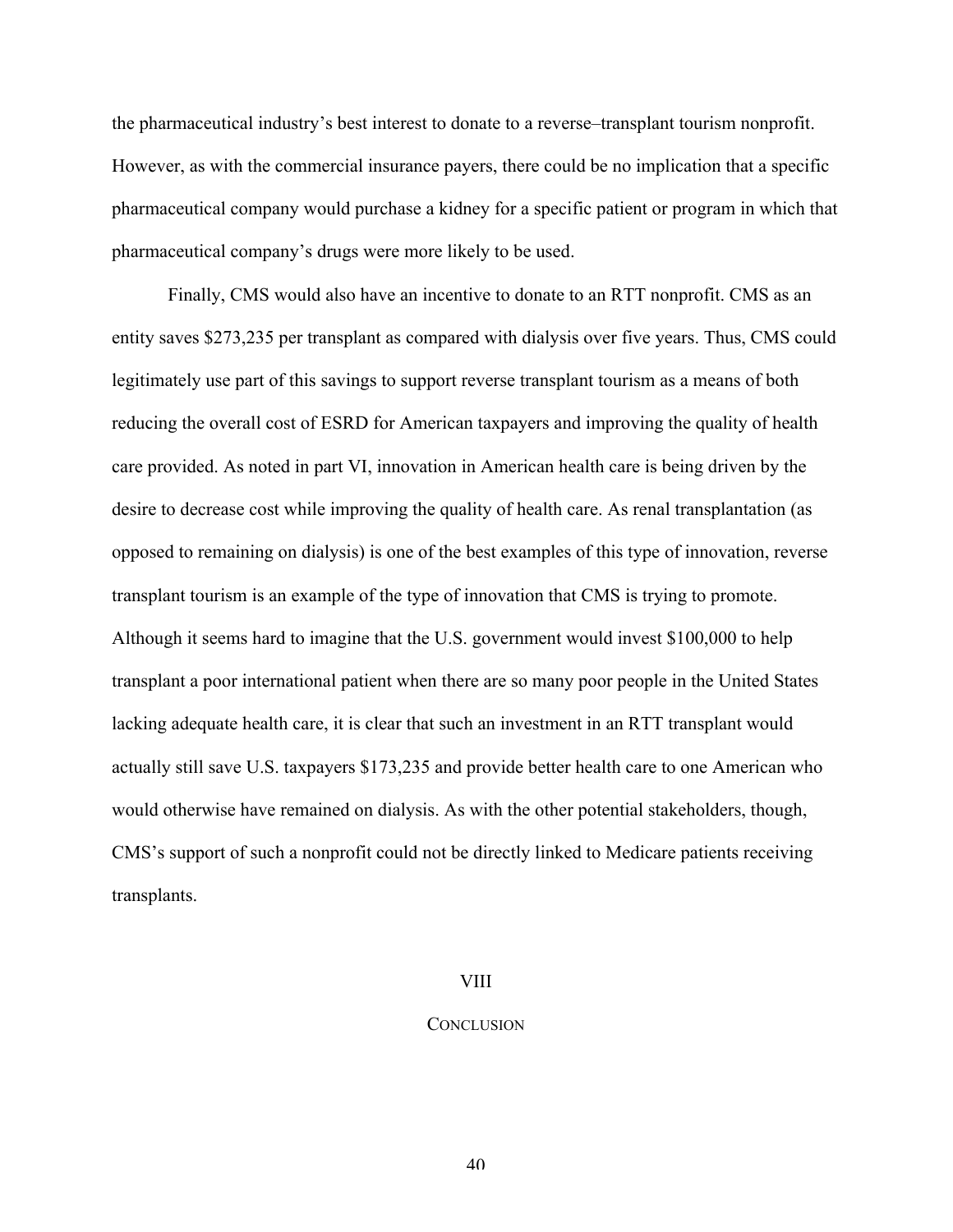As we have demonstrated, RTT could provide benefits to U.S. patients in need of kidney transplantation, as well as to the U.S. health-care system more generally and to impoverished international patients who otherwise would have no access to transplantation. But there is more to be said in favor of RTT. RTT also provides particular benefit to certain segments of the U.S. population, such as O–blood type patients and highly sensitized patients.

As previously noted, O–blood type patients are disadvantaged in a typical KPD program, relative to other– blood type patients, due to the shortage of O–blood type donors in the KPD donor pool.<sup>82</sup> Highly sensitized patients also face challenges. Because RTT will bring immunologically compatible pairs to the U.S. in exchange for medical treatment, RTT provides an influx of easy-to-match recipients and O donors into the KPD pool. This is particularly true when RTT partnerships involve poor countries, whose compatible pairs have an incentive to participate in KPD that those in rich countries do not have.

There is a final advantage of RTT partnerships with a country such as Mexico: ethnic diversity. Although people of different races frequently match with and donate to one another, an individual has a better chance of finding a match with a potential donor from her ethnic group because of the higher likelihood of compatible blood types and tissue markers.<sup>83</sup> And the need for donation is particularly acute for members of minority ethnic groups in the United States: Although ethnic groups donate in rough proportion to their population, minorities' incidence of ESRD is higher.<sup>84</sup> Thus, increasing the racial and ethnic diversity of the donor pool, although beneficial to all U.S. recipients, is especially valuable to racial and ethnic minorities.

<sup>&</sup>lt;sup>82</sup> See supra text accompanying notes 12–15 (discussing O–blood type donors in KPD). [Authors: I changed this cite to "text accompanying notes" because it seems that the discussion you are referencing here is exclusively in the <mark>text.]</mark><br>83

<sup>84</sup> For example, non-Caucasians are three times more likely to suffer from ESRD than are Caucasians. *Why Minority Donors are Needed*, ORGANDONOR.GOV, http://organdonor.gov/whydonate/minorities.html (last visited Feb. 25, 2014). African Americans, Hispanics and American Indians make up 56% of the over 98,701 people with ESRD